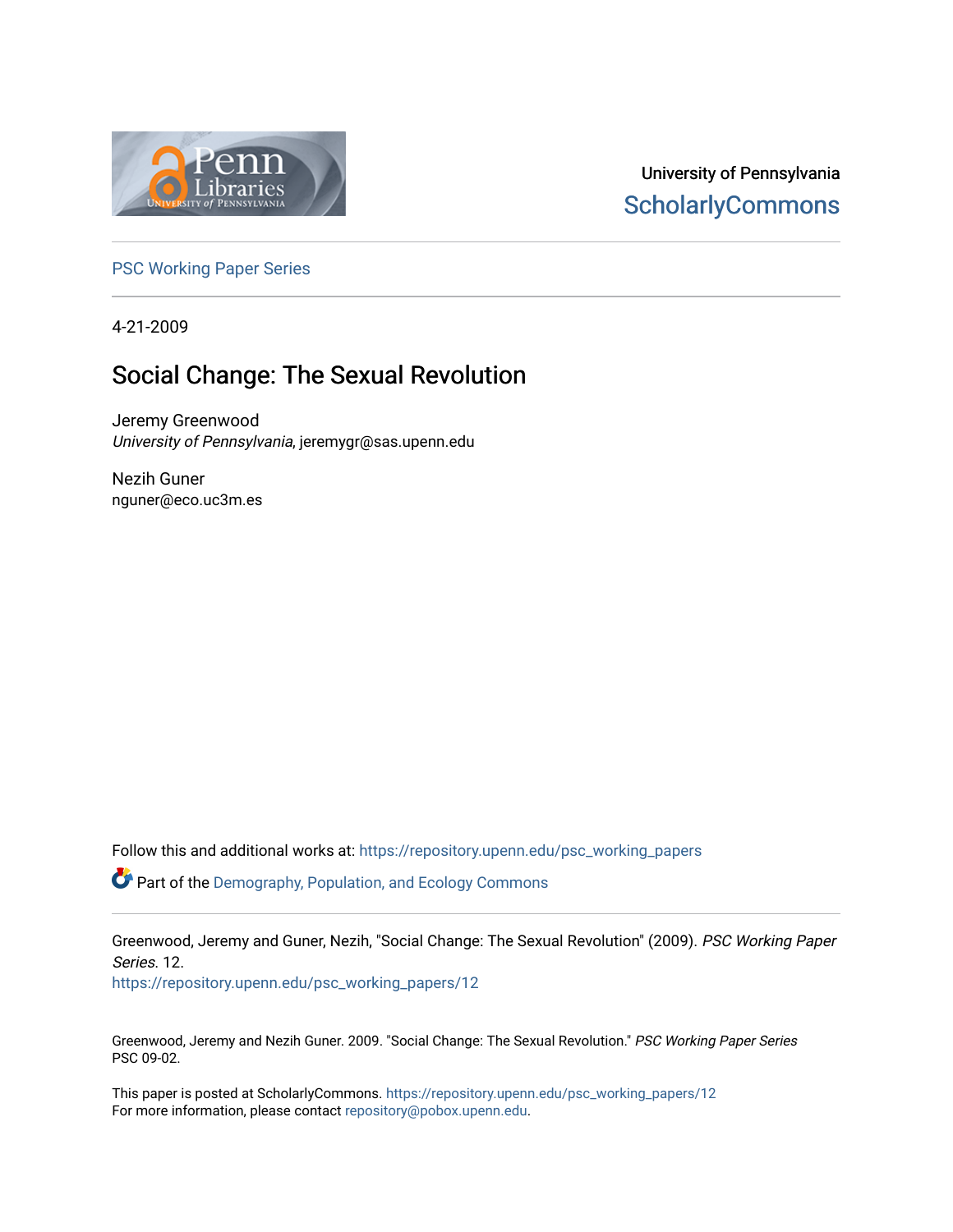### Social Change: The Sexual Revolution

#### Abstract

In 1900 only six percent of unwed females engaged in premarital sex. Now, three quarters do. The sexual revolution is studied here using an equilibrium matching model, where the costs of premarital sex fall over time due to technological improvement in contraceptives. Individuals differ in their desire for sex. Given this, people tend to circulate in social groups where prospective partners share their views on premarital sex. To the extent that a society's customs and more reflect the aggregation of decentralization decision making by its members, shifts in the economic environment may induce changes in what is perceived as culture.

#### Keywords

Abortion, Abstinence, Bilateral search, Birth control, Birth control movement, Birth control pill, Coitus interruptus, Condoms, Contraception, Contraceptive revolution, Contraceptive technology, Demographic economics, Dissemination of knowledge, Effectiveness of contraception, General aggregative models, Intrauterine devices, Lifestyle, Markov chain, Pregnancies, Premarital intercourse, Premarital sex, Promiscuity, Reproduction, Sexual activity, Sexual behavior, Sexual partners, Sexual revolution, Social change, Social class, Social customs, Social mores, Technological change, Technological innovation, Technological progress in contraceptives, Teenage sexual activity, Teenagers, The Sexual Revolution

#### **Disciplines**

Demography, Population, and Ecology | Social and Behavioral Sciences | Sociology

#### **Comments**

Greenwood, Jeremy and Nezih Guner. 2009. "Social Change: The Sexual Revolution." PSC Working Paper Series PSC 09-02.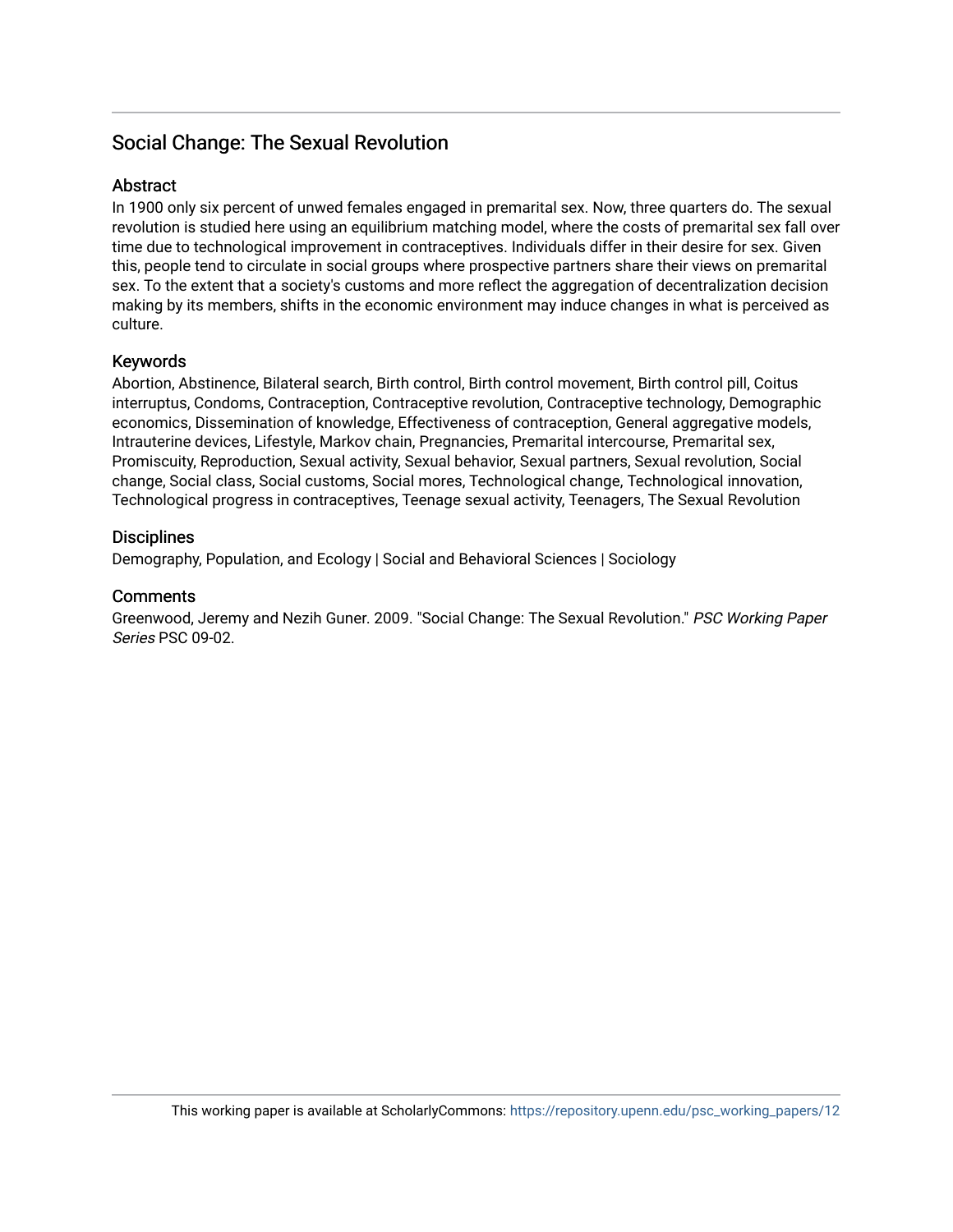### SOCIAL CHANGE: THE SEXUAL REVOLUTION

### Jeremy Greenwood and Nezih Guner<sup>†</sup>

### University of Pennsylvania, and Universidad Carlos III de

### Madrid, CEPR, and IZA

#### Abstract

In 1900 only six percent of unwed females engaged in premarital sex. Now, three quarters do. The sexual revolution is studied here using an equilibrium matching model, where the costs of premarital sex fall over time due to technological improvement in contraceptives. Individuals differ in their desire for sex. Given this, people tend to circulate in social groups where prospective partners share their views on premarital sex. To the extent that a society's customs and mores reflect the aggregation of decentralized decision making by its members, shifts in the economic environment may induce changes in what is perceived as culture.

Keywords: Social change; the sexual revolution; technological progress in contraceptives; bilateral search.

JEL Classification Nos: E1, J1, O3

ìSocial Changeîis the title of a classic book by the great sociologist William F. Ogburn. An abridged version of this paper, under the same title, will appear in the International Economic Review. The authors thank Effrosyni Adamopoulou, Asen Kochov, Tae Suk Lee and two referees for advice and help.

<sup>&</sup>lt;sup>†</sup> Contact Information: Nezih Guner, Department of Economics, Universidad Carlos III de Madrid, Calle Madrid 126, Getafe (Madrid) 28903 SPAIN. Email: nguner@eco.uc3m.es.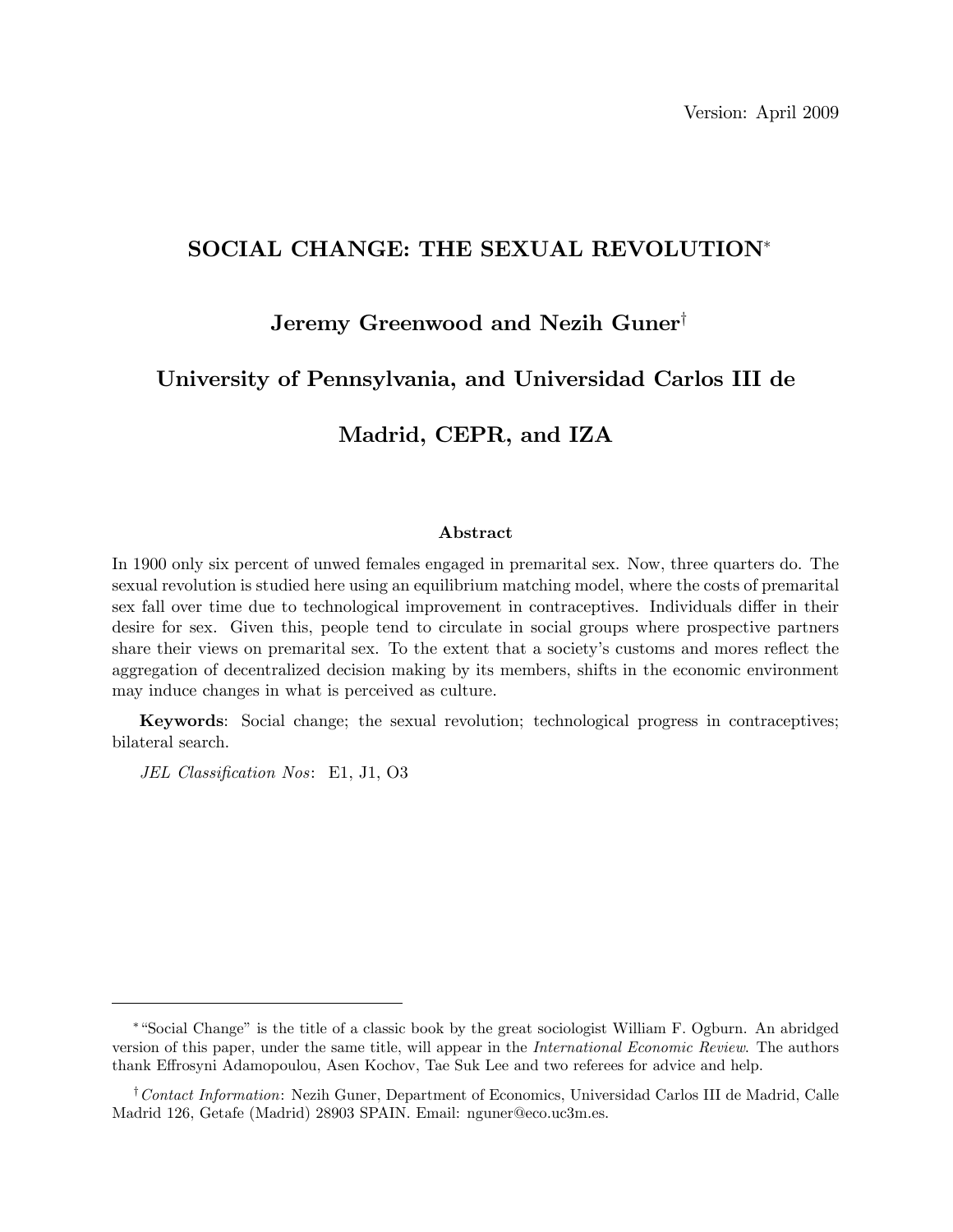Why is there so much social change today, and why was there so little in ancient times? The most probable answer, the result of quite extensive study, is mechanical invention and scientific discovery. There is no doubt that useful inventions and researches cause social changes. Steam and steel were major forces in developing our extensive urban life. Gunpowder influenced the decline of feudalism. The discovery of seed-planting destroyed the hunting cultures and brought a radically new form of social life. The automobile is helping to create the metropolitan community. Small inventions, likewise, have far-reaching effects. The coin-in-the-slot device changes the range and nature of salesmanship, radically affects different businesses, and creates unemployment. The effects of the invention of contraceptives on population and social institutions is so vast as to defy human estimation. It is obvious, then, that social changes are caused by inventions. William F. Ogburn (1936, pp. 1-2)

# 1 Introduction

There may be no better illustration of social change than the sexual revolution that occurred during the 20th century. In 1900 almost no unmarried teenage girl engaged in premarital sex; only a paltry 6 percent – see Figure 1, left panel. By 2002 a large majority (roughly 75 percent) had experienced this. What caused this: the contraception revolution. (Sources for the U.S. data displayed in all figures and tables are detailed in the Appendix, Section 12.5.) Both the technology for contraception and education about its practice changed dramatically over the course of the last century. Another reflection of the change in sexual mores is the rise in the number of sexual partners that unmarried females have. For women born between 1933 and 1942, the majority of those who engaged in premarital sex had only one partner by age 20, presumably their future husband  $\sim$  see Figure 1, right panel. By the 1963-1972 cohort, the majority of these women had at least 2 partners. Notwithstanding the great improvement in contraception technology and education, the number of out-of-wedlock births to females rose from 3 percent in  $1920$  to 33 percent in  $1999 -$  Figure 1, left panel. Despite great public concern about teenage sexual behavior in recent years, there has not been any attempt to build formal models of it. The current work will attempt to fill this void.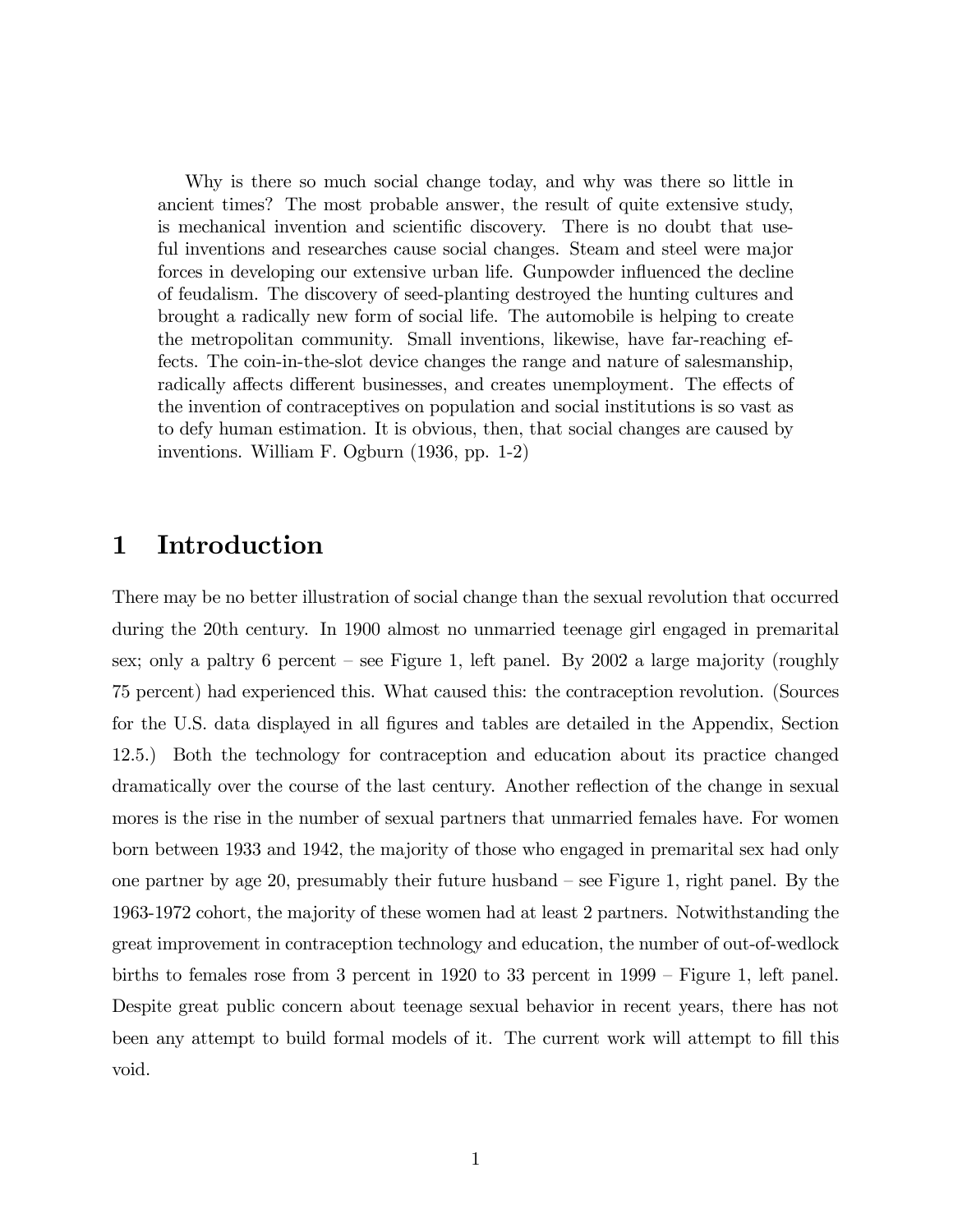

Figure 1: (i) Percentage of 19 year-old females with premarital sexual experience (left panel); (ii) Out-of-wedlock births, percentage (left panel); (iii) Number of partners by age 20 for women engaging in premarital sex, frequency distribution by birth cohort (right panel)

#### 1.1 The Analysis

The rise in premarital sex will be analyzed within the context of an equilibrium unisex matching model. The model has three salient features. First, when engaging in premarital sex individuals deliberate the costs and benefits from this risky activity. The availability of contraceptives and abortion will lower the costs of premarital sex. Second, individuals differ in their tastes for sex. A person desires a mate who is similarly inclined so that they can enjoy the same lifestyle. This leads to a bilateral search structure. Third, given that people desire to Önd partners that share their views on sex, they will pick to circulate within social groups who subscribe to their beliefs. This is the most efficient way to find a suitable partner. The membership of social groups is therefore endogenous. Shifts in the sizes of the groups reflect social change.

It is established theoretically that in the developed matching model's steady state the population sorts very neatly into two social groups.<sup>1</sup> Those who want an abstinent relation-

 $<sup>1</sup>$  This notion is not without some precedence. For example, Burdett and Coles (1997) illustrate within</sup> the context of a marital search model how people may wed exclusively within their own social class (which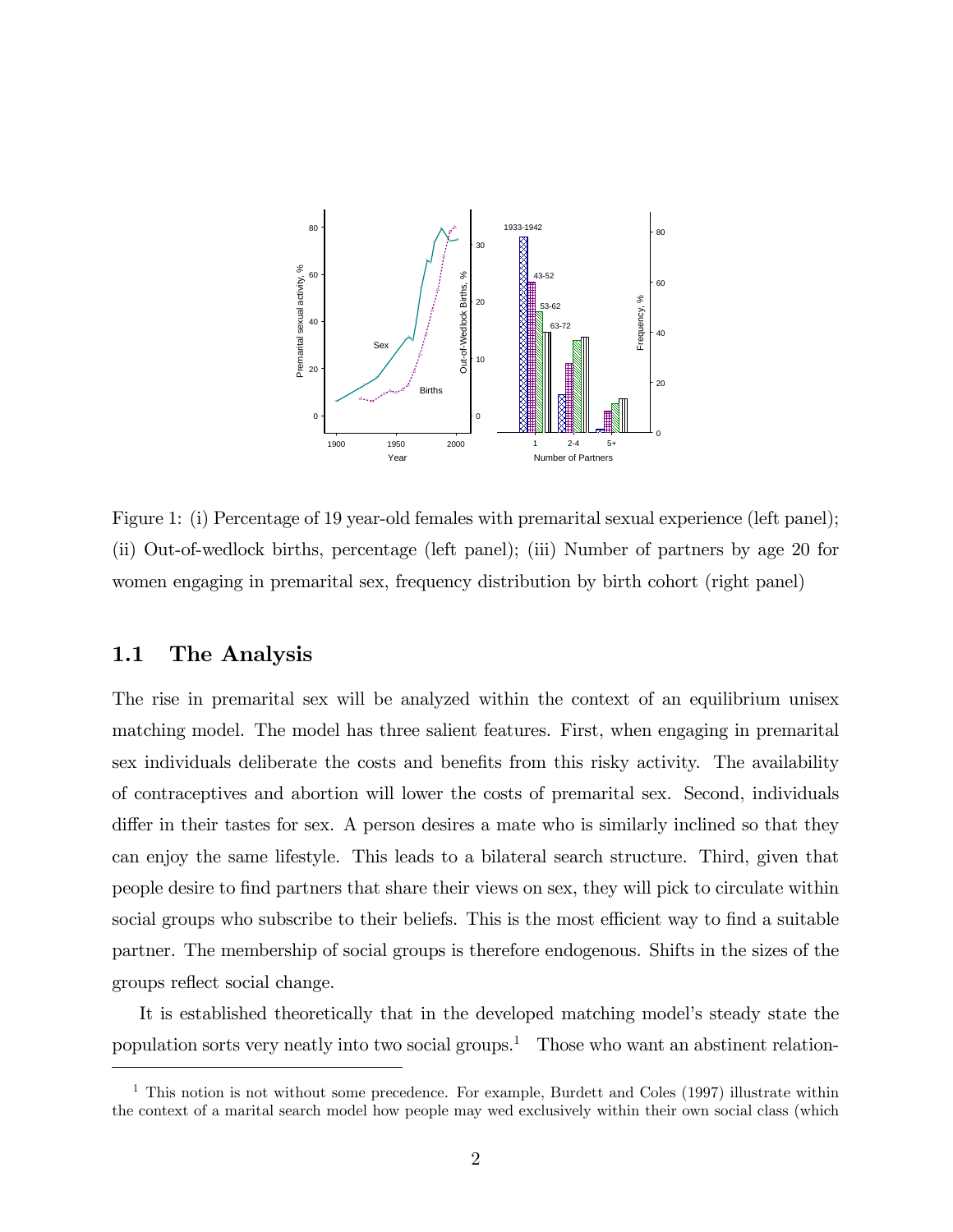ship circulate exclusively among people who share the same ideal, while those who prefer a promiscuous one associate with others who desire the same thing. This allows for efficient search, which would not transpire in the steady state of a standard search model. It does not have to happen outside of a steady state. It is also shown theoretically that the model is likely to display rapid transitional dynamics. This is desirable since sexual practice appears to have responded quite quickly to the availability of new and improved contraception. The model is solved numerically in order to assess its ability to explain the rise in premarital sex over the twentieth century. A key step in the simulation is the construction of a time series reflecting the cost of sex. This series is based upon the observed effectiveness and use of various types of contraception. The framework can replicate well the rapid rise in premarital sex that the last one hundred years witnessed. In particular, it is found that: (i) the reduction in the risk of pregnancy due to availability of new and improved contraceptions encouraged the rise of premarital sex; (ii) increased accessibility to abortion promoted premarital sex. The model also does a reasonable job mimicing the rise in teenage pregnancies. That it can do so is not a forgone conclusion. On the one hand, an increase in the efficacy of contraception implies that there should be less pregnancies. On the other, it promotes more premarital sex. The end result depends on how these two factors interact.

The search framework developed here has implications that would be harder to examine using other paradigms. First, the model is able to match both the fraction of teenagers having sex in a given period, as well as the proportion who have had sex by age 19. Likewise, the model can give predictions on the fraction of teenagers becoming pregnant each period, and the proportion who become pregnant by age 19. These two measures would be hard to disentangle in a static model. Yet, they might have different relevancies for public policies. The former could be indicative of the aggregate per-period costs of premarital sex, the latter a measure of the risk of premarital sex for a teenage girl. Second, the model can match the median duration of an adolescent relationship and the average number of partners for sexually active teenagers. In the data there is a huge dispersion across the number of sexual partners. The current prototype has difficulty matching this latter fact, but future versions might be

is some range of types). Search is not directed within one's own social class, however. People look over the entire marriage market. An equilibrium may obtain where individuals choose to reject all potential mates below their own social class.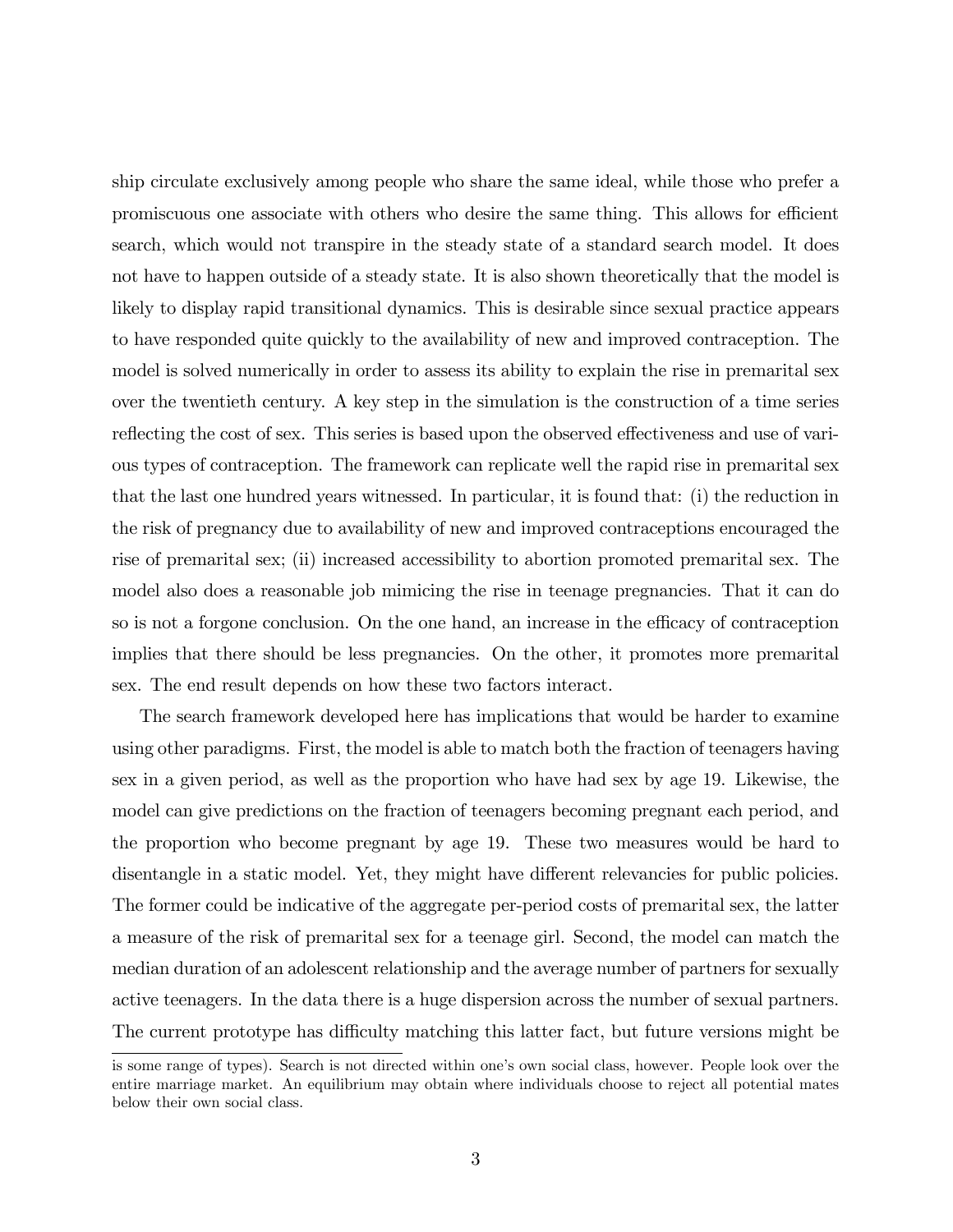able to do so. Modelling the average number of, and the dispersion in, sexual partners is likely to be important for shedding light on the spread of sexually transmitted diseases such as AIDS/HIV. The adjustment of individual behavior to the risk of the infection, to prophylaxes that change the risk, and to the likelihood of having the disease based upon past behavior, could be important for understanding its transmission. Individuals could search for partners within certain risk pools, depending on their preferences for different types of sex. Future versions of the framework could be used to study this, something that would be difficult to do in a static framework.

The investigation is conducted within the context of a unisex framework. The model is used to address some stylized facts concerning female sexual behavior, such as the aforementioned rise in out-of-wedlock births. The costs of engaging in premarital sex are obviously different for males and females. An out-of-wedlock birth may severely affect a young girl's educational and job prospects as well as her opportunities for finding a future mate. Therefore, girls are likely to be less promiscuous than boys. Additionally, promiscuity may differ by family background, because girls from poorer families may feel that they have less to lose from an out-of-wedlock birth. These are important considerations, but incorporating them would introduce extra complications.<sup>2</sup> The unisex abstraction conducted here really does little violence to the questions poised by Figure 1.

There is empirical work that connects differences in culture to differences in economic decision making. Guiliano (2007) Önds that, in the wake of the sexual revolution, young Americans whose parents came from Southern Europe are now more likely to live at home compared with those from Northern Europe. She argues that family ties are stronger for Southerners and that a liberalization of sexual attitudes allowed young adults to remain in their parents' home while enjoying an active sexual life. Likewise, Fernandez and Fogli (2009) examine fertility and labor-force participation rates for American born women whose parents were immigrants. They argue that ancestral differences in family culture have explanatory

 $2$  A model with these features is presented in Fernández-Villaverde, Greenwood, and Guner (2009). Their analysis is in the spirit of Becker and Mulligan (1997) and Doepke and Zilibotti (2008). In particular, a childís preferences are affected by parental, and institutional, investments. The focus of the Fernández-Villaverde, Greenwood, and Guner (2009) is on the socialization of children by their parents and institutions such as the church. They illustrate how the inculcation of sexual mores is affected by the technological environment.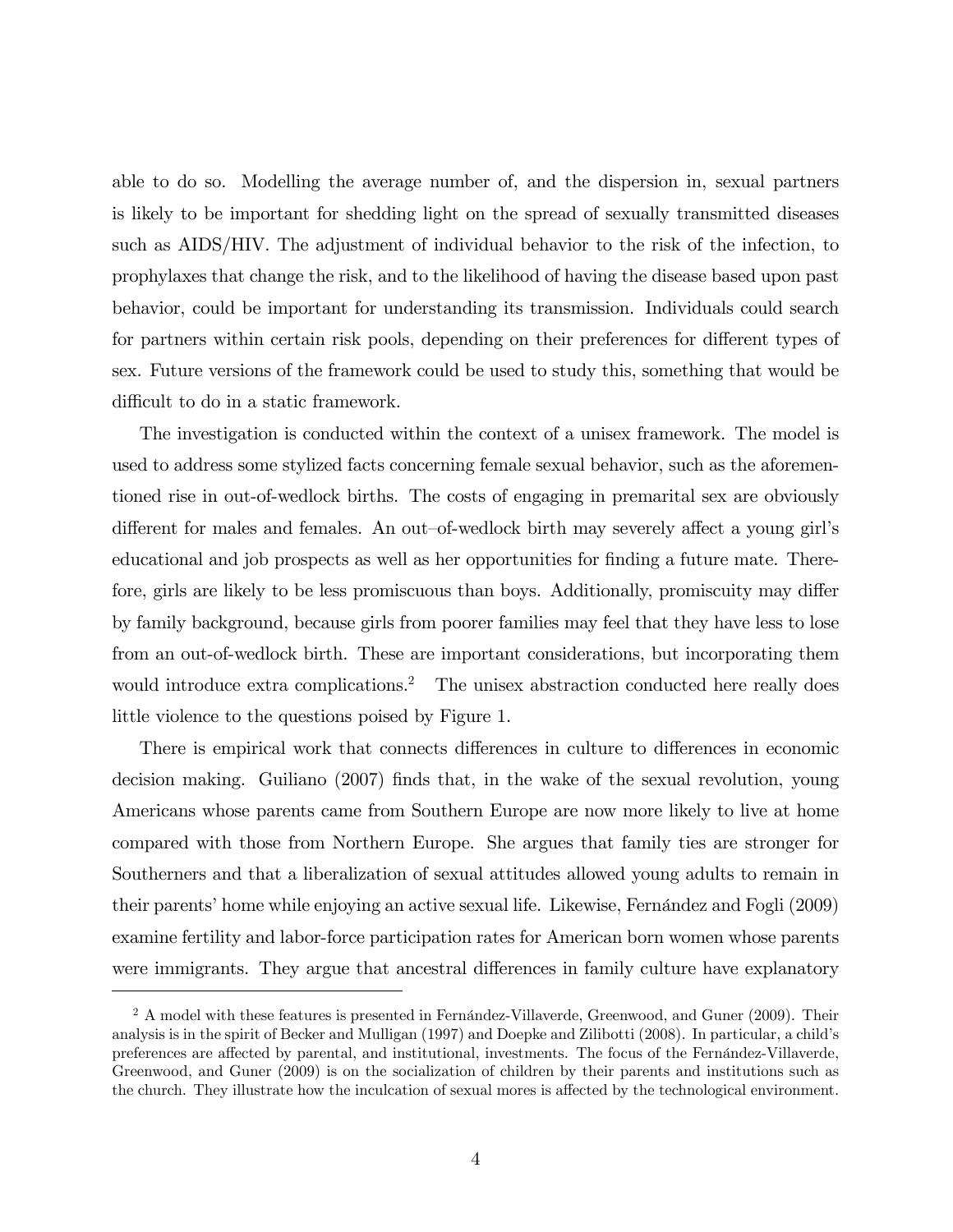power for work and fertility behavior today. The current paper should not be read as saying that culture does not matter, but rather that some part of it may be endogenous.<sup>3</sup>

### 2 Environment

Suppose that there are two social classes in society, one whose members are abstinent, the other whose members are promiscuous. Members in a social class circulate amongst themselves. Each class is a separate world, so to speak, but the members of a particular class are free to switch to the other class at any time. Social change will be measured by the shift in membership between the two classes.

Each member of society is indexed by the variable  $j \in \mathcal{J} = \{j_1, j_2, \dots, j_n\}$ , which represents his or her joy from sex. The value of j is known by an individual. Let j be distributed across individuals according to the density function  $J(j_i) = \phi_i$ , with  $0 < \phi_i < 1$ ,  $\sum_{i=1}^{n} \phi_i = 1$ , and  $j_1 < j_2 < \cdots < j_n$ . Suppose that time flows discretely. At the beginning of each period, an unattached member in a class will match with another single individual in the same class with probability  $\mu$ . The partner's type will be randomly determined in accordance with the type distribution prevailing at that time within the class. This couple must then make two intertwined decisions: whether or not to stay together for the period, and which social class to join. If they choose not to stay together, then they must wait until the next period for another opportunity to match. With probability  $1 - \mu$  an unattached person fails to match with another single one. These individuals just decide upon which social class to join. This will influence the type of mate that they might draw next period.

<sup>&</sup>lt;sup>3</sup> It may take some time for culture to respond to a new technological environment. Sometimes the change is sudden, other times it may be more gradual or smooth. For example, social behavior may be governed by norms-see the classic paper by Cole, Mailath, and Postelwaite (1992). Individuals who transgress the norm may be collectively outcast or shunned by other members of society. Given this fact most individuals may rationally choose to subscribe to the social norm. As the economic environment changes it may become increasingly impossible to sustain such a norm. Eventually, it collapses. Or, the process might be a gradual or smooth change in socialization practices in response to shifts in the environment, as is modeled in Fernandez-Villaverde, Greenwood, and Guner (2009). Alternatively, Fernández, Fogli and Olivetti (2004) assume that childrens' preferences are a function of their parents' lifestyles (in a habit-formation way) which may change slowly over time. Another example of culture adapting to technological progress is contained in Doepke and Tertilt (forth.). They argue that women's liberation in the 19th century was the result of rising returns to human capital formation for females. In extending rights to women, men faced a trade-off between losing power with their own wives but emancipating other menís wives, such as their own daughters. This trade off resolves in favor of extending rights for all women when the returns to human capital are high enough.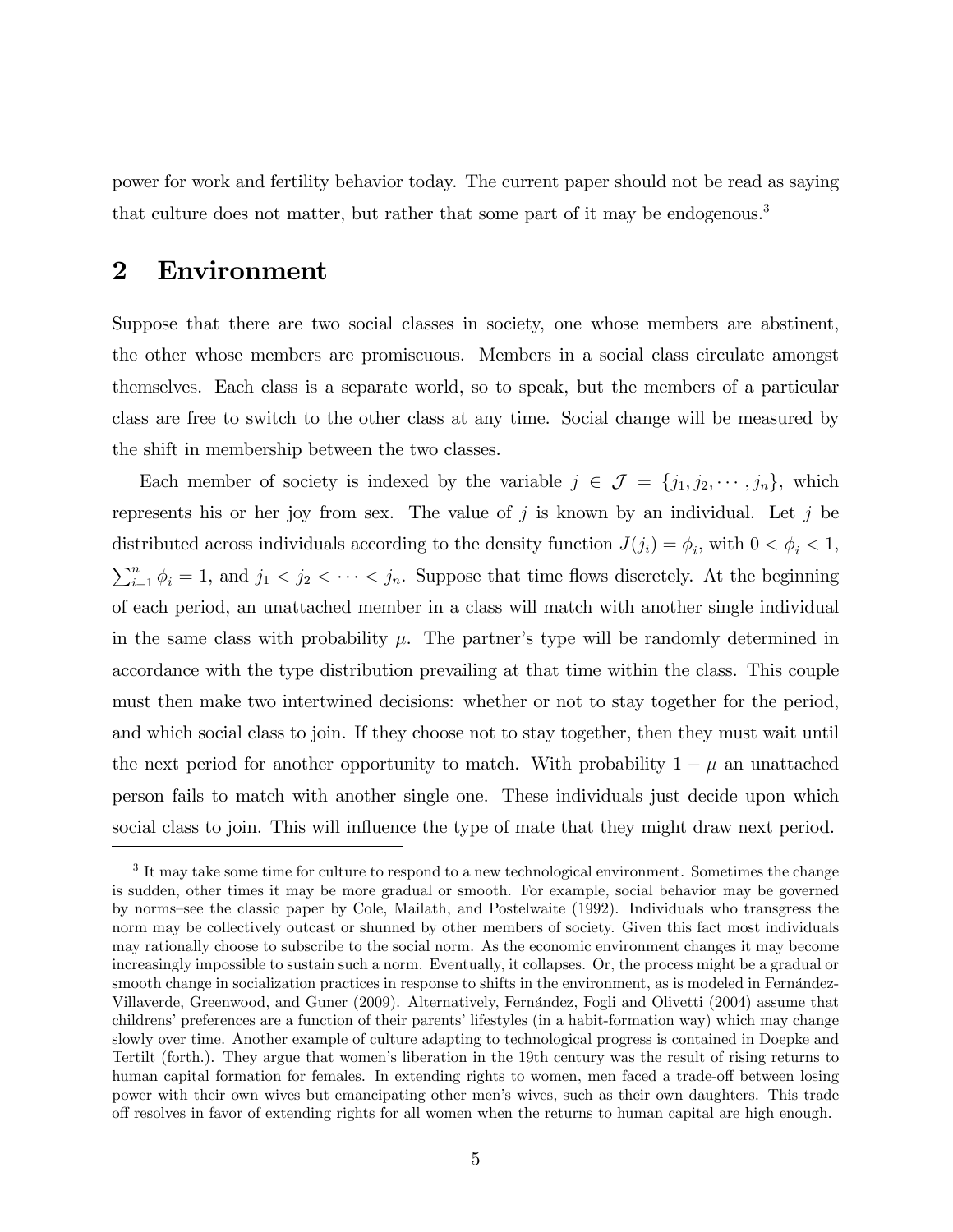Similarly, at the beginning of each period, matches in each class from the previous period break up with probability  $\delta$ . Couples in the surviving matches must also make two inextricably linked decisions; to wit, whether or not to remain together and which social class to join. If they choose to break up then they must wait until the next period for another matching opportunity. Like single agents who fail to match, couples whose relationships break up exogenously just decide upon which social class to join.

Let a matched person in the abstinence class enjoy a level of momentary utility level of u, and a single person realize a momentary utility level of w, with  $u > w$ . A matched person in the promiscuity class realizes a momentary utility level of  $u + j - c$ , where j is the joy from sex and  $c$  is the expected cost of it say due to an out-of-wedlock birth or a sexually transmitted disease. Note that  $c$  can't represent a stigma effect since this is really an attitude. Change in attitudes and behavior are what is being modelled here. An unmatched person in this class attains a utility of  $w$ . Individuals discount next period's utility by the factor  $\beta$ . Assume that u, w, j, and c are specified in a way that guarantees that expected lifetime utility is always positive. Assume that  $u, w, j$ , and  $c$  are finite, which ensures that expected lifetime utility is bounded.

To complete the setup, some structure will be placed on the population. First, the size of the population will be normalized to one. Second, each period a fraction  $1 - \zeta$  of the population will move on to another phase of life, which will be interpreted as adulthood. This latter phase of life will be taken to be a facsimile of their current life, but in a different location. These people are selected at random and are replenished by an equal flow of young unmatched individuals. Let couples relocate together. So, assume that each single, and each couple, face a relocation probability of  $1 - \zeta$ <sup>4</sup>

 $4$  Making an adult's world look like a teenager's one requires some additional assumptions. First, suppose that adults survive with probability  $2\zeta - 1$ . Second, assume that some new unmatched adults flow in from another source at rate  $1 - \zeta$ ; i.e., there is a flow in of unmatched adults who somehow missed teenage life. These two assumptions ensure that an adult's world will have the same type distributions as the teenager's one. Third, when adults die assume that they realize a utility level of zero from then. Fourth, set the discount factor for an adult,  $\beta$ , so that  $\beta = \beta/[2\zeta - 1]$ . The last two assumptions guarantee that the adult's programming problem will be a copy of the teenager's one, even though the former faces death. These assumptions are made to ensure logical consistency, not realism. Alternatively, one could just simply assume that in adult life one obtains an expected lifetime utility of  $V$ , a constant. Since a teen shifts into adult life with an exogenous state-independent probability,  $\zeta$ , this will not affect any choice that he makes. A teen's effective discount factor would be  $\beta = \hat{\beta}(1-\zeta)$ , where  $\hat{\beta}$  is his subjective discount factor. To get the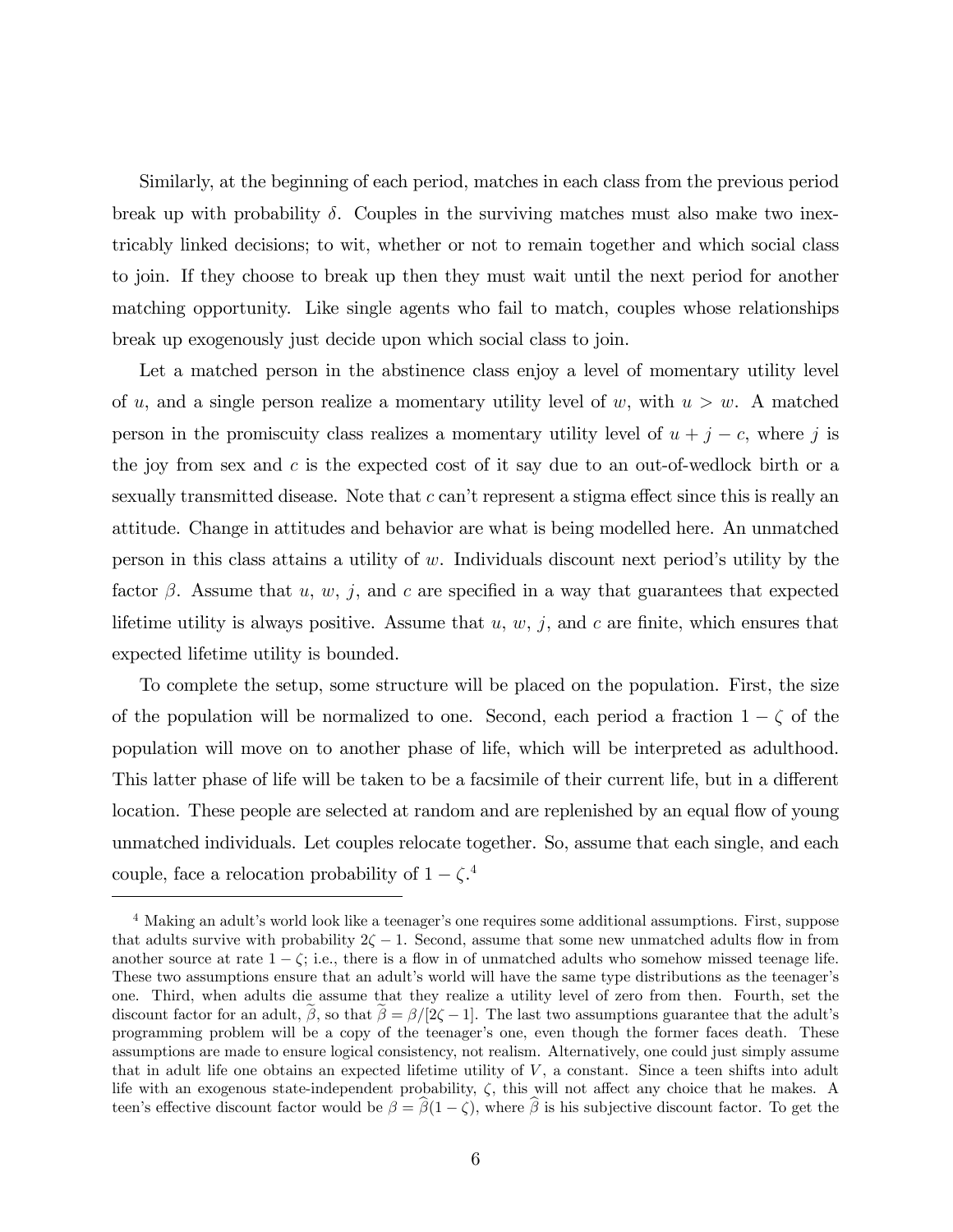The idea is that over time the cost of premarital sex, c, declines due to technological progress in contraception and improvements in birth control education. As a consequence, people move out of the abstinence class,  $A$ , into the promiscuity class,  $P$ . As will be seen, there may also be some secondary movement from  $P$  to  $A$ . For example, some people may choose to live a promiscuous lifestyle rather than lose their partner. When one of these matches breaks up, one individual may move back to  $A$ .

# 3 Decision Problems

Let  $A^m(j, \tilde{j})$  denote the expected lifetime utility for an individual of type j who is currently in an abstinent match with a partner of type  $\tilde{j}$ . An individual does not experience any joy from sex while abstinent. But, s/he could in the future. Thus,  $A<sup>m</sup>$  should still be a function of j. Also, an individual's joy from sex does not depend directly upon his partner's type,  $\tilde{j}$ . Still, he cares indirectly about  $\tilde{j}$  because this will delimit his future matching possibilities, as will be seen. Next, define  $A<sup>s</sup>(j)$  to be the expected lifetime utility for a single (or unmatched) agent in class A. Turn now to the promiscuous class. Here  $P^m(j, j)$  will represent the expected lifetime utility for individual j who is currently in a promiscuous match with  $\tilde{j}$ , and  $P^{s}(j)$  will proxy for the expected lifetime utility for a single agent in class  $P$ . Finally, suppose that j and j meet. What will be the outcome of this meeting? Let  $\mathbf{a}^m(j, \tilde{j})$  be the equilibrium probability that an abstinent relationship will occur,  $\mathbf{p}^{m}(j,\tilde{j})$  denote the odds that a promiscuous one transpires, and  $1 - \mathbf{a}^m(j, \tilde{j}) - \mathbf{p}^m(j, \tilde{j})$  give the chance that no match will ensue.

As will be seen, these equilibrium matching probabilities split the space of potential pairwise matches,  $\mathcal{J} \times \mathcal{J}$ , into four types of zones: viz, one where both parties desire an abstinent relationship so that  $\mathbf{a}^m(j, \tilde{j}) = 1$ ; another where both want a sexual one implying that  $\mathbf{p}^m(j,j) = 1$ ; a mixing region where one party prefers an abstinent relationship, the other side a sexual one, but both prefer some sort of relationship to none, so that  $0 \le$  $\mathbf{a}^m(j, \tilde{j}), \mathbf{p}^m(j, \tilde{j}) < 1$ ; a zone where no relationship of any sort is possible and  $\mathbf{a}^m(j, \tilde{j}) =$  $p^{m}(j,\tilde{j}) = 0$ . An example of this is shown in Figure 2, which is detailed later on-in this figure both parties prefer some sort of relationship to none at all.

equilibrium discussed in the text just set  $\widehat{\beta} = \beta/(1-\zeta)$ .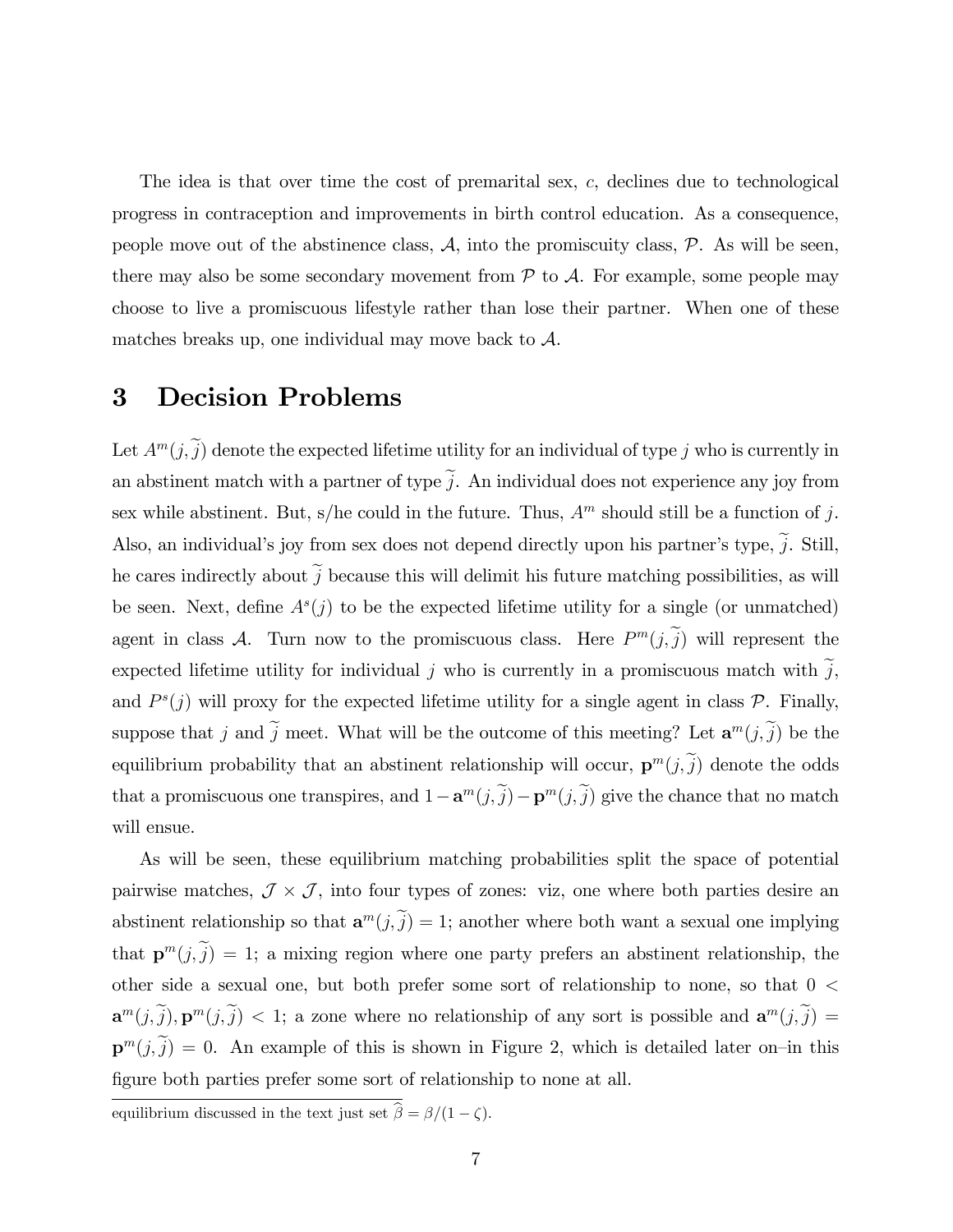### 3.1 The Abstinence Class, A

Suppose person j is matched with  $\tilde{j}$  in A. The recursion defining the value of this match for j, or the function  $A^m(j, j)$ , is given by

(1) 
$$
A^{m}(j, \tilde{j}) = u + \beta(1 - \delta)[\mathbf{a}^{m}(j, \tilde{j})A^{m}(j, \tilde{j}) + \mathbf{p}^{m}(j, \tilde{j})P^{m}(j, \tilde{j})] + \beta\{\delta + (1 - \delta)[1 - \mathbf{a}^{m}(j, \tilde{j}) - \mathbf{p}^{m}(j, \tilde{j})]\}\max\{A^{s}(j), P^{s}(j)\},
$$

where in standard fashion a prime attached to a variable or function denotes its value next period. The Örst term on the righthand side is the momentary utility realized today from an abstinent match,  $u$ . The rest of the terms give the discounted value of the lifetime utility that j can expect from tomorrow on. Note that his current match with  $\tilde{j}$  will survive into next period with probability  $(1-\delta)$ .<sup>5</sup> At this time the couple can decide to remain together in an abstinent relationship, switch to a promiscuous one, or break up. Recall that the function  $\mathbf{a}^{m'}(j,\tilde{j})$  reports the *equilibrium* probability that an abstinent match between j and j will occur next period.<sup>6</sup> Thus, the term  $(1-\delta)\mathbf{a}^{m'}(j,\tilde{j})A^{m'}(j,\tilde{j})$  represents the component of expected lifetime utility from next period onward that is associated with the possibility of an abstinent match. Likewise, the part of expected lifetime utility linked to a promiscuous match is given by  $(1-\delta)\mathbf{p}^{m'}(j,\tilde{j})P^{m'}(j,\tilde{j})$ . Now a match may not occur next period because the pair breaks up, either exogenously or endogenously. A match breaks up exogenously with probability  $\delta$ , and endogenously with probability  $(1 - \delta)[1 - \mathbf{a}^{m'}(j, j) - \mathbf{p}^{m'}(j, j)]$ . When the match breaks up person  $j$  must decide whether to enjoy his single life in either the abstinent or promiscuous class. The term  $\{\delta+(1-\delta)[1-\mathbf{a}^{m'}(j,j)-\mathbf{p}^{m'}(j,j)]\}$  max $\{A^{s'}(j), P^{s'}(j)\}$  gives the part of expected lifetime utility that is associated with single life next period. When single at that time person j will choose to join the social class  $(\mathcal{A}$  or  $\mathcal{P})$  that maximizes

<sup>&</sup>lt;sup>5</sup> Note that the pair, j and  $\tilde{j}$ , will move to a new location next period with probability  $1 - \zeta$ . But, by assumption  $j$ 's life will continue on in identical fashion there, since the new location is an exact copy of the old one. Thus, there is no need to incorporate this survival probability into the recursion. It does enter into the laws of motion for the type distributions.

 $6$  As will be seen, these probabilities must be determined in equilibrium as a function of one's partner's decisions. It is this factor that distinguishes a bilateral search from the standard one, as typified by the job-search models of Andolfatto and Gomme (1996), Hansen and Imrohoroglu (1992) and Jovanovic (1987). Aiyagari, Greenwood, and Guner (2000) develop a bilateral search model of marriage that is similar in some respects to the framework developed here.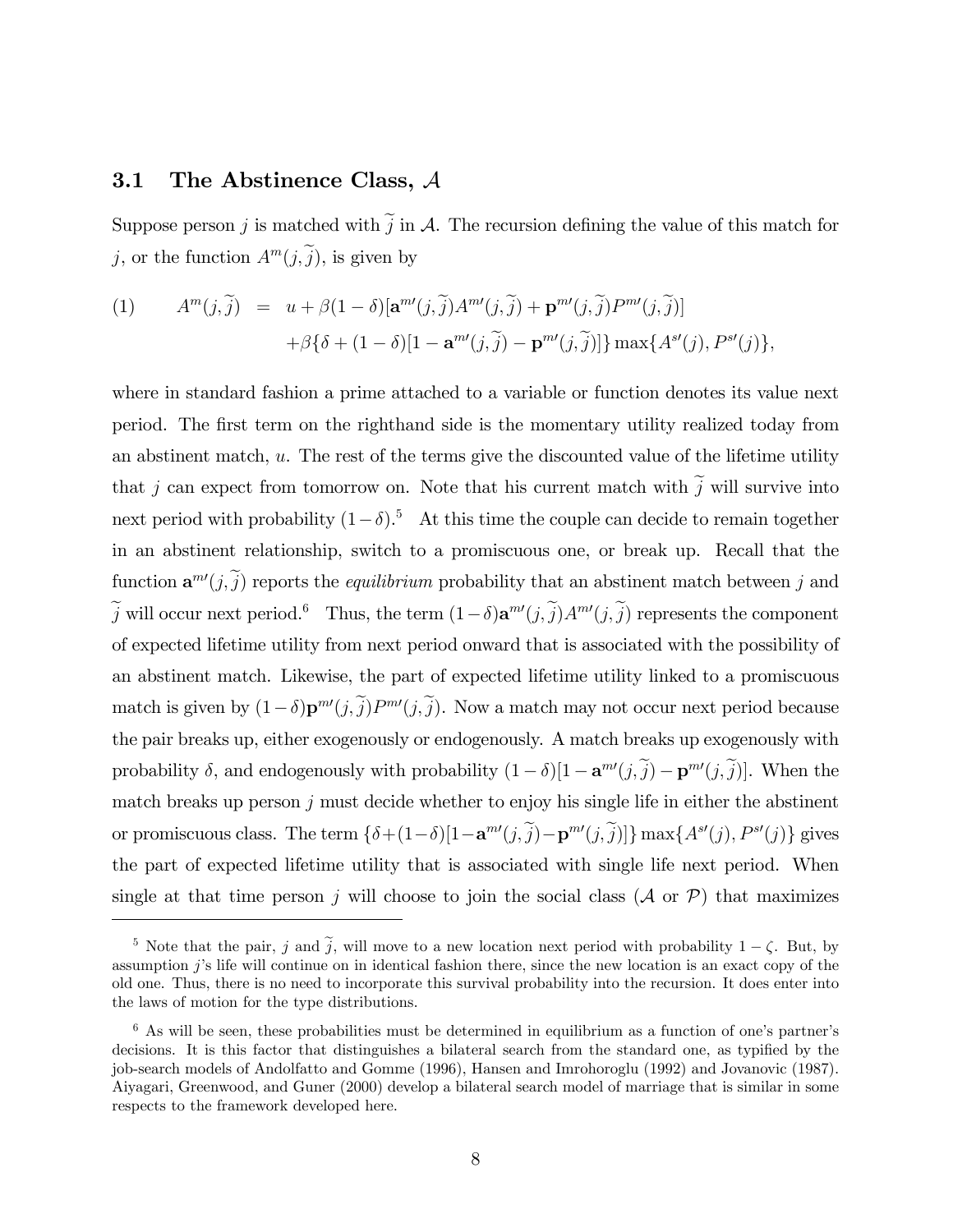expected lifetime utility so that he will realize the level of bliss given by  $\max\{A^{s\prime}(j), P^{s\prime}(j)\}.$ The determination of the functions  $\mathbf{a}^m$  and  $\mathbf{p}^m$  is discussed below. They will be predicated upon the preferences that each party in the match has toward a relationship, if they desire one at all. Last, note that time is implicitly a state variable in the above recursion, since the costs of premarital sex will be changing over time in a manner to be specified later. Therefore, individuals will be rationally incorporating any changes in the cost of premarital sex into their decision making.<sup>7</sup>

Alternatively, consider the case where  $j$  is alone in  $A$ . His expected lifetime utility is given by the function  $A<sup>s</sup>(j)$ , which reads

(2) 
$$
A^{s}(j) = w + \beta \mu \sum_{i=1}^{n} a_{i}^{s'} [\mathbf{a}^{m'}(j, \widetilde{j}_{i}) A^{m'}(j, \widetilde{j}_{i}) + \mathbf{p}^{m'}(j, \widetilde{j}_{i}) P^{m'}(j, \widetilde{j}_{i})]
$$

$$
+ \beta \{ (1 - \mu) + \mu \sum_{i=1}^{n} a_{i}^{s'} [1 - \mathbf{a}^{m'}(j, \widetilde{j}_{i}) - \mathbf{p}^{m'}(j, \widetilde{j}_{i})] \} \max \{ A^{s'}(j), P^{s'}(j) \}.
$$

Note that j's draw for a partner,  $\tilde{j}$ , next period will depend upon the type distribution for unmatched agents that will prevail in  $A$  at that time. This type distribution is given by the  $a_i^{s'}$ 's, with  $0 \le a_i^{s'} \le 1$  and  $\sum_{i=1}^n a_i^{s'} = 1$ . This distribution is endogenously determined.

#### 3.2 The Promiscuity Class, P

When person j matches with  $\tilde{j}$  in the promiscuity class he will realize an expected lifetime utility level of

(3) 
$$
P^{m}(j, \tilde{j}) = u + j - c + \beta(1 - \delta)[\mathbf{a}^{m}(j, \tilde{j})A^{m}(j, \tilde{j}) + \mathbf{p}^{m}(j, \tilde{j})P^{m}(j, \tilde{j})] + \beta\{\delta + (1 - \delta)[1 - \mathbf{a}^{m}(j, \tilde{j}) - \mathbf{p}^{m}(j, \tilde{j})]\}\max\{A^{s}(j), P^{s}(j)\}.
$$

 $7$  Specifically, since the costs of premarital sex are assumed to be a function of time so will be the functions  $A^m(j, \tilde{j}), A^s(j), P^m(j, \tilde{j}), P^s(j), \mathbf{a}^m(j, \tilde{j}), \mathbf{p}^m(j, \tilde{j}),$  etc. The dependence of these functions on time is connoted by the use of the prime symbol. A formal definition of the nonstationary rational expectations equilibrium that is being modelled is provided in Section 4.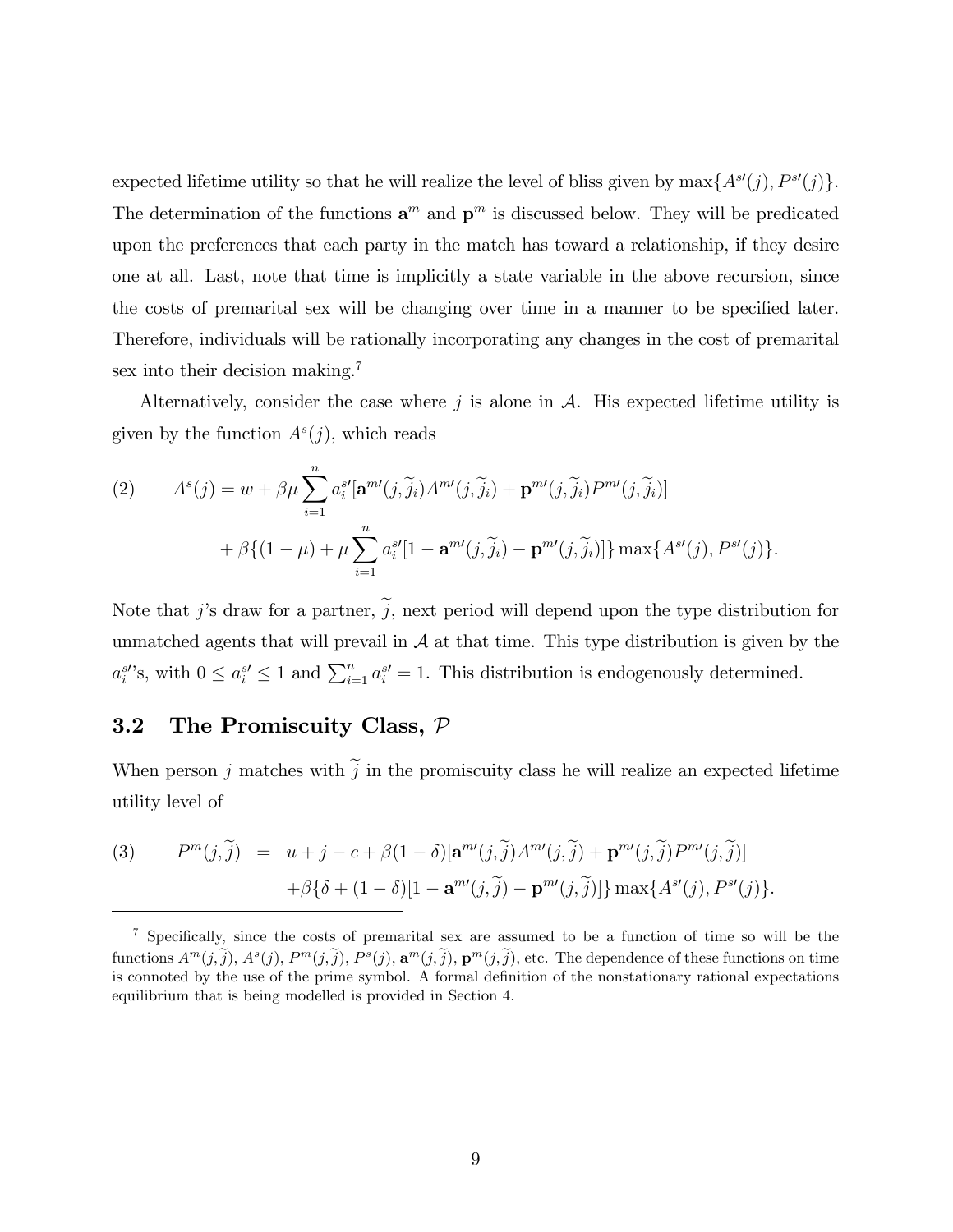In the above problem the individual experiences a joy from sex, net of costs, in the amount  $j - c$ . Unmatched person j will attain

(4) 
$$
P^{s}(j) = w + \beta \mu \sum_{i=1}^{n} p_{i}^{s'} [\mathbf{a}^{m'}(j, \widetilde{j}_{i}) A^{m'}(j, \widetilde{j}_{i}) + \mathbf{p}^{m'}(j, \widetilde{j}_{i}) P^{m'}(j, \widetilde{j}_{i})]
$$

$$
+ \beta \{ (1 - \mu) + \mu \sum_{i=1}^{n} p_{i}^{s'} [1 - \mathbf{a}^{m'}(j, \widetilde{j}_{i}) - \mathbf{p}^{m'}(j, \widetilde{j}_{i})] \} \max \{ A^{s'}(j), P^{s'}(j) \}.
$$

Note that  $j$ 's draw for a partner next period will depend upon the type distribution for unmatched agents that will prevail in  $P$  at that time, or the  $p_i^{s'}$ 's with  $0 \leq p_i^{s'} \leq 1$  and  $\sum_{i=1}^{n} p_i^{s'} = 1$ . The value of searching in either  $\mathcal A$  or  $\mathcal P$  next period will depend upon the type distributions,  $a^{s'}$  and  $p^{s'}$ , that exist in these classes then.

### 3.3 Social Class Membership Decision, Choosing  $A$  or  $P$

Now, consider individual j who is matched with partner  $\tilde{j}$ . An abstinent match with  $\tilde{j}$  may be individual j's first choice. Let the indicator  $\mathbf{1}^a(j, \tilde{j})$  return a value of one if this is the case, and a value of zero otherwise. The indicator function  $\mathbf{1}^a(j, j)$  is then given by (5)

$$
\mathbf{1}^{a}(j,\tilde{j}) = \begin{cases} 1, & \text{if } A^{m}(j,\tilde{j}) > \max\{P^{m}(j,\tilde{j}), A^{s}(j), P^{s}(j)\} \text{ (abstinent match is first choice)}, \\ 0, & \text{otherwise.} \end{cases}
$$

Observe that the analogous indicator function for person  $\tilde{j}$  will simply read  $\mathbf{1}^a(\tilde{j},j)$  =  $\mathbf{1}_T^a(j, \tilde{j})$ , where the subscript T denotes the transpose of a matrix. Now, it may be the case that person j would prefer a promiscuous match with  $\tilde{j}$ , but this isn't feasible. Still, j may prefer to live with  $\tilde{j}$  in A, relative to living alone in either A or P. Let the indicator function  $2^{a,s}(j,\tilde{j})$  return a value of one if j prefers a match with  $\tilde{j}$  in A, relative to single life in either  $\mathcal A$  or  $\mathcal P$ , and a value of zero otherwise. Thus,  $2^{a,s}(j,\tilde{j})$  is given by (6)

$$
\mathbf{2}^{a,s}(j,\widetilde{j}) = \begin{cases} 1, & \text{if } A^m(j,\widetilde{j}) > \max\{A^s(j), P^s(j)\} \text{ (abstract match preferred to single life)}, \\ 0, & \text{otherwise.} \end{cases}
$$

Person j's preferences towards promiscuous matches can be analyzed in similar fashion. To this end, let the indicator function  $\mathbf{1}^p(j, \tilde{j})$  return a value of one if j would prefer to live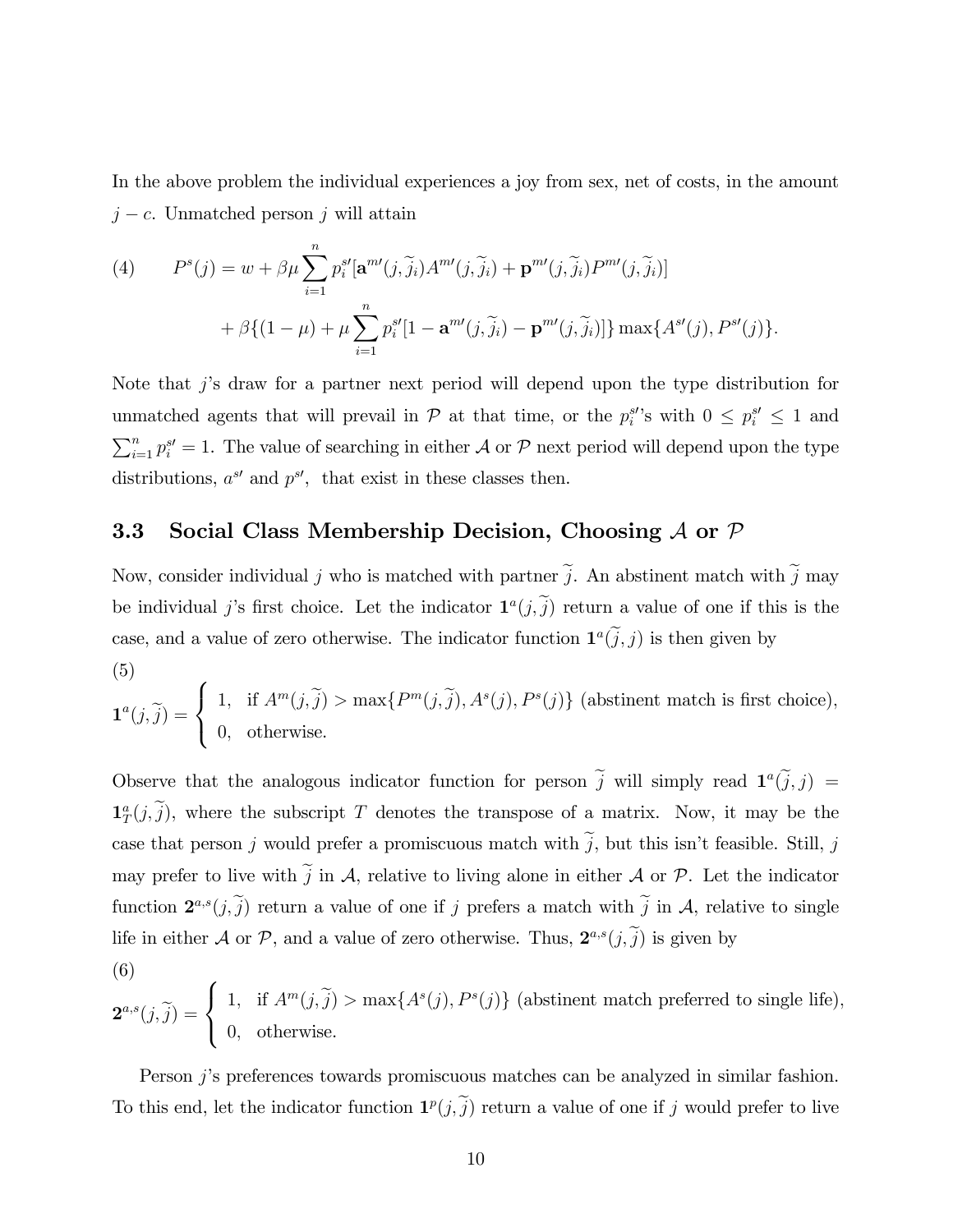with  $\tilde{j}$  in P over all other options, and a value of zero otherwise. This indicator function is defined by

(7)  
\n
$$
\mathbf{1}^{p}(j,\tilde{j}) = \begin{cases}\n1, & \text{if } P^{m}(j,\tilde{j}) > \max\{A^{m}(j,\tilde{j}), A^{s}(j), P^{s}(j)\} \text{ (promiscuous match is first choice)},\\ \n0, & \text{otherwise.}\n\end{cases}
$$

The situation where j prefers to live with  $\tilde{j}$  in  $P$ , relative to living alone in either  $\mathcal A$  or  $\mathcal P$ , can be captured by the indicator function  $\mathbf{2}^{p,s}(j,\tilde{j})$ :

(8)  
\n
$$
\mathbf{2}^{p,s}(j,\tilde{j}) = \begin{cases}\n1, & \text{if } P^m(j,\tilde{j}) > \max\{A^s(j), P^s(j)\} \text{ (promiscuous match preferred to single life)},\\ \n0, & \text{otherwise.}\n\end{cases}
$$

Consider an unmatched agent. S/he must choose between searching for a prospective mate in the abstinent or promiscuous class. Let  $\mathbf{1}_{s}^{a,p}(j)$  denote the decision rule for an unmatched individual. In particular,

(9) 
$$
\mathbf{1}_{s}^{a,p}(j) = \begin{cases} 1, & \text{if } A^{s}(j) > P^{s}(j), \text{ (single in } \mathcal{A} \text{ preferred to single in } \mathcal{P}\text{)},\\ 0, & \text{otherwise.} \end{cases}
$$

Suppose that j and  $\tilde{j}$  have met, either through a new or pre-existing match. The probabilities of abstinent or promiscuous relationships,  $\mathbf{a}^m(j,\tilde{j})$  and  $\mathbf{p}^m(j,\tilde{j})$ , occurring can now be constructed. In particular,

(10) 
$$
\mathbf{a}^{m}(j,\tilde{j}) = \mathbf{1}^{a}(j,\tilde{j})\mathbf{1}^{a}_{T}(j,\tilde{j}) + \mathbf{1}^{a}(j,\tilde{j})\mathbf{2}^{p,s}(j,\tilde{j})\mathbf{1}^{p}_{T}(j,\tilde{j})\mathbf{2}^{a,s}_{T}(j,\tilde{j})/2 + \mathbf{1}^{a}_{T}(j,\tilde{j})\mathbf{2}^{p,s}_{T}(j,\tilde{j})\mathbf{1}^{p}(j,\tilde{j})\mathbf{2}^{a,s}(j,\tilde{j})/2 + \mathbf{1}^{a}(j,\tilde{j})[1 - \mathbf{2}^{p,s}(j,\tilde{j})][1 - \mathbf{1}^{a}_{T}(j,\tilde{j})]\mathbf{2}^{a,s}_{T}(j,\tilde{j}) + \mathbf{1}^{a}_{T}(j,\tilde{j})[1 - \mathbf{2}^{p,s}_{T}(j,\tilde{j})][1 - \mathbf{1}^{a}(j,\tilde{j})]\mathbf{2}^{a,s}(j,\tilde{j}),
$$

and

(11) 
$$
\mathbf{p}^{m}(j,\tilde{j}) = \mathbf{1}^{p}(j,\tilde{j})\mathbf{1}^{p}_{T}(j,\tilde{j}) + \mathbf{1}^{a}(j,\tilde{j})\mathbf{2}^{p,s}(j,\tilde{j})\mathbf{1}^{p}_{T}(j,\tilde{j})\mathbf{2}^{a,s}_{T}(j,\tilde{j})/2 + \mathbf{1}^{a}_{T}(j,\tilde{j})\mathbf{2}^{p,s}_{T}(j,\tilde{j})\mathbf{1}^{p}(j,\tilde{j})\mathbf{2}^{a,s}(j,\tilde{j})/2 + [1 - \mathbf{1}^{p}(j,\tilde{j})]\mathbf{2}^{p,s}(j,\tilde{j})\mathbf{1}^{p}_{T}(j,\tilde{j})[1 - \mathbf{2}^{a,s}_{T}(j,\tilde{j})] + [1 - \mathbf{1}^{p}_{T}(j,\tilde{j})]\mathbf{2}^{p,s}_{T}(j,\tilde{j})\mathbf{1}^{p}(j,\tilde{j})[1 - \mathbf{2}^{a,s}(j,\tilde{j})].
$$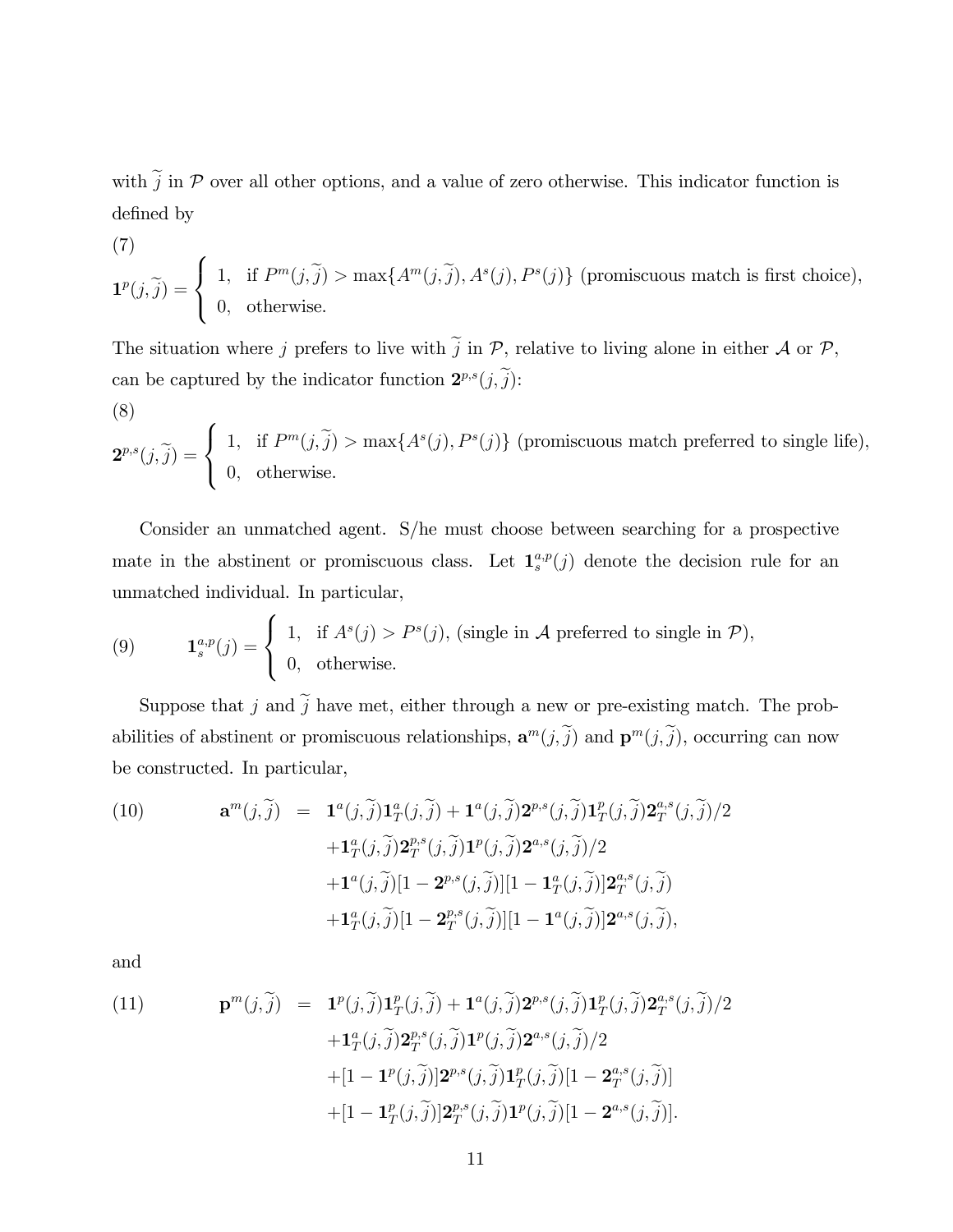Take the expression for  $\mathbf{a}^m(j, \tilde{j})$ . It is not as formidable as it looks. The first term gives the situation where an abstinent match is both j's and  $\tilde{j}$ 's first choice. When this occurs  $\mathbf{1}^{a}(j,\tilde{j})\mathbf{1}_{T}^{a}(j,\tilde{j})=1$ . The remaining terms enumerate situations where an abstinent match is not one person's first choice for a match, but they still prefer it to single life.

Consider the second term. Suppose that person  $j$ 's first choice is an abstinent relationship, but she would be willing to accept a promiscuous one as opposed to being single. In this circumstance  $\mathbf{1}^a(j,\tilde{j})\mathbf{2}^{p,s}(j,\tilde{j})=1$ , and is zero otherwise. Additionally, suppose that her partner wants a promiscuous match the most, but prefers an abstinent relationship to single life. Here,  $\mathbf{1}_7^p$  $_{T}^{p}(j,\widetilde{j})\mathbf{2}_{T}^{a,s}$  $T^{a,s}(j,j) = 1$ . How will the couple resolve this difference in tastes? Simply assume that they just áip a coin between the two alternatives. The odds of an abstinent match are then  $\mathbf{1}^{a}(j,\widetilde{j})\mathbf{2}^{p,s}(j,\widetilde{j})\mathbf{1}_{T}^{p}$  $_{T}^{p}(j,\widetilde{j})\mathbf{2}_{T}^{a,s}$  $T^{a,s}(j,j)/2 = 1/2$ . This expression will return a value of zero in any other circumstance. The third term just reports the situation when the roles for j and  $\tilde{j}$  are reversed. Therefore, when two people j and  $\tilde{j}$  have the above-mentioned difference in tastes, half of the time the match will be resolved in  $j$ 's favor, while the other half it will be decided to  $\tilde{j}$ 's benefit. (This is also true on average within a given match over time.)

At first sight, the mixing situation may seem strange in that certain pairs might have sex in some periods and not in others. Think about these types of relationships as having an intermediate level of sexual activity; they are less active than pairings with  $\mathbf{p}^m(j, \tilde{j}) = 1$ , and more active than ones with  $\mathbf{a}^m(j,\tilde{j}) = 1$ . This could be important for modelling issues such as teenage pregnancy, or the incidences of diseases such as AIDS/HIV. In a more general model, one of the parties may want to make some sort of transfer to the other in order to attain what they desire. The transfer could be in terms of effort or gifts. One could think about these transfers as being undertaken via some sort of bargaining scheme, or as the outcome of a competitive equilibrium where they are explicitly priced. Here matches would be (more) efficient. In lieu of these possibilities, the above lottery scheme reconciles the differences in tastes about as best as can be done.

The fourth term specifies the case where person  $j$  will refuse a promiscuous match. If j's first choice is an abstinent match, and she'll refuse a promiscuous one, then  $\mathbf{1}^a(j,\tilde{j})[1-\tilde{j}]$  $2^{p,s}(j,\tilde{j})$  = 1. Likewise, when  $\tilde{j}$ 's best option is a promiscuous match, but he'll accept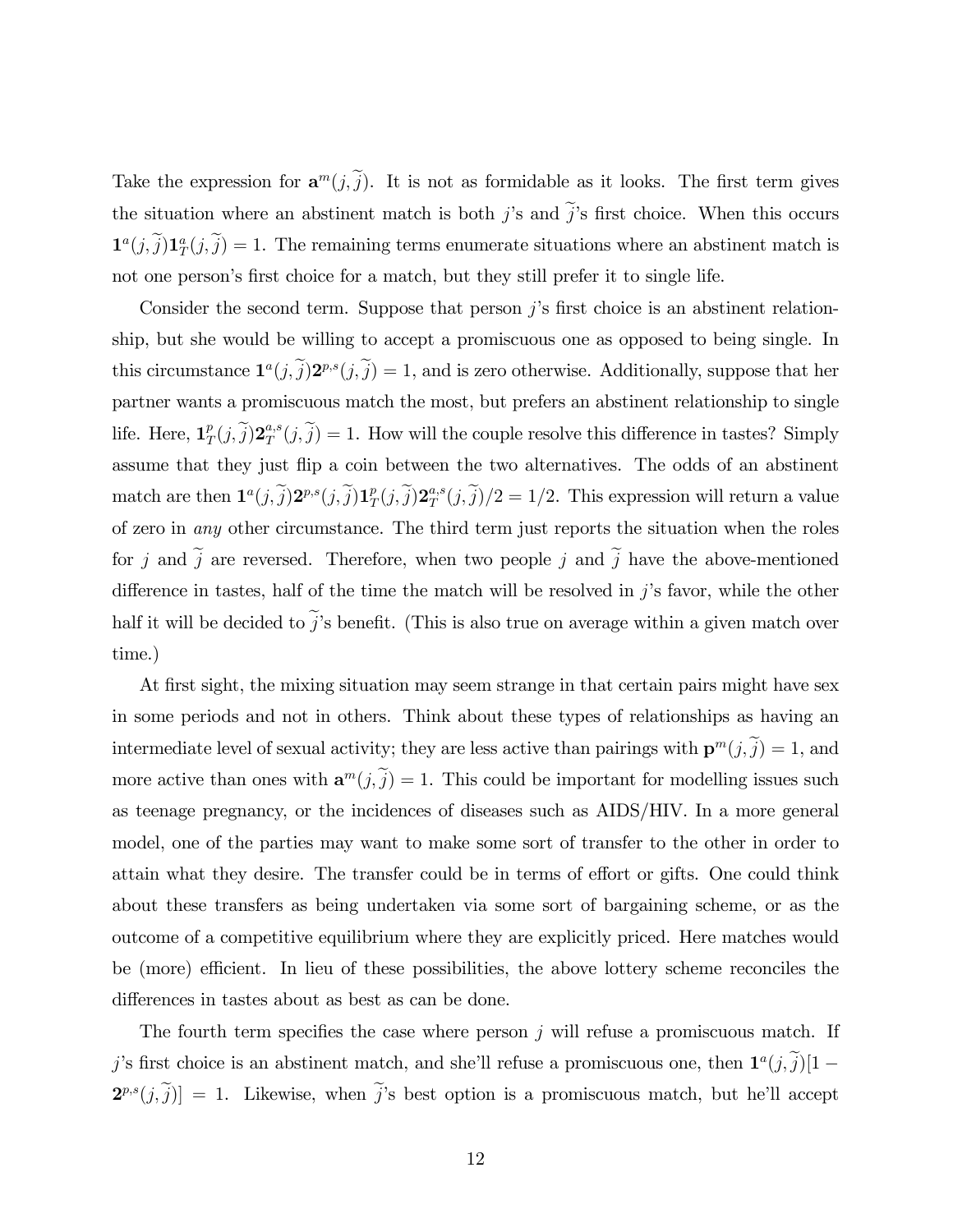an abstinent one, then  $[1 - \mathbf{1}_T^a(j, \tilde{j})] \mathbf{2}_T^{a,s}$  $T^{a,s}(j,j) = 1$ . The odds of an abstinent match in this situation are given by  $\mathbf{1}^a(j,\tilde{j})[1-\mathbf{2}^{p,s}(j,\tilde{j})][1-\mathbf{1}^a_T(j,\tilde{j})]\mathbf{2}^{a,s}_T$  $T^{a,s}(j,j) = 1$ . Again, it is easy to deduce that this expression will be zero in any other situation. The roles between j and  $\tilde{j}$ are reversed in the fifth term. Note that by construction all of the terms in  $(10)$  are mutually exclusive and that  $\mathbf{a}^m(j, \tilde{j}) \in \{0, 1/2, 1\}$ . Likewise,  $\mathbf{p}^m(j, \tilde{j}) \in \{0, 1/2, 1\}$ . Last the odds of no relationship are just simply given by  $1 - \mathbf{a}^m(j, \tilde{j}) - \mathbf{p}^m(j, \tilde{j}) \in \{0, 1\}.$ 

Observe that equations (1) to (11) jointly determine a solution for the value functions  $A^m(j,\tilde{j}), A^s(j), P^m(j,\tilde{j}), P^s(j),$  the decision rules  $\mathbf{1}^a(j,\tilde{j}), \mathbf{2}^{a,s}(j,\tilde{j}), \cdots, \mathbf{1}_s^{a,p}(j),$  and the matching functions,  $\mathbf{a}^m(j, j)$  and  $\mathbf{p}^m(j, j)$ , contingent upon the type distributions of unmatched agents in  $\mathcal A$  and  $\mathcal P$ , or the  $a_i^s$ 's and  $p_i^s$ 's.

## 4 Equilibrium

Computing a solution to the model involves calculating the time paths for the type distributions of unmatched agents in  $\mathcal A$  and  $\mathcal P$ . The solutions to the recursions (2) and (4) depend directly upon these distributions – the  $a_i^s$ 's and  $p_i^s$ 's. Note these distributions will indirectly influence  $(1)$  and  $(3)$  as well. Hence, the equilibrium social class membership functions  $(9)$ to (11) will depend upon these distributions. In turn, the evolution of these distributions will be functions of these membership decisions,  $\mathbf{a}^m$ ,  $\mathbf{a}^p$ , and  $\mathbf{1}_s^{a,p}$ . Let  $M^a(j, j)$  denote the nonnormalized distribution over matched pairs in  $A$ , and  $S^a(j)$  denote the analogous (nonnormalized) distribution over singles. Likewise,  $M^p(j, \tilde{j})$  and  $S^p(j)$  will represent the distributions for matched and unmatched agents in  $P$ . Note that  $a_i^s = S^a(j_i)/\sum_k S^a(j_k)$  and  $p_i^s = S^p(j_i)/\sum_k S^p(j_k)$ . Write the law of motion for these distributions as

(12) 
$$
(M^{a'}, S^{a'}, M^{p'}, S^{p'}) = \mathcal{L}(M^{a}, S^{a}, M^{p}, S^{p}, \mathbf{a}^{m}, \mathbf{a}^{p}, \mathbf{1}_{s}^{a,p}).
$$

The operator  $\mathcal L$  is fully specified in the Appendix, Section 12.2. Thus, computing an equilibrium for the model involves solving a fixed-point problem.

**Definition** For a given time path describing the costs of premarital sex,  ${c_t}_{t=1}^{\infty}$ , and some initial type distributions,  $M_1^a(j, \tilde{j})$ ,  $M_1^p$  $S_1^p(j, \widetilde{j}), S_1^a(j), \text{ and } S_1^p$  $_{1}^{p}(j)$ , a nonstationary rational expectations equilibrium is represented by time paths for the value functions,  $\{A_t^m(j, j)\}_{t=1}^{\infty}$ ,  $\{A_t^s(j)\}_{t=1}^{\infty}, \{P_t^m(j, \tilde{j})\}_{t=1}^{\infty}, \text{ and } \{P_t^s(j)\}_{t=1}^{\infty}, \text{ the decision rules, } \{\mathbf{1}_t^a(j, \tilde{j})\}_{t=1}^{\infty}, \{\mathbf{2}_t^{a,s}\}_{t=1}^{\infty}$  $_{t}^{a,s}(j,j)\}_{t=1}^{\infty},$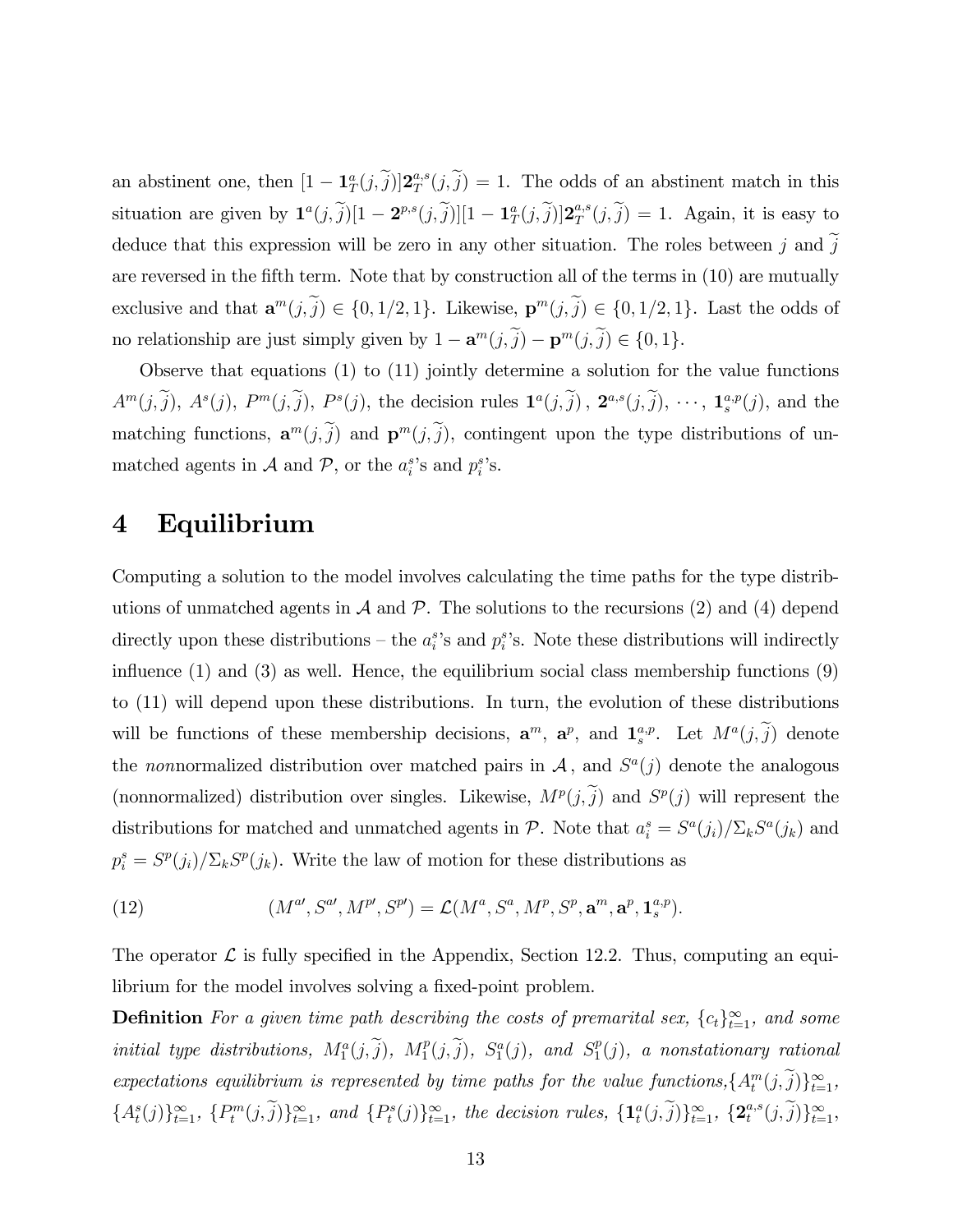$\{\boldsymbol{1}_t^p$  $_{t}^{p}(j,\widetilde{j})\}_{t=1}^{\infty},\,\{\mathbf{2}_{t}^{p,s}% (j,\widetilde{j})\}_{t=1}^{\infty},\,\{\widetilde{\mathbf{3}}_{t}^{p}(j,\widetilde{j})\}_{t=1}^{\infty}% \mbox{, }t\in\mathbb{C}^{3},\,\label{eq:constr}%$  $\{p,s(j,\widetilde{j})\}_{t=1}^\infty$ , and  $\{\mathbf{1}_{s,t}^{a,p}(j)\}_{t=1}^\infty$ , the matching functions for couples,  $\{\mathbf{a}_t^m(j,\widetilde{j})\}_{t=1}^\infty$ and  $\{ \mathbf{p}_t^m(j, \tilde{j}) \}_{t=1}^{\infty}$ , and the type distributions,  $\{ M_t^a(j, \tilde{j}) \}_{t=1}^{\infty}$ ,  $\{ M_t^p(j, \tilde{j}) \}_{t=1}^{\infty}$  $\{f^p(j, \tilde{j})\}_{t=1}^{\infty}, \{S^a_t(j)\}_{t=1}^{\infty}, \text{ and}$  $\{S^p_t$  $_t^p(j)$ <sub> $_{t=1}^{\infty}$ </sub>, such that:

- 1. The sequence of value functions,  $\{A_t^m(j, \tilde{j})\}_{t=1}^{\infty}$ ,  $\{A_t^s(j)\}_{t=1}^{\infty}$ ,  $\{P_t^m(j, \tilde{j})\}_{t=1}^{\infty}$ , and  $\{P_t^s(j)\}_{t=1}^{\infty}$ , solve the recursions (1) to (4), given the time paths for the matching functions for couples,  $\{a_t^m(j, \tilde{j})\}_{t=1}^{\infty}$  and  $\{p_t^m(j, \tilde{j})\}_{t=1}^{\infty}$ , and the type distributions for singles,  $\{S_t^a(j)\}_{t=1}^{\infty}$ , and  $\{S_t^p\}$  $\{f(t)\}_{t=1}^{\infty}$ . [Recall that  $a_{i,t}^{s} = S_t^a(j_i)/\Sigma_k S_t^a(j_k)$  and  $p_{i,t}^{s} = S_t^p$  $t^{p}(j_i)/\sum_{k} S_t^{p}$  $_t^p(j_k)$ .]
- 2. The sequence of decisions rules and matching functions  $\{\mathbf{1}_t^a(j,\widetilde{j})\}_{t=1}^\infty$ ,  $\{\mathbf{2}_t^{a,s}$  $_{t}^{a,s}(j,j)\}_{t=1}^{\infty},$  $\{\boldsymbol{1}_t^p$  $_{t}^{p}(j,\widetilde{j})\}_{t=1}^{\infty},\;\{\mathbf{2}_{t}^{p,s}% =\mathbf{1}_{t}^{p}(j,\widetilde{j})\}_{t=1}^{\infty},\;\mathbf{2}_{t}^{p,s}$  $\{f_t^{p,s}(j,\widetilde{j})\}_{t=1}^{\infty}$ ,  $\{\mathbf{1}_{s,t}^{a,p}(j)\}_{t=1}^{\infty}$ ,  $\{\mathbf{a}_t^m(j,\widetilde{j})\}_{t=1}^{\infty}$ , and  $\{\mathbf{p}_t^m(j,\widetilde{j})\}_{t=1}^{\infty}$ , satisfy (5) to (11), given the time paths for the value functions,  $\{A_t^m(j, \tilde{j})\}_{t=1}^{\infty}$ ,  $\{A_t^s(j)\}_{t=1}^{\infty}$ ,  $\{P_t^m(j, \tilde{j})\}_{t=1}^{\infty}$ , and  $\{P_t^s(j)\}_{t=1}^{\infty}$  and the type distributions for singles,  $\{S_t^a(j)\}_{t=1}^{\infty}$ , and  $\{S_t^p$  $_{t}^{p}(j)\}_{t=1}^{\infty}$ . (Recall the subscript  $T$  denotes the transpose of a matrix.)
- 3. The sequence for the type distributions,  $\{M_t^a(j, \tilde{j})\}_{t=1}^{\infty}$ ,  $\{M_t^p(j, \tilde{j})\}_{t=1}^{\infty}$  $\{f_t^p(j,\tilde{j})\}_{t=1}^{\infty}, \{S_t^a(j)\}_{t=1}^{\infty}, \text{ and}$  $\{S^p_t$  $t^p(j)\}_{t=1}^{\infty}$ , solve (12), given the social class decision rule for singles,  $\{\mathbf{1}_{s,t}^{a,p}(j)\}_{t=1}^{\infty}$ , and the matching functions,  $\{\mathbf a_t^m(j, \tilde{j})\}_{t=1}^\infty$  and  $\{\mathbf p_t^m(j, \tilde{j})\}_{t=1}^\infty$ .

At a general level not much more can be said about the properties of the economy's equilibrium. Some insight into the model, however, can be gleaned by undertaking the following three tasks in turn. First, the solution to the modelís steady state will be examined. Second, the transitional dynamics for the model will be fully characterized for the special case of a once-and-for-all change in  $c$ . Third, the solution to the above equilibrium will be computed numerically in order to speak to the issue at hand, the change in sexual mores  $-$  for the algorithm see the Appendix, Section 12.4. After all, the question of whether or not the above framework is capable of explaining the change in sexual mores is quantitative in nature.

## 5 Steady-State Analysis

Suppose that  $c$  is constant over time. What would a steady state for the above model look like? It seems reasonable to conjecture that those who enjoy sex, relatively speaking, will circulate within the promiscuous class, and those who don't, won't. To pursue this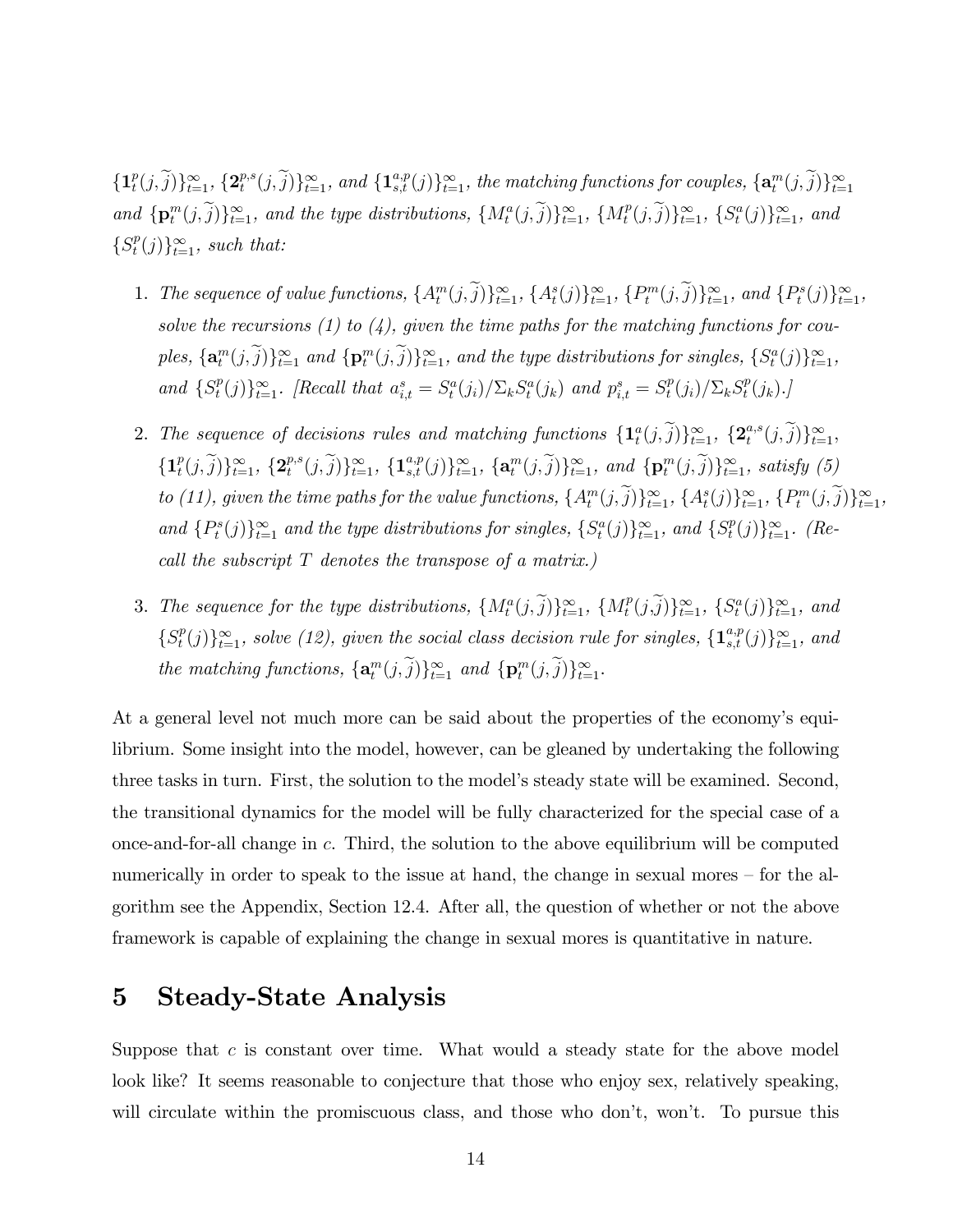conjecture, suppose that there exists some threshold type,  $j_b$ , such that  $\{j_1, \dots, j_b\} \in \mathcal{A}$ and  $\{j_{b+1}, \dots, j_n\} \in \mathcal{P}$ . In fact, one might suspect that  $j_b < c < j_{b+1}$ ; that is, those who have a joy for sex that is higher than its expected cost will be a member of  $P$ , and those who don't will associate with people in  $\mathcal{A}$ . (To simplify the analysis, without any real loss of generality, always suppose that c lies strictly between two  $j$ 's.) If this conjecture is true, then a partner's type in each class won't matter since the world is split into two noncommunicating social groups. That is, anyone in  $A$  will be willing to accept an abstinent match with anybody else in  $\mathcal{A}$ , while all individuals in  $\mathcal{P}$  will take a promiscuous relationship with any other person in  $\mathcal{P}$ .

**Lemma 1** (Separate Worlds) There exists a steady-state equilibrium such that  $j_i \in A$  for all  $j_i < c$ , and  $j_i \in \mathcal{P}$  for  $j_i > c$ .

**Proof.** See the Appendix, Section 12.1.1.  $\blacksquare$ 

Given the above lemma, there exists a steady state where there is a dividing line in the j distribution between the two classes given by c. Individuals with a  $j < c$  choose to live abstinent lives, and those with a  $j > c$  promiscuous ones. The steady state of a standard search model would not exhibit this type of efficient matching. Hence, the (nonnormalized) type distributions in A and P will be given by  $\{\phi_1, \dots, \phi_b, 0, \dots, 0\}$  and  $\{0,\cdots,0,\phi_{b+1},\cdots,\phi_n\},$  respectively, where  $b$  solves

$$
(13) \qquad \qquad j_b < c < j_{b+1}.
$$

The number of people circulating in  $\mathcal A$  is  $\sum_{i=1}^b \phi_i$ , so that the size of the population in  $\mathcal P$  is given by

(14) 
$$
\# \mathcal{P} = 1 - \sum_{i=1}^{b} \phi_i.
$$

In a steady state the fraction of people who are attached in either class  $\mathcal A$  or  $\mathcal P$  will be given by

(15) 
$$
\alpha = \frac{\zeta \mu}{1 - \zeta (1 - \delta) + \zeta \mu},
$$

so that the fraction who are unattached is

$$
1 - \alpha = \frac{1 - \zeta(1 - \delta)}{1 - \zeta(1 - \delta) + \zeta\mu}.
$$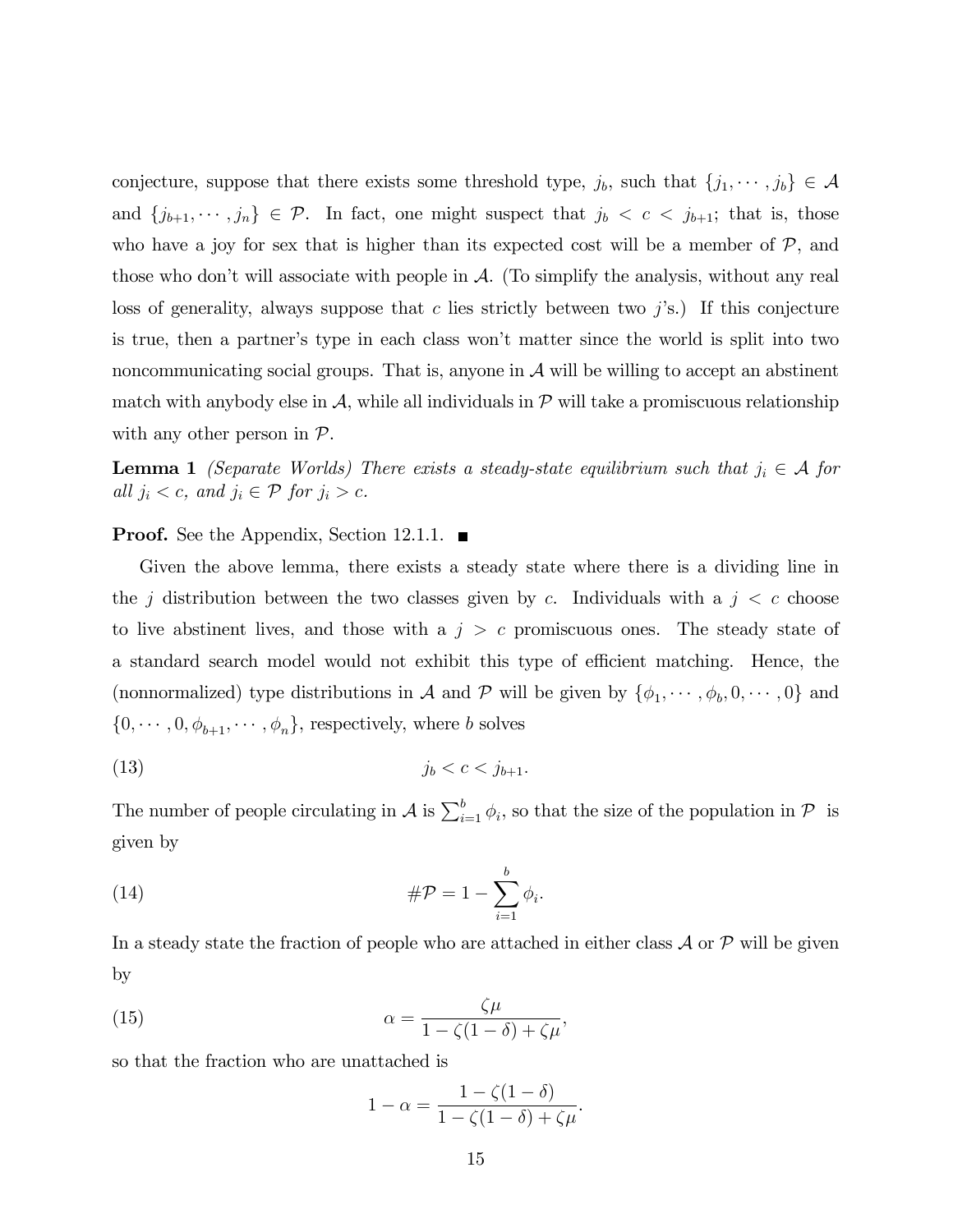Note that  $\alpha$  does not depend upon the properties of the type distribution or on the shape of  $J(j)$ . This is also true for any other statistic describing the steady-state properties of matching within a class. Last, note that the size of the promiscuous class in a steady-state is a nonincreasing function of the cost of premarital sex, as the following lemma states.

Lemma 2 (Sexual Revolution) The steady-state number of people engaging in premarital sex (weakly) increases with a fall in the cost of premarital sex.

**Proof.** As c decreases the b that solves (13) will fall, given that  $j_1 < j_2 < \cdots < j_n$ . The result then follows from  $(14)$ .

## 6 Transitional Dynamics

#### 6.1 The Impact of a Once-and-for-All Decline in  $c$

As an aid toward gaining some understanding about how the transitional dynamics for the model work, consider the impact of a once-and-for-all decline in c from  $\bar{c}$  to c. In particular, suppose that the economy is initially resting in a steady state associated with  $c = \overline{c}$ . In line with the analysis of Section 5, there will exist a b such that  $j_b < \overline{c} < j_{b+1}$ . The type distribution in A will be given by  $\{\phi_1, \dots, \phi_b, 0, \dots, 0\}$ , and the one in P by  $\{0,\dots, 0,\phi_{b+1},\dots,\phi_n\}$ . In each class a fraction  $\alpha$ , as specified by (15), of the populace will be matched. Suppose that  $c$  suddenly drops to  $c$ , and stays at that value forever after. Then, there will be new steady-state type distributions in  $A$  and  $\mathcal P$  represented by  $\{\phi_1, \cdots, \phi_d, 0, \cdots, 0\}$  and  $\{0, \cdots, 0, \phi_{d+1}, \cdots, \phi_n\}$ , where  $j_d \leq c \leq j_{d+1}$  – assume a large enough shift in c so that  $d < b$ .

Now, think about the following process of convergence between the two steady states, which will be verified later:

1. To begin with, take an attached  $(j, \tilde{j})$  pair in A in the old steady state. If  $(j, \tilde{j}) \in$  ${j_{d+1}, \dots, j_b} \times {j_{d+1}, \dots, j_b}$  they will move immediately to  $P$ . Simply put, why should these individuals wait? There will be  $\alpha \sum_{i=d+1}^{b} \sum_{k=d+1}^{b} \phi_i \widetilde{\phi}_k$  agents in this category, where  $\alpha$  is given by (15). Since the adjustment here is immediate, this case is a force for rapid transitional dynamics.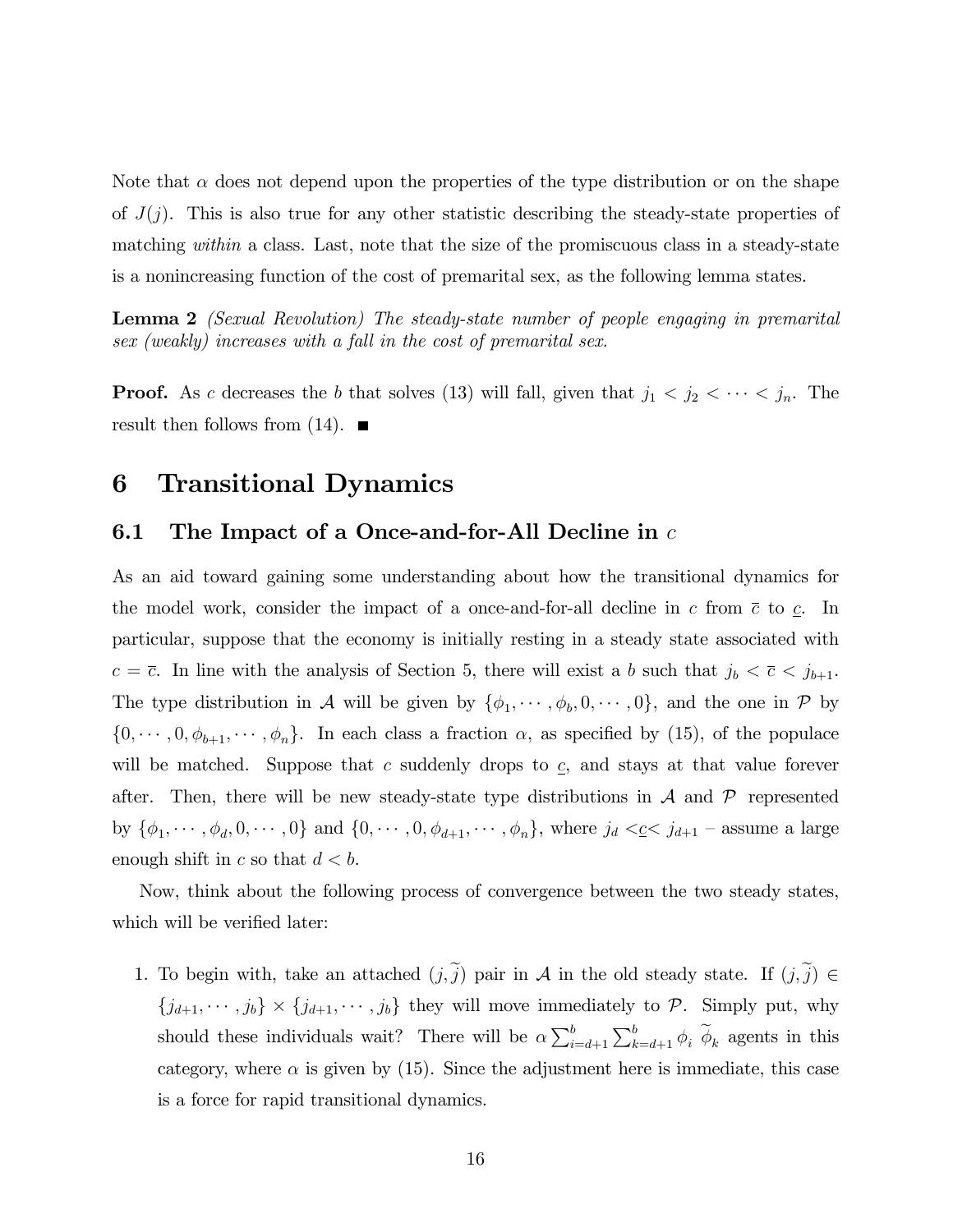- 2. Likewise, consider unattached individuals in A. If  $j \in \{j_{d+1}, \dots, j_b\}$  they too will immediately enter  $P$ . Again, what would be the advantage to waiting? There are  $(1 \alpha$ )  $\sum_{i=d+1}^{b} \phi_i$  such agents. Thus, the model's transitional dynamics will be very fast on this account. Note that this implies that the one-step-ahead unmatched type distributions in A and P will have the forms  $\{a_1^{s'}, \cdots, a_d^{s'}, 0, \cdots, 0\}$  and  $\{0, \cdots, 0, p_{d+1}^{s'}, \cdots, p_n^{s'}\}.$ By employing similar reasoning, it can be deduced that this latter feature will hold along all points of the transition path.
- 3. There may be matches in the old steady state for which  $j \in \{j_1, \dots, j_d\}$  and  $\tilde{j} \in$  $\{j_{d+1}, \cdots, j_b\}$ , yet it remains optimal for  $(j, \tilde{j})$  to stay attached in A. Here person  $\tilde{j}$ 's type is not high enough to warrant breaking up a relationship with  $j$  and searching by himself in  $P$ . There are two types of situations here. Those where person j is willing to engage in a mixing relationship  $[\mathbf{a}^m(j, \tilde{j}) = 1/2]$ , and those where she isn't  $[\mathbf{a}^m(j,\tilde{j})]=1$ . There will be  $\alpha\sum_{i=1}^d\sum_{k=d+1}^b \mathbf{a}^m(j_i,\tilde{j}_k)\phi_i \tilde{\phi}_k$  people in this situation. The survival rate for these matches is  $\zeta(1-\delta)$ . The  $\tilde{j}$ 's who are still around will switch to  $P$  after a breakup.
- 4. Analogously, there may be matches in the old steady state for which  $j \in \{j_1, \dots, j_d\}$ and  $\tilde{j} \in \{j_{d+1}, \dots, j_b\}$  where it is optimal for  $(j, \tilde{j})$  to move to P. Here individual j's unfavorable view of the net gain from sex with  $\tilde{j}$  is not bad enough to justify terminating her relationship with  $\tilde{j}$  and searching alone in A. There will be  $\alpha \sum_{i=1}^d \sum_{k=d+1}^b \mathbf{p}^m(j_i, \tilde{j}_k)\phi_i \,\widetilde{\phi}_k$  agents in this position. The survival rate for these matches is  $\zeta(1-\delta)$ . The surviving j's will enter A after a breakup.
- 5. Finally, there may be some matches  $(j, j) \in \{j_1, \dots, j_d\} \times \{j_{d+1}, \dots, j_b\}$  in the old steady state for which it is optimal for the couple to break up. Here, person  $j$  will search for a new mate in A while  $\tilde{j}$  will look in P. There will be  $\alpha \sum_{i=1}^{d} \sum_{k=d+1}^{b} [1 \mathbf{a}^m(j_i, j_k) - \mathbf{p}^m(j_i, j_k) \phi_i \phi_k$  agents in this case. Since the adjustment here is immediate, this case speaks for rapid transitional dynamics.

The above line of reasoning suggests that the lemma below should hold  $-$  the above logic is verified during the course of the proof.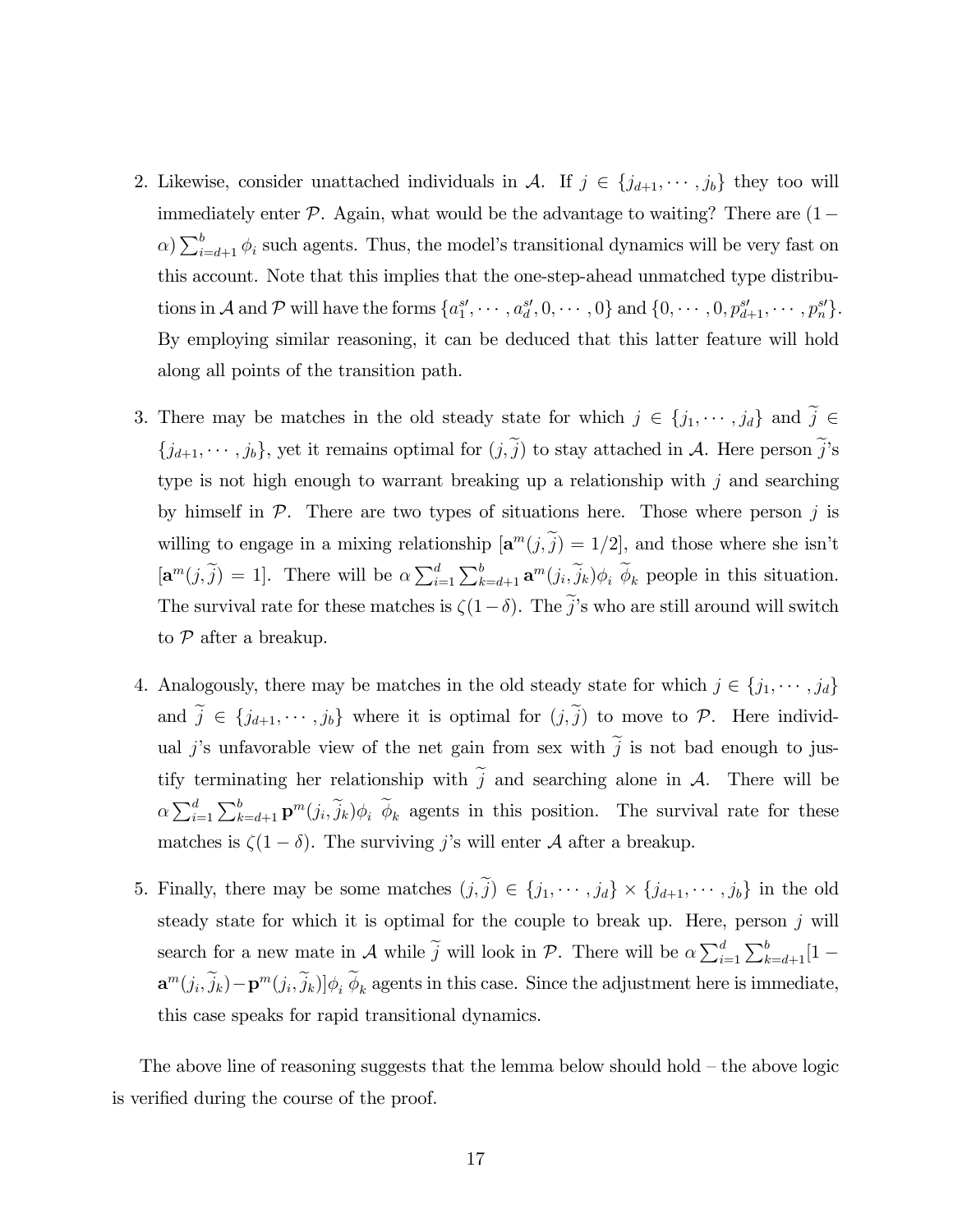Lemma 3 (Rapid Transitional Dynamics) Upon a once-and-for-all decrease in c, the (nonnormalized) type distribution in  $A$  immediately jumps from

$$
\{\phi_1, \cdots, \phi_b, 0, \cdots, 0\}
$$

to

$$
\{\phi_1 - \alpha \sum_{k=d+1}^{b} \mathbf{p}^m(j_1, \widetilde{j}_k) \phi_1 \widetilde{\phi}_k, \cdots, \phi_d - \alpha \sum_{k=d+1}^{b} \mathbf{p}^m(j_d, \widetilde{j}_k) \phi_d \widetilde{\phi}_k, \alpha \sum_{h=1}^{d} \mathbf{a}^m(j_h, \widetilde{j}_{d+1}) \phi_h \widetilde{\phi}_{d+1}, \cdots, \alpha \sum_{h=1}^{d} \mathbf{a}^m(j_h, \widetilde{j}_b) \phi_h \widetilde{\phi}_b, 0, \cdots, 0\},
$$

where  $d < b$ . The *i*-step-ahead type distribution in A (for  $i \geq 1$ ) is given by

$$
(16) \{\phi_1 - [\zeta(1-\delta)]^i \alpha \sum_{k=d+1}^b \mathbf{p}^m(j_1, \tilde{j}_k) \phi_1 \tilde{\phi}_k, \cdots, \phi_d - [\zeta(1-\delta)]^i \alpha \sum_{k=d+1}^b \mathbf{p}^m(j_d, \tilde{j}_k) \phi_d \tilde{\phi}_k, [\zeta(1-\delta)]^i \alpha \sum_{h=1}^d \mathbf{a}^m(j_h, \tilde{j}_{d+1}) \phi_h \tilde{\phi}_{d+1}, \cdots, [\zeta(1-\delta)]^i \alpha \sum_{h=1}^d \mathbf{a}^m(j_h, \tilde{j}_b) \phi_h \tilde{\phi}_b, 0, \cdots, 0 \}.
$$

**Proof.** See the Appendix, Section 12.1.2.  $\blacksquare$ 

To summarize, following a once-and-for-all decline in  $c$  some matched couples will immediately move from  $\mathcal A$  to  $\mathcal P$ . Sometimes one member might move somewhat reluctantly, in the sense that they would prefer a match in  $\mathcal A$  rather than  $\mathcal P$ . This ideal situation isn't on the table, because their partner prefers a relationship in  $P$ . Over time these matches will break up exogenously and the (surviving) low-j partner will return to  $A$ . These matches are captured by the  $[\zeta(1-\delta)]^i \alpha \sum_{k=d+1}^b \mathbf{p}^m(j_h, \tilde{j}_k) \phi_h \tilde{\phi}_k$  terms (for  $h = 1, \dots, d$ ) in (16). Similarly, some matched individuals will remain in  $A$  because their partner refuses to have a promiscuous match. These high- $j$  individuals will drift into  $P$  as their matches break up, so long as they survive. The  $[\zeta(1-\delta)]^i \alpha \sum_{h=1}^d \mathbf{a}^m(j_h, \tilde{j}_k) \phi_h \tilde{\phi}_k$  terms (for  $k = d+1, \dots, b$ ) represent this situation.

It is readily apparent from (16) that the model will generate rapid transitional dynamics when  $\delta$  is large or  $\zeta$  is small; that is, when matches break up quickly or when teenage life is short. Last, there is a special case where the number of abstinent and promiscuous matches jump immediately to their new steady-state values. This is established in the corollary below. This happens when all the matches discussed in Points 3 and 4 involve mixing  $[\mathbf{a}^m(j,\tilde{j}) = \mathbf{p}^m(j,\tilde{j}) = 1/2].$  Whether or not this will transpire depends upon parameter values, etc. This situation occurs in the simulation discussed in Section 9. Note that while at the aggregate level the number of people engaged in abstinent and promiscuous relationships is constant over time, at the micro level there is still movement between social classes that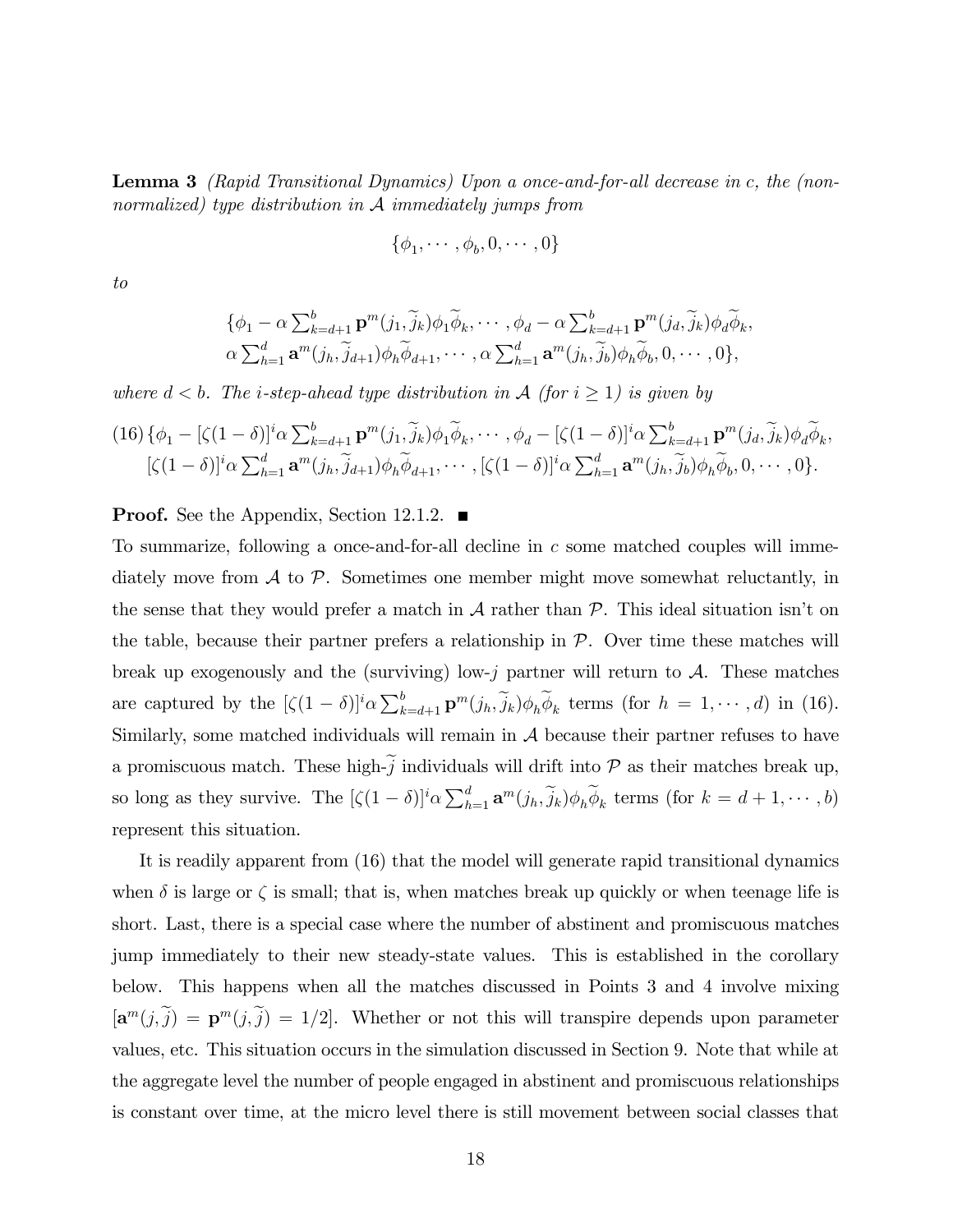dampens out in line with  $(16)$ . In this case, at the micro level the flows into and out of the two social classes balance each other exactly, as is made clear in the proof of the corollary.

**Corollary 1** (Instantaneous Aggregate Dynamics) Suppose that for all matched pairs  $(j, j)$ with  $j \leq \epsilon$  and  $\widetilde{j} \geq \epsilon$  it is optimal to mix; i.e., assume that  $\mathbf{a}^m(j, \widetilde{j}) = \mathbf{p}^m(j, \widetilde{j}) = 1/2$  for all  $j \lt c$  and  $\widetilde{j} \gt c$ . Then,  $\#\mathcal{A}_t = \sum_{h=1}^d \phi_h$  and  $\#\mathcal{P}_t = \sum_{h=d+1}^n \phi_h$  for all t.

**Proof.** Take all matched pairs of a particular type  $(j, \tilde{j})$  with  $j <_{\mathcal{C}}$  and  $\tilde{j} >_{\mathcal{C}}$ . By the mixing condition, half of the matches will be in  $\mathcal{A}_t$ , the other half in  $\mathcal{P}_t$ . Now, every period  $\delta$  of the surviving matches will breakup in each set. Individuals of type j will go to  $\mathcal{A}_{t+1}$  while those of type j will move to  $\mathcal{P}_{t+1}$ . Since for every breakup in  $\mathcal{A}_t$  there is one in  $\mathcal{P}_t$ , the number of individuals in  $\mathcal A$  and  $\mathcal P$  will not change over time.

Return now to the issue under study, the rise in premarital sex over the last century. In order to analyze this issue something must be inputted into the simulation for the time path of costs that governs premarital sex,  ${c_t}_{t=1}^{\infty}$ . Turn to this subject now.

### 7 Technological Progress in Contraception

In 1900 engaging in premarital sex was a very risky business. Roughly 71 percent of females would have gotten pregnant (had they engaged in sex for a year at normal frequencies). These odds had dropped to 28 percent by 2002. The reduction in the chance of pregnancy occurred for two reasons: technological improvement in contraceptives, and the dissemination of knowledge about contraception and reproduction.

### 7.1 A Brief History

Coitus interruptus has been practiced since ancient times, and is mentioned in the Bible.<sup>8</sup> This was the most important method of contraception historically. The condom has a long history. In the 18th century, Casanova reported using the "English riding coat." Handbills were circulated in England advertising condoms. One said [for a picture see Himes (1963, p. 198)]:

<sup>8</sup> This history is compiled from Himes (1964), McLaren (1990), and Potts and Campbell (2002).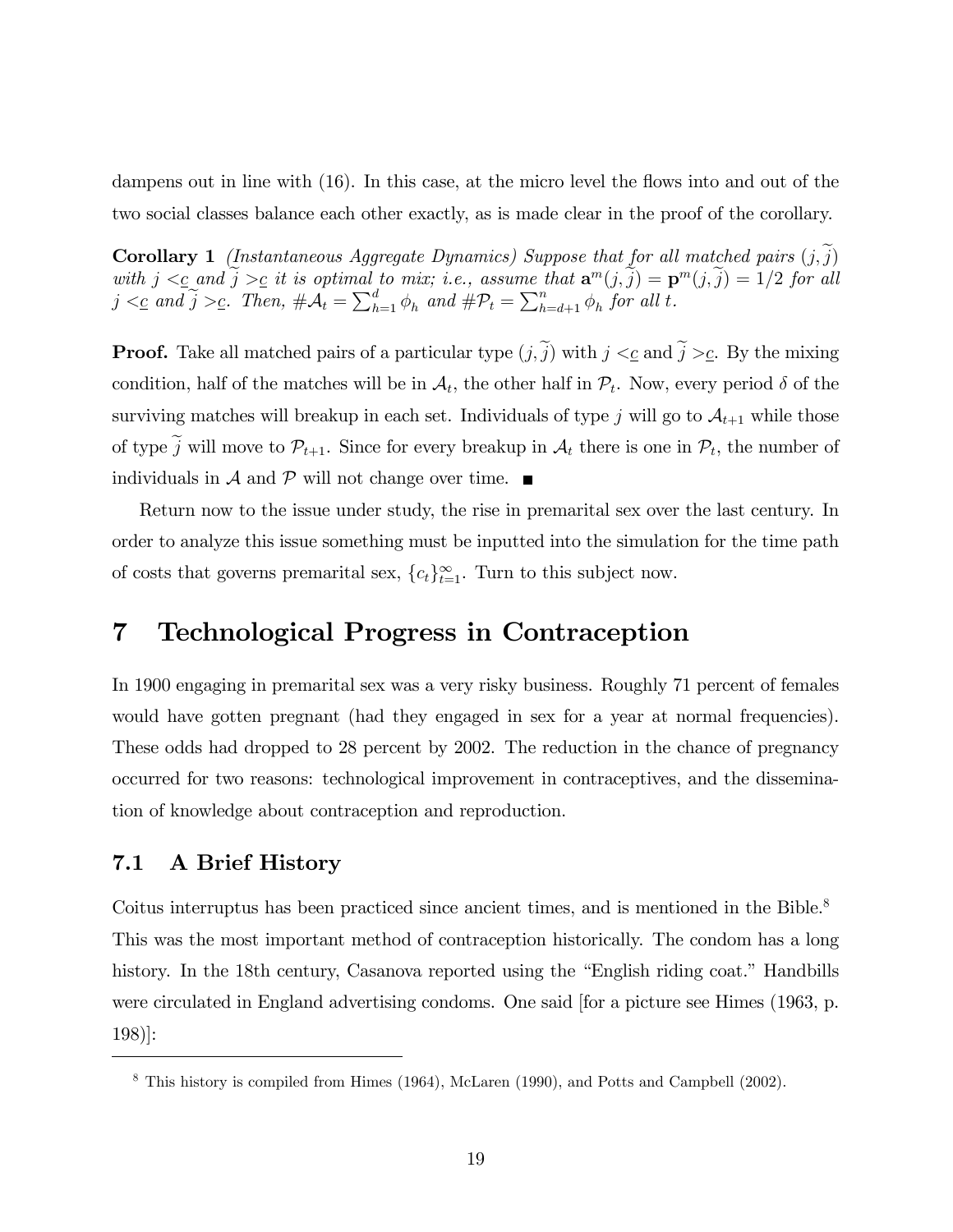To guard yourself from shame or fear, Votaries to Venus, haften here; None in my wares ever found a flaw, Self preservation's nature's law.

Early condoms were used more to prevent venereal disease than pregnancy. They were expensive and uncomfortable. The diffusion of condoms was promoted by the vulcanization of rubber in 1843-1844. They were still expensive in 1850, selling for \$5 a dozen [McLaren  $(1990, p. 184)$ , which translates into \$34 a dozen relative to today's real wages. So, even when washed and reused, they were too expensive for the masses to use. Another major innovation was the introduction of the latex condom in the 1930s, which dramatically reduced cost and increased quality. Other methods of birth control were also used, such as a variety of intrauterine devices. Casanova mentions using half of a lemon as a contraceptive device. This could have been quite effective since it acted as barrier-cum-spermicidal agent. In 1797 Bentham advocated the use of the sponge to keep down the size of the poor population. The rubber diaphragm entered service around 1890. It was expensive and had to be fit by a doctor. This limited its use to those who were relatively well off. The pill emblematizes modern contraception. In 1960 the Food and Drug Administration approved the use of it, which was a remarkable scientific achievement involving the synthesis of a hormone designed to fool the reproductive system.

The dissemination of knowledge about contraception and reproduction was also very important. Scientific knowledge about reproduction began to arise in the 19th century. Van Baer discovered mammalian ovum in 1827. Around the same time, the birth control movement in America started with the works of Robert Dale Owen and Dr. Charles Knowlton. Owen published the first book on birth control, *Moral Physiology*, in 1830. He suggested coitus interruptus as the best means of contraception. In 1833 Knowlton published Fruits of Philosophy, which ultimately had more influence. He advocated douching since there is ì(n)o doubt a very small quantity of semen lodged anywhere within the vagina or within the vulva, may cause conception, if it should escape the influence of cold, or some chemical agent" – as quoted by Himes (1963, p. 228). He gave some rough prescriptions for douching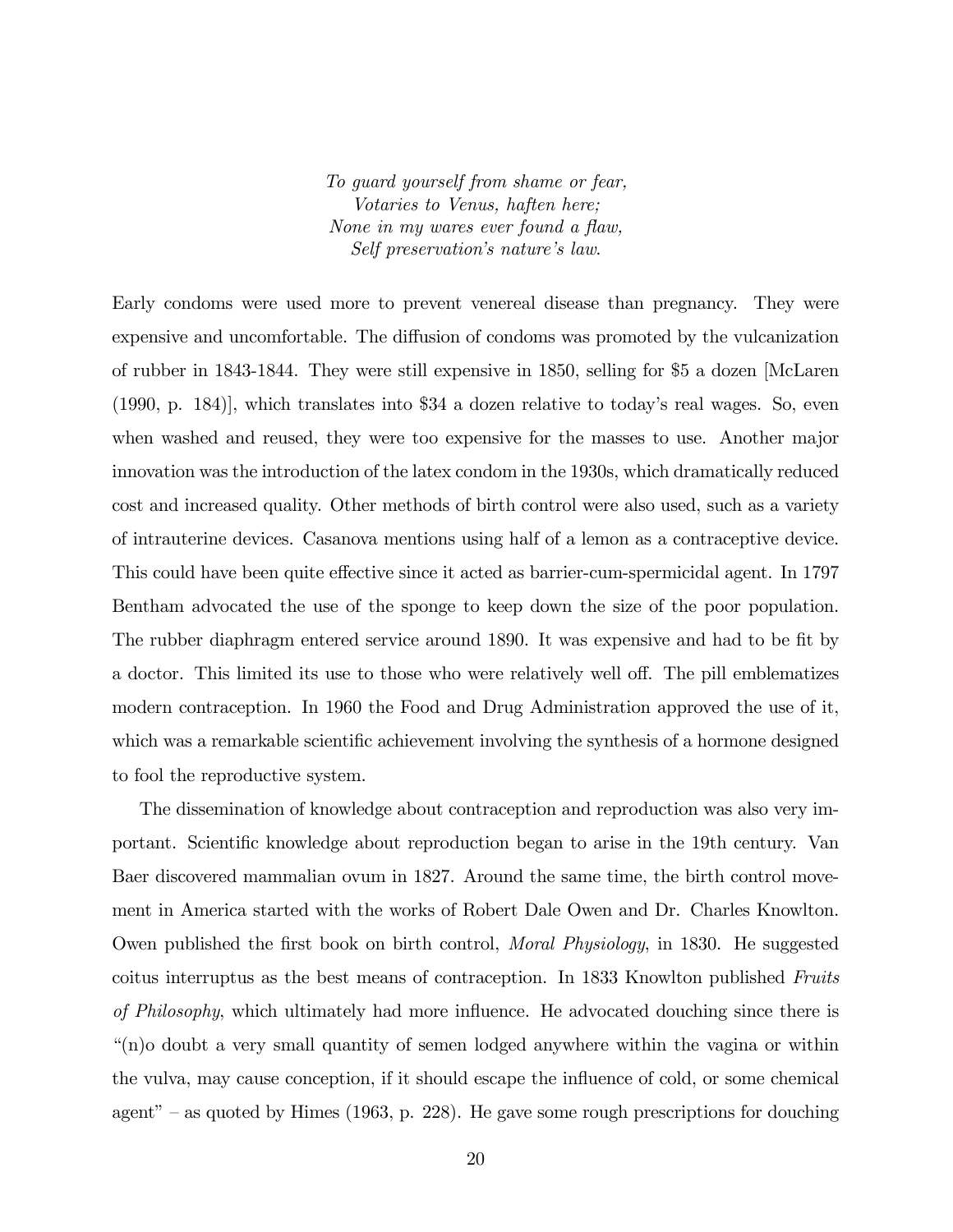agents. Knowlton was prosecuted for obscenity. Scientific knowledge continued to progress, with Newport describing the fertility cycle of frogs in 1853. In 1873 a law was passed under the urging of Anthony Comstock banning the communication, via mail, of any information about contraception or abortion. The next year the U.S. Post Office seized 60,000 rubber articles and 3,000 boxes of pills.

The modern birth control movement started about 1914 when Margaret Sanger published a pamphlet, Family Limitation, for which she was prosecuted. It described the use of condoms, douching and suppositories. She became a tireless crusader for birth control clinics. She opened the first clinic in 1919. Nine days later the police came. The first continually effective birth control clinic was operational in 1923, according to Himes (1963). Sanger promoted the use of the diaphragm through the clinics. Human ovum were seen for the first time in 1930. An accurate tracking of the ovulaton cycle was also attained in the 1930s, making the safe period method a little safer. At more than 70 years of age, Sanger persuaded a wealthy philanthropist in 1952 to donate \$116,000 toward the development of the pill.

#### 7.2 The Effectiveness and Use of Contraception

The use of various methods of contraception during premarital intercourse with a first partner, and their efficacies are shown in Tables 1 and 2. The data for contraceptive use during first premarital intercourse starts in the early 1960s. Between 1960 and 2002 the number of people not using any birth control fell by a remarkable 40 percentage points. The increased use of contraception may derive from two factors. First, technological improvement has made them both effective and easy to use. As more and more teenagers engage in sex on this account, one would see an increase in their use. Second, the diffusion of contraceptives may be slow, as with any new product. The birth control movement has made information about contraceptives widely available (in a manner similar to advertising for other products) and access to them easy. This has greatly sped up their diffusion. How much is an open question, for which it would be difficult to provide a quantitative answer.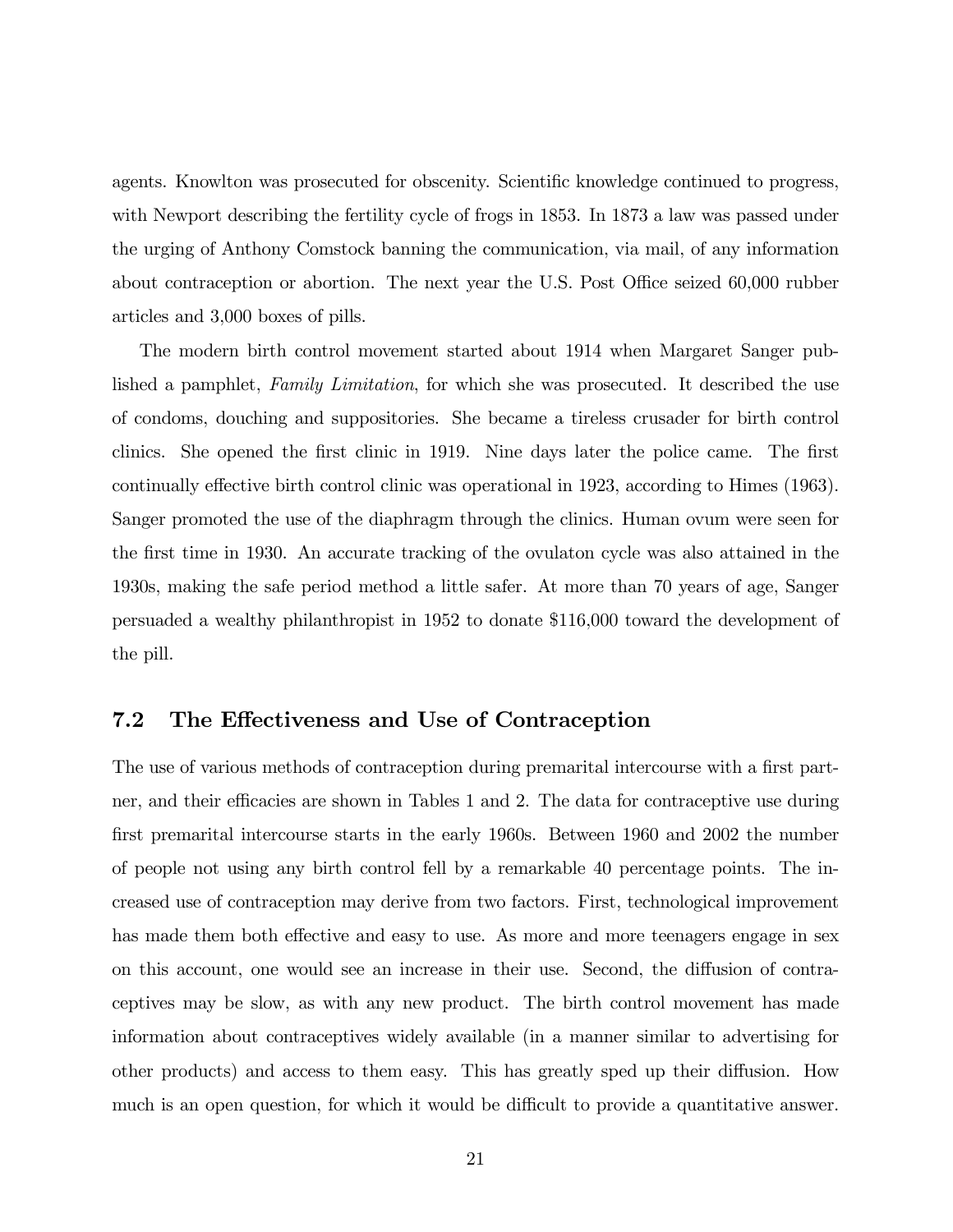The condom is the most popular method of birth control and its use has actually increased over time, notwithstanding the introduction of the birth control pill. Today more than half of people use condoms for premarital sexual relationships with their Örst partner. According to Darroch and Singh  $(1999)$ , the rise of condom users played a significant role in the decline of pregnancies among the teenagers during the 1990s. The increase in the use of condoms was influenced by the expansion of formal reproductive health education during the period. On this, Ku, Sonenstein and Pleck (1992) show that sex education about AIDS, birth control, and resisting sexual activity is associated with more consistent condom use. Furthermore, Lindberg, Ku and Sonenstein (2000) report that formal sex education on these topics expanded significantly during the 1990s.

In order to measure the decline in risk associated with premarital sex during the 20th century, an estimate must be made for both the use and effectiveness of contraception in 1900. Take the use of contraception in 1900, first. Set the fraction of non-users in 1900 to the values observed in 1960-1964 period  $-$  Table 1. Clearly, this is a conservative assumption since use has been increasing steadily over time. Himes (1963) provides information on the fraction of married females who use different methods in 1930s. Assume that the selection pattern for contraception by young female users during their first premarital intercourse was similar to the pattern selected by married women. If one also assumes that the selection pattern in 1900 was the same as the one displayed in the 1930s (again a conservative assumption), contraceptive use at first premarital intercourse can be constructed for  $1900<sup>9</sup>$ 

 $9$  The results are almost identical if instead the 1900 values are set to the ones observed in 1960-1964 for teenage female users. Since the pill was not yet introduced in 1900, for these calculations allocate the small percentage of females in the pill cell into the 'other' category.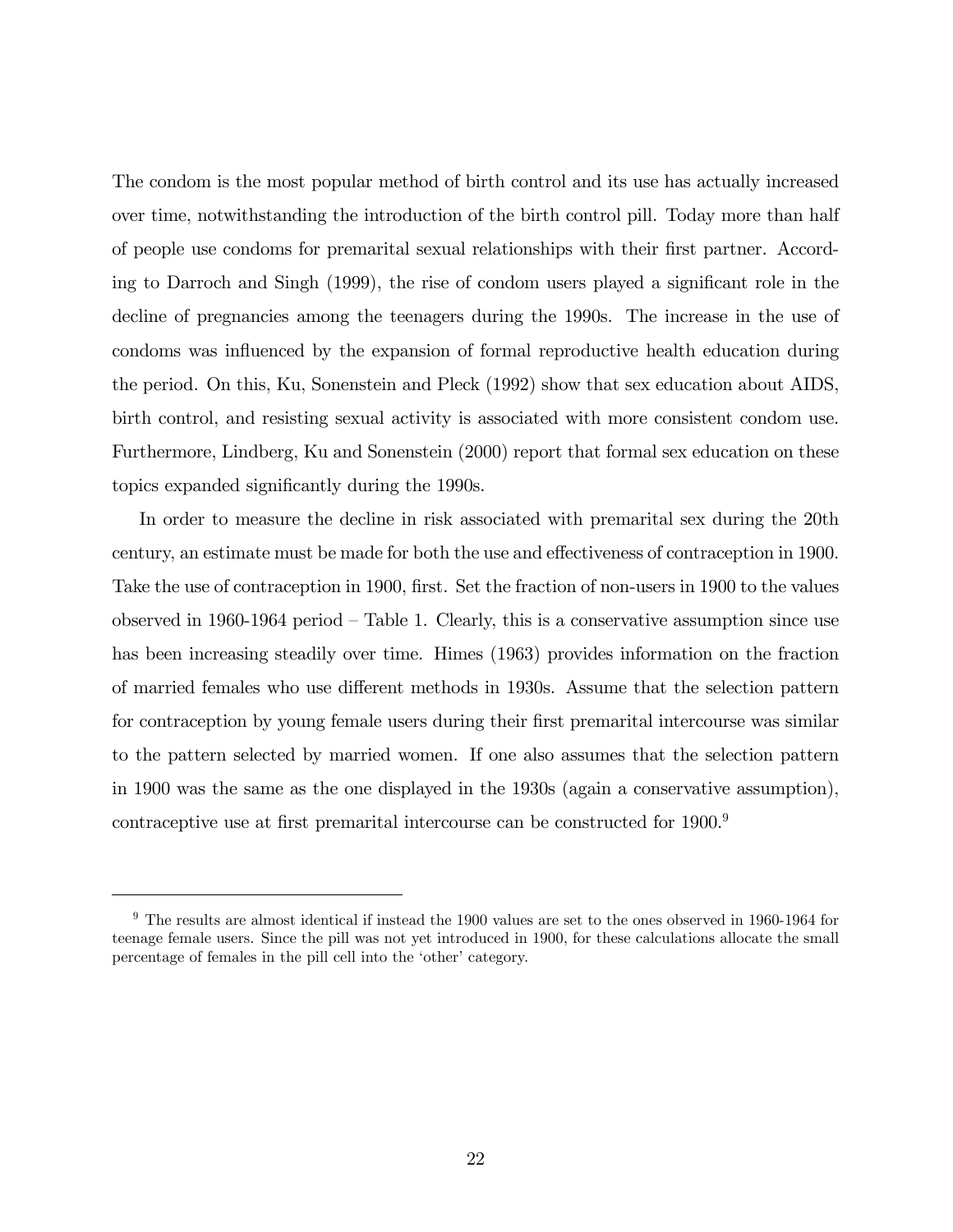| <i>Method</i> | 1900   | 60-64 | 65-69 | 70-74 | 75-79 | 80-82 | 83-88 | 85-89 | 90-94 | 95-98 | 99-02 |
|---------------|--------|-------|-------|-------|-------|-------|-------|-------|-------|-------|-------|
| none          | 61.4   | 61.4  | 54.2  | 55.6  | 53.5  | 46.9  | 34.6  | 36.1  | 29.7  | 27.2  | 21.2  |
| pill          | $\sim$ | 4.2   | 8.6   | 12.1  | 12.8  | 14.2  | 12.1  | 19.7  | 14.1  | 15.3  | 16.0  |
| condom        | 9.42   | 21.9  | 24.0  | 21.0  | 22.0  | 26.7  | 41.8  | 36.4  | 49.9  | 49.8  | 51.2  |
| withdrawal    | 11.19  | 7.3   | 9.5   | 7.3   | 7.5   | 8.4   | 8.9   | 5.6   | 3.5   | 4.9   | 7.3   |
| other         | 17.99  | 5.3   | 3.7   | 4.0   | 4.2   | 3.8   | 2.6   | 2.2   | 2.8   | 2.8   | 4.3   |

Table 1: Contraception use At First Premarital Intercourse, percent

Turn now to the effectiveness of contraception in 1900. A number for effectiveness in 1900 is constructed as follows: First, Kopp (1934) reports a 45 percent failure rate for condoms and a 59.2 percent failure rate for withdrawal. His numbers are based on pre-clinical use by married couples who sought advice from the Birth Control Clinical Research Bureau in New York City between 1925 and 1929. Although it seems quite high, a 45 percent failure rate for condoms is quite close to other estimates from the same period.<sup>10</sup> Why was the failure rate for withdrawal so high then as well? The main reason was that partial withdrawal was considered as effective as complete withdrawal, and despite better scientific evidence this practice did not change quickly  $\sim$  see Brodie (1994). Second, the other methods that people used around 1920 were not much more effective, either. Kopp (1934) reports the following failure rates: douche, 70.6 percent; jelly or suppository, 46.6; lactation, 56.6; pessary 28.1; sponge, 50, and safe period, 59.7. Hence, it is safe to presume that the failure rate for other methods at the time was no more than 50 percent. Finally, following Hatcher et al. (1976, 1980, 1984, 1988, 1998, and 2004) assume that using no method, and simply taking your chances, had an 85 percent failure rate.

Since the 1960s evidence on the effectiveness of different contraceptives, for both their ideal and typical use, is quite systematic. From that time on failure rates have been measured as the percentage of women who become pregnant during the Örst year of use. By contrast,

 $10$  Tone (2001) cites two scientific studies before the Food and Drug Administration started inspecting condoms in the late 1930s. One of these studies from 1924 reports a 50 percent failure rate, while a later one from 1934-35 reports a 41 percent failure rate.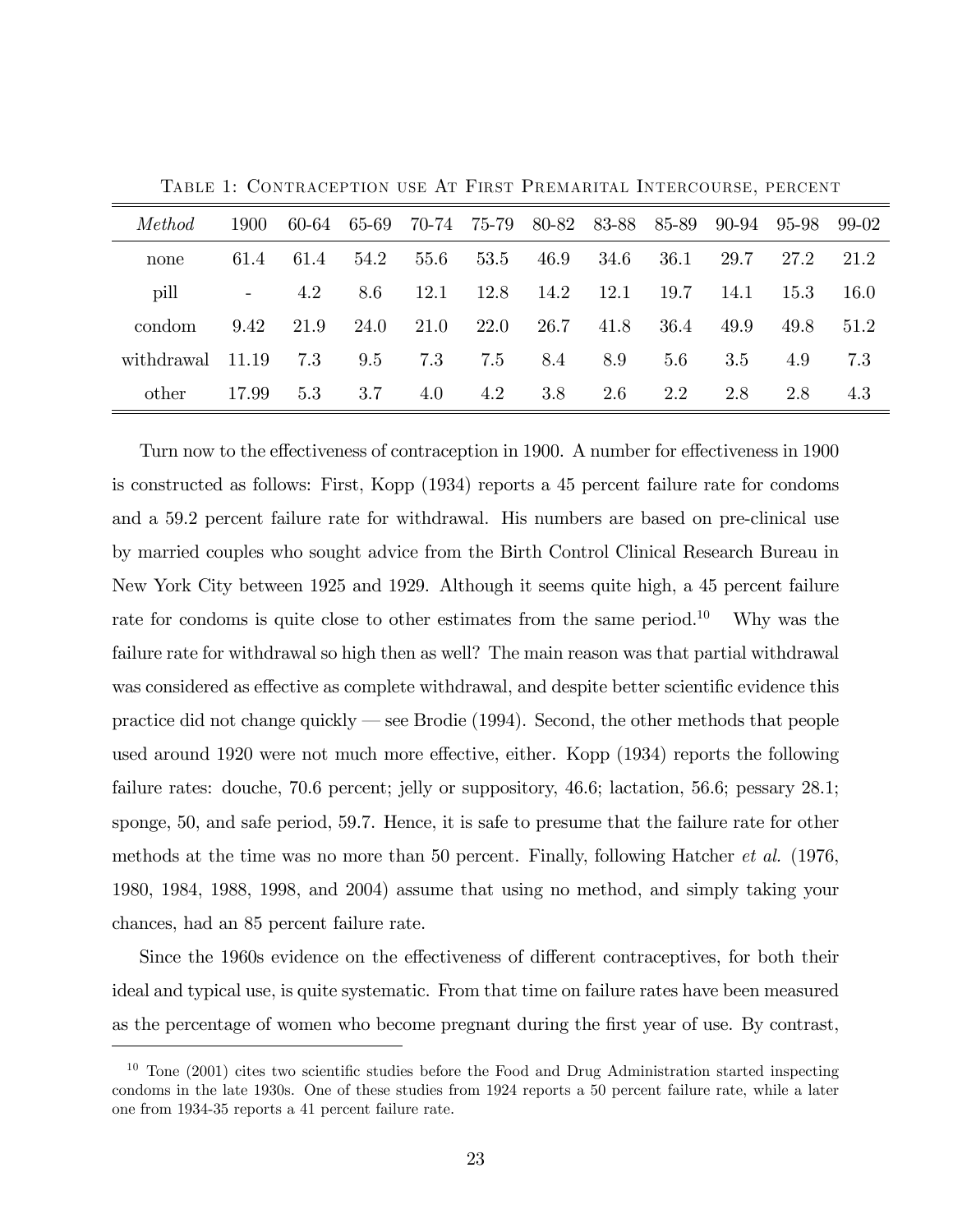the statistics from earlier studies, such as Kopp (1934), are based on married women who used birth control clinics. First, based on several studies from the early 1960s, Tietze (1970) reports a 10 to 20 percent failure rate for condoms. According to Hatcher et al. (1976, 1980, 1984, 1988, 1998, and 2004), the failure rates for condoms were pretty constant at 15 to 20 percent during the 1970s and early 1980s, and then declined to about 11 percent in the mid 1980s. Somewhat mysteriously, they rose slightly in the 1990s. Hence, the condomís failure rate has fallen from 45 to 14.5 percent, a (continuously compounded) decline of about 113 percent, both due to technological improvement and increased knowledge about its appropriate use.

Second, as can be seen in Table 2, the pill is the most effective method of contraception. It was introduced in the 1960s. Its initial failure rates were about 5 to 10 percent. They declined to 3.35 percent by 1989, again due to both technological improvement and better education about its use. Again, the failure rate rose slightly during the 1990s. Third, even the effectiveness of withdrawal has increased over time; this shows the importance of education. Finally, during this period the effectiveness of other methods improved as well. New and much more effective methods, such as injections and implants, were introduced in the 1990s.

| Method     | 1900 | 60-64       | 65-69       | 70-74       | 75-79       | 80-82       | 83-88       | 85-89 | 90-94         | 95-98 | 99-02 |
|------------|------|-------------|-------------|-------------|-------------|-------------|-------------|-------|---------------|-------|-------|
| none       | 85.0 | 85.0        | 85.0        | 85.0        | 85.0        | 85.0        | 85.0        | 85.0  | 85.0          | 85.0  | 85.0  |
| pill       |      | 7.5         | 7.5         | 7.5         | 7.5         | 7.5         | 3.4         | 3.4   | $5.5^{\circ}$ | 5.5   | 5.5   |
| condom     | 45.0 | 17.5        | 17.5        | 17.5        | 17.5        | 17.5        | 11.0        | 11.0  | 14.5          | 14.5  | 14.5  |
| withdrawal | 59.2 | 22.5        | 22.5        | 22.5        | 22.5        | 22.5        | 20.5        | 20.5  | 20.5          | 23.0  | 23.0  |
| other      | 50.0 | <b>20.0</b> | <b>20.0</b> | <b>20.0</b> | <b>20.0</b> | <b>20.0</b> | <b>20.0</b> | 10.0  | 10.0          | 10.0  | 10.0  |

Table 2: Effectiveness of Contraception (annual failure rates, percent)

So what is the upshot of this analysis? By combining the information on the effectiveness and use of contraceptives contained in Tables 1 and 2, one can get a measure of the extent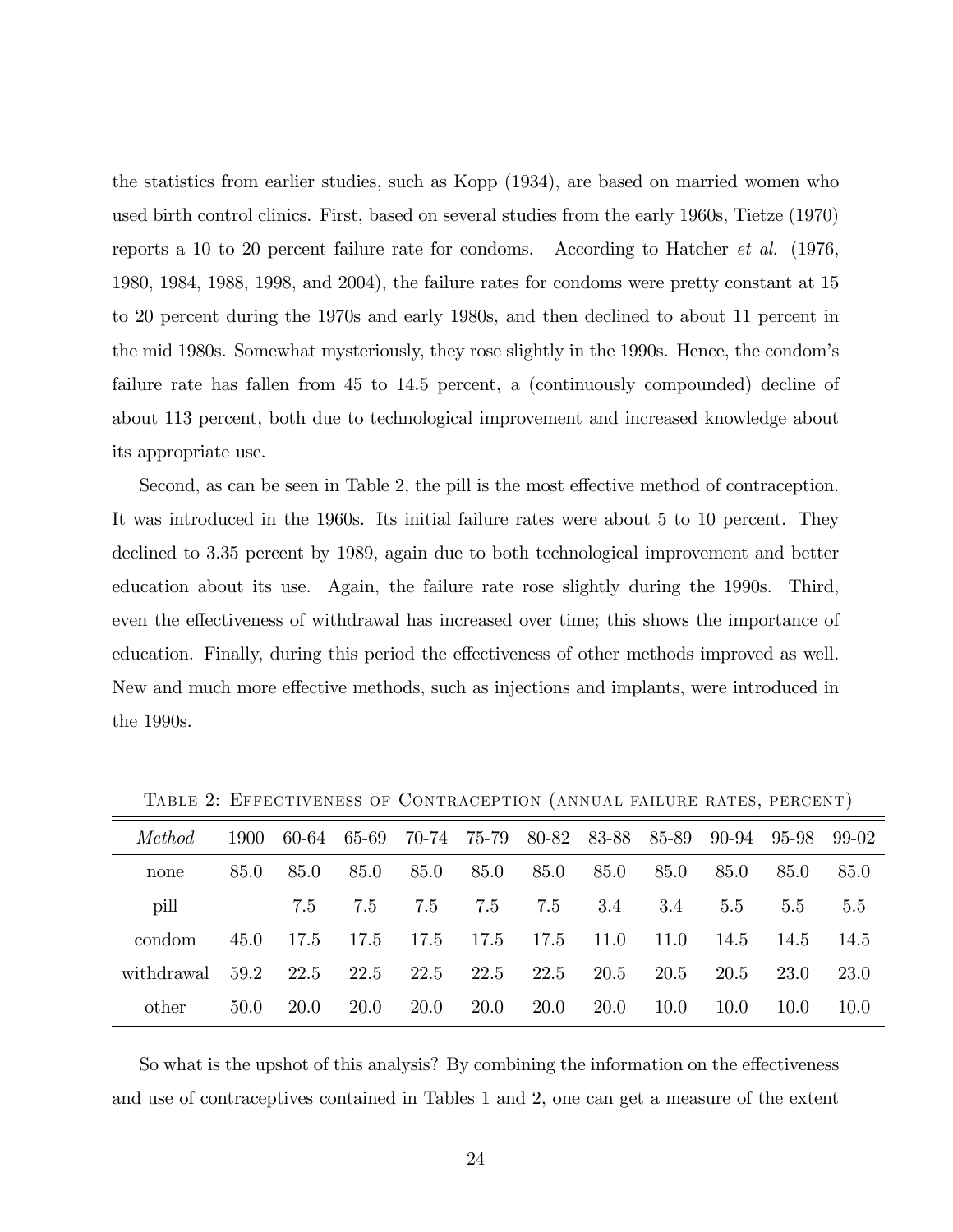of technological innovation in birth control. To do this, for each year take an average over the effectiveness of each method of birth control listed in Table 2. When doing this weight each practice by its yearly frequency of use, shown in Table 1. The upshot of this calculation is illustrated (by the line marked 'Data') in the right panel of Figure 3, which presents the riskiness of premarital sex. Even when using conservative estimates for 1900, this riskiness has fallen by (a continuously compounded) 94 percent, from about 72 percent in 1900 to 28 percent in 2002. Now, the series shown in Figure 3 has an important endogenous component in it, specifically the choice of contraceptive used.

Why individuals would choose to use one method over another is not modelled in the analysis. Doing so could be difficult, and the benefit questionable. The same issue also arises for the conventionally measured aggregate total factor productivity series used by macroeconomists, although it is not as transparent and perhaps is less problematic. This series effectively constructs total factor productivity across plants using a Divisia index. Of course the technology used by any particular plant is an endogenous variable, and there is a large variance in the technological practice adopted across plants. The important thing to note is that the data used for constructing the risk of pregnancy reported in Figure 3 are conditioned upon an individual having sex. Hence, the data used are not directly affected by the decision to have sex or not, which is the margin under study. That is, the series plotted shows the average failure rate over time conditioned upon a person deciding to engage in premarital sex.

### 8 Calibration

Prior to simulating the model, values must be assigned to the various parameters governing tastes, the matching technology, and the type distribution. Towards this end, set up the type distribution,  $J(j)$ , so that it approximates a truncated normal, where the truncation points are 2.5 standard deviations on either side of the mean. An evenly spaced grid of 300 points is used for J. Hence,  $J(j)$  will be governed by two parameters, namely its mean, j, and standard deviation,  $\zeta_i$ . Given this, there are 8 parameters to pick:  $\mu$ ,  $\delta$ ,  $\zeta$ ,  $\beta$ ,  $u$ ,  $w$ ,  $\overline{j}$ ,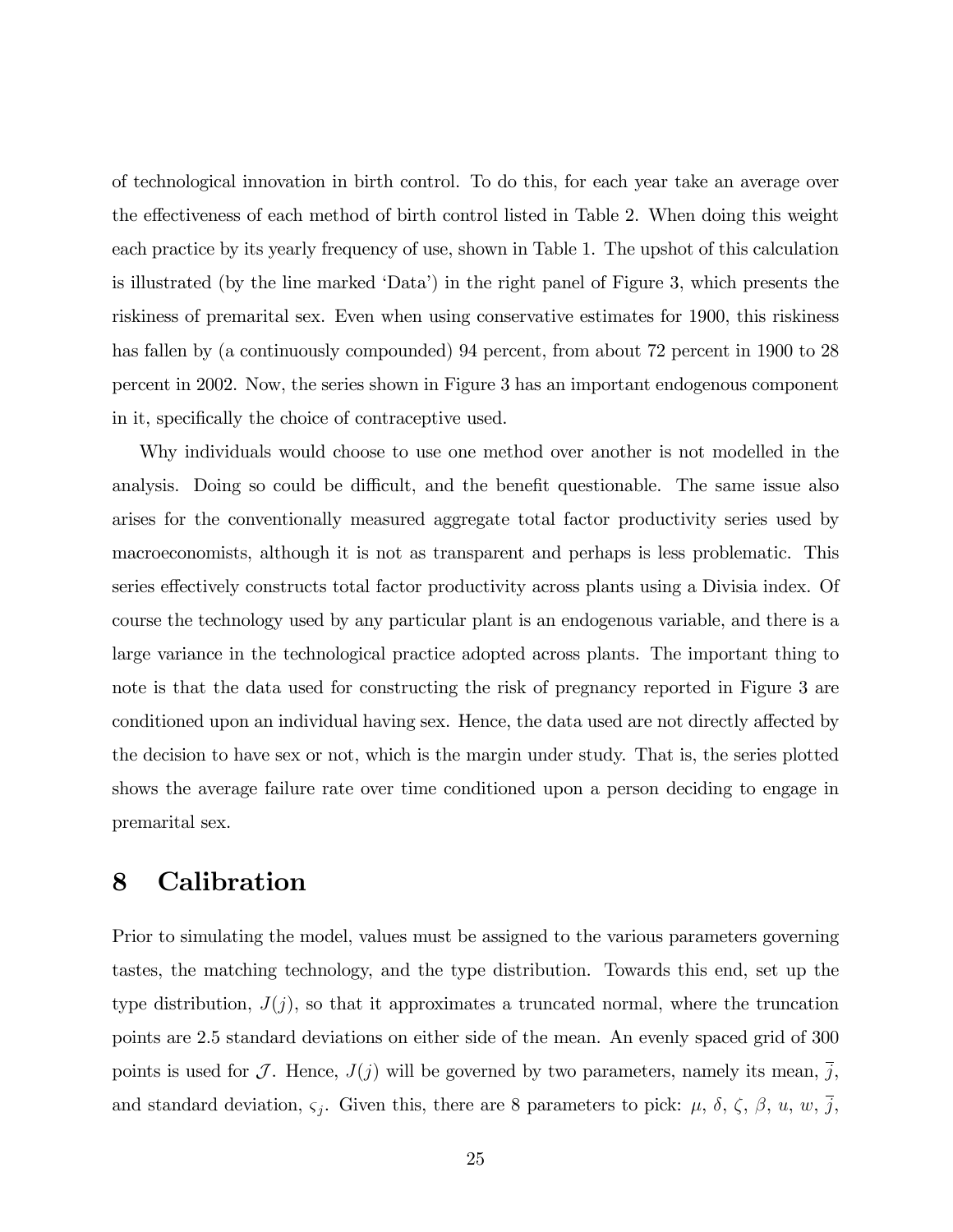and  $\zeta_j$ . This is done in the following manner:<sup>11</sup>

1. Matching parameters,  $\mu$ ,  $\delta$  and  $\zeta$ . In 2002 roughly 34.4 percent of teenagers between the ages of 15 and 19 had coitus within the last 3 months.<sup>12</sup> Adolescent relationships are pretty short. On average a teen's *first* sexual relationship lasts for almost 6 months. The median duration of an adolescent relationship is about  $13$  months.<sup>13</sup> Construct a simple Markov chain to match these two facts. Let teenagers match with probably  $\mu$ and breakup with probability  $\delta$ . Given the short duration of teenage relationships, take the model period to be a quarter. This implies that there will be 20 periods of teenage life between the ages of 15 and 19, inclusive. The mean duration of a relationship is given by  $1/\delta$ . Thus, let  $1/\delta = 13/3$  so that  $\delta = 0.231$ . This high destruction rate speaks for relatively fast transitional dynamics, in light of Lemma 3. Next, choose a value for  $\mu$  so that the statistical mechanics of the  $(\mu, \delta)$ -matching technology imply that on average a teenager will be sexually active 34.4 percent of time between ages 15 and 19. Assume that a teenager starts off unmatched at the end of his/her 14th year. Let  $\pi_i$  represent the odds of a teenager being matched i periods down the road. Thus,  $1 - \pi_i$  is the probability of being unmatched then. These odds are given by

(17) 
$$
\begin{bmatrix} \pi_i \\ 1 - \pi_i \end{bmatrix} = \begin{bmatrix} 1 - \delta & \mu \\ \delta & 1 - \mu \end{bmatrix}^i \begin{bmatrix} 0 \\ 1 \end{bmatrix}, \text{ for } i = 1, \cdots, 20.
$$

The fraction of a promiscuous teenager's life spent in a sexually active relationship is then  $\sum_{i=1}^{20} \pi_i/20$ . Therefore, pick  $\mu$  so that  $0.75 \times \sum_{i=1}^{20} \pi_i/20 = 0.344$ , where it will

 $11$  The model is an infinite horizon framework. The real world is made up of finitely-lived overlapping generations. Every year a new generation of young people enters into the dating world for the first time, while members of older cohorts exit due to marriage. This mismatch between the data and the model appears to be second order, as the results in Section 9 will show.

<sup>&</sup>lt;sup>12</sup> This number is taken from Abma *et al.* (2004, Table 4, p. 19).

<sup>&</sup>lt;sup>13</sup> Sources: Ryan, Manlove, and Kerry (2003) and Udry and Bearman (1998). According to Udry and Bearman (1998), the median duration is about 10 months when the respondent is a male and about 13 months when the respondent is a female. The latter is taken here, although the results are very similar if instead a duration of 10 months is targeted.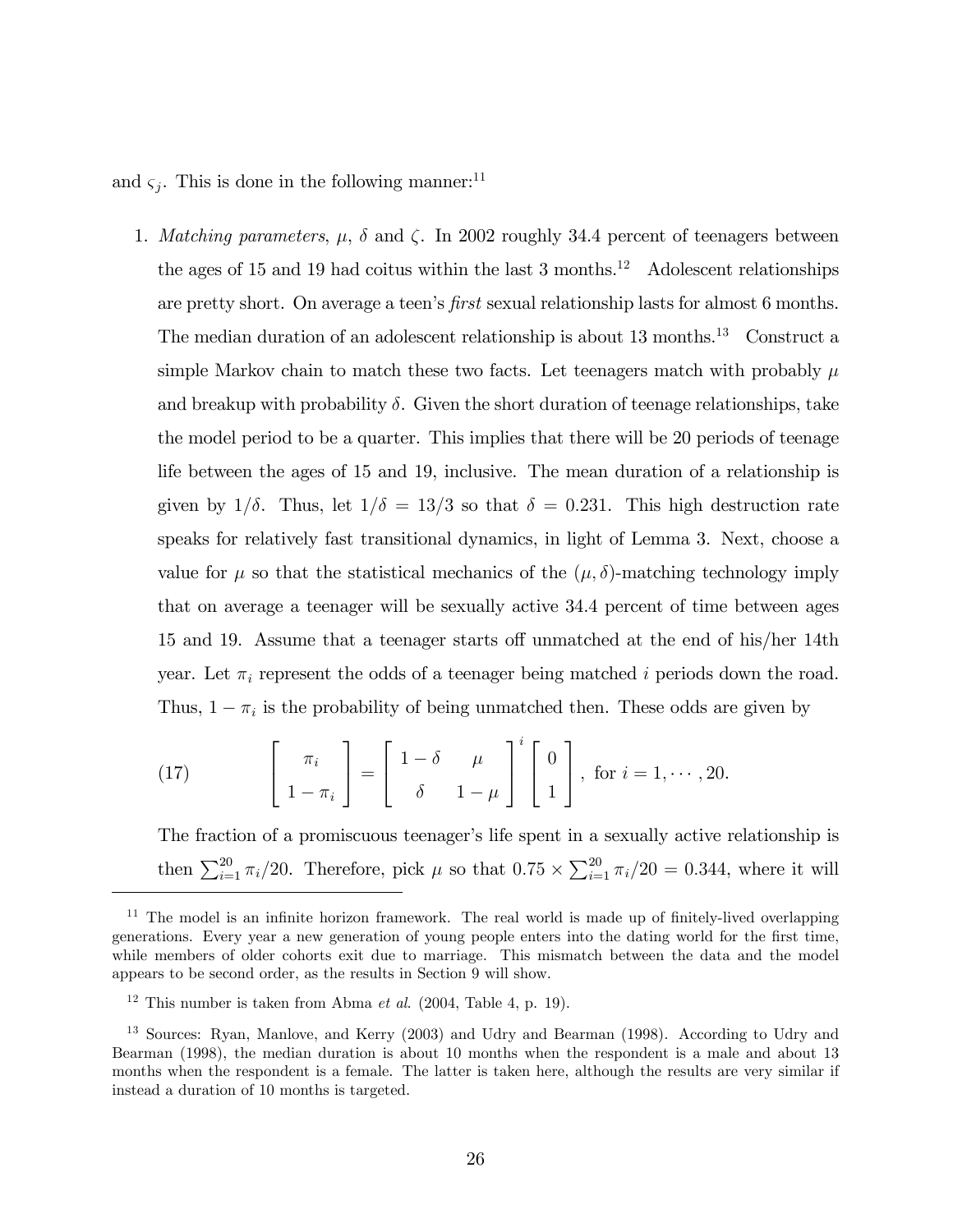be assumed that  $75$  percent of the  $2002$  population is sexually active  $\sim$  see below. This results in  $\mu = 0.222$ . Last, a twenty-period teenage life dictates setting  $\zeta = 1 - 1/20$ .

- 2. Type distribution parameters,  $\overline{j}$  and  $\varsigma_j$ . Now, in 1900 only 6 percent of unmarried teenage girls engaged in premarital sex. This had risen to 75 percent by 2002. The model is solved for two steady states. The first one mimics the year 1900. For this one, set  $c = c_{1900} = 0.2729$ , which is the quarterly failure rate for 1900. The second steady state matches the year 2002. Here, pick  $c = c_{2002} = 0.0802^{14}$ Last, the mean and standard deviation,  $\overline{j}$  and  $\varsigma_j$ , are specified so that in the first steady state 6 percent of people engage in premarital sex, while in the second 75 percent do. Note that for the model, the probability of a person finding a mate in their teenage years is given by  $\chi \equiv 1 - (1 - \mu)(1 - \zeta)/[1 - (1 - \mu)\zeta]$ . Hence, equations (13) and (14) should be solved while setting  $\chi \times \#\mathcal{P}_{1900} = 0.06$  and  $\chi \times \#\mathcal{P}_{2002} = 0.75$ . The result is  $\bar{j} = 0.1450$  and  $\varsigma_j = 0.0857$ . Lemma 1 implies that in a steady state the number of people in A and P depends solely on the cost of sex, c, and the shape of the  $J(j)$ distribution, as governed here by j and  $\zeta_j$ . Therefore, for given values of c,  $\mu$  and  $\zeta$ , the above procedure solves the two steady-state equations determining the number of people engaged in premarital sex for the two unknowns  $\overline{j}$  and  $\varsigma_j$ . Given the setup of the model, there does not seem to be another so-natural criteria for choosing  $\overline{j}$  and  $\varsigma_j$ . Especially because statistics describing the properties of matching within a class, such as the average number of partners for a sexually active person, do not depend upon the shape of the  $J(j)$  distribution, as was mentioned in Section 5.
- 3. Taste parameters,  $\beta$ , u, and w. Given that a period is one quarter, set  $\beta = 0.99$ . In the simulation the values chosen for  $u$  and  $w$  don't matter very much. In fact, theoretically they don't affect the steady state at all, as Lemma 1 makes clear. In light of this, simply set  $u - w = 1$  and let  $w = |\min\{j_1, 0\}| + c_{1900}$ . The latter restriction

<sup>&</sup>lt;sup>14</sup> According to the calculations in Section 7.2, the risk of pregnancy was 0.7205 per year in 1900 and 0.2843 per year in 2002. If the probability of pregnancy over a year is  $\hat{c}$ , then take the quarterly probability, c, to be given by  $c = 1 - (1 - \hat{c})^{(1/4)}$ .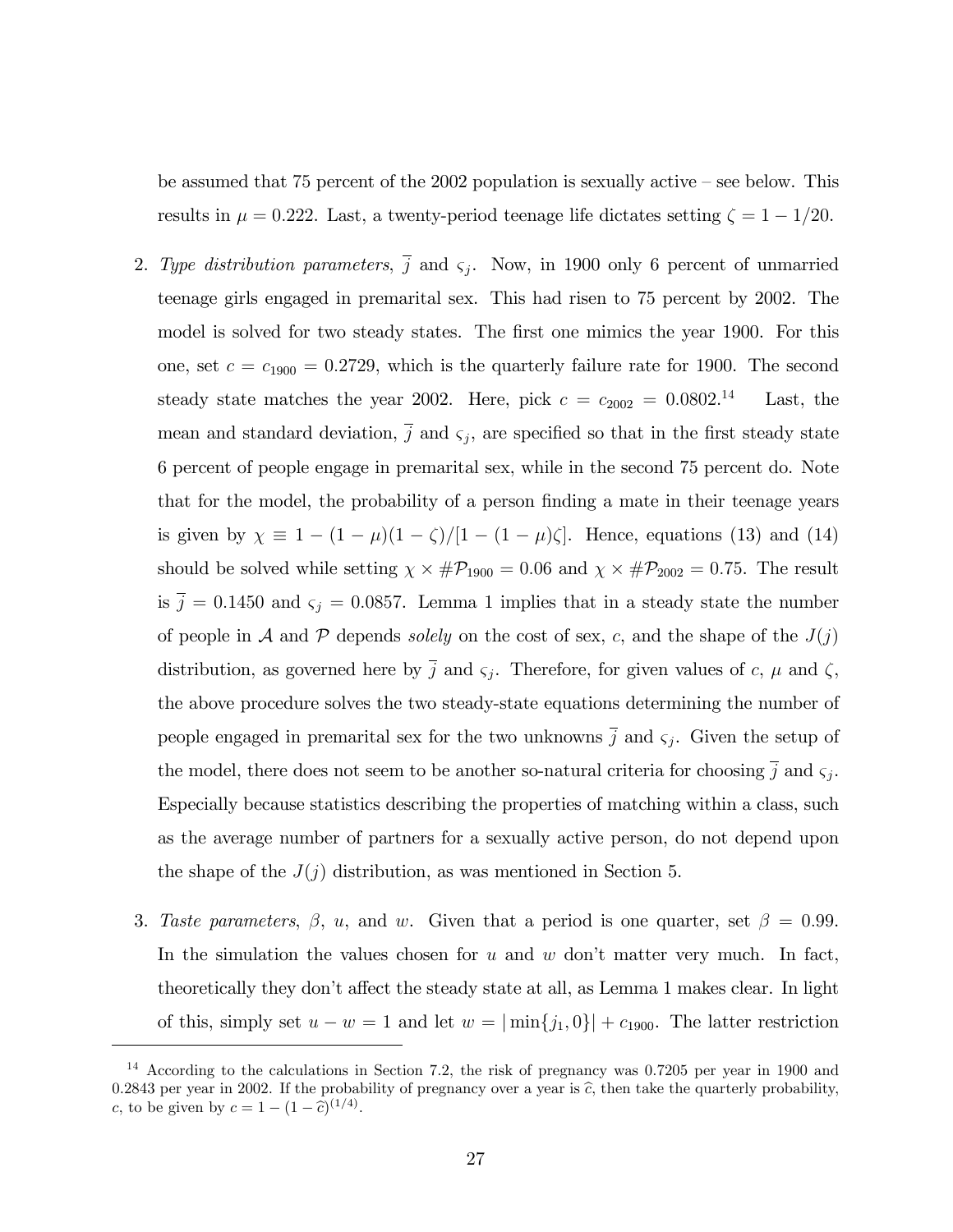ensures that lifetime utility is always positive.<sup>15</sup>

The model is now ready to be simulated.

### 9 Social Change: The Computational Experiment

Go back in time to 1900. Premarital sex is dangerous, since a young woman runs a 72 percent risk of pregnancy. Given this, the vast majority of youth chose to live abstinent lifestyles. Sex is a taboo subject. All of this is about to change due to technological progress in contraception. Over time the risk of pregnancy declines. This changes the cost and benefit calculation of engaging in premarital sex. Slowly more and more people engage in premarital sex so that by 2002 a substantial majority of teens are experiencing it. Can the model capture this pattern of social change?

To answer this question, start the model economy off in a steady state resembling the situation in 1900. Then, subject it to the time path of technological progress for contraception that is observed in the data from 1900 to 2002, as calculated in Section 7.2. When doing this assume for simplicity that there is no technological advance in contraception after 2002. Given this the economy will eventually converge to a situation resembling 2002, given Point 2 in Section 8. Now, calculate the resulting time path for the type distributions in the abstinent and promiscuous classes for the model economy. Does the resulting time path for teenagers engaging in premarital sex resemble the pattern observed in the U.S. data? That is the question.

### 9.1 2002 Steady State

To glean some insight into the model's mechanics, focus for a moment on the matching set that obtains in the final steady state. This is portrayed in Figure 2. The horizontal axes simply plot j and  $\tilde{j}$  pairs, or the types for the potential match (where 1 is the lowest index

<sup>&</sup>lt;sup>15</sup> This restriction is not needed for the theory and does not impact on the numerical results. It is imposed because the programming language used has some very fast built-in commands that can be employed when the matrices in the analysis are positive.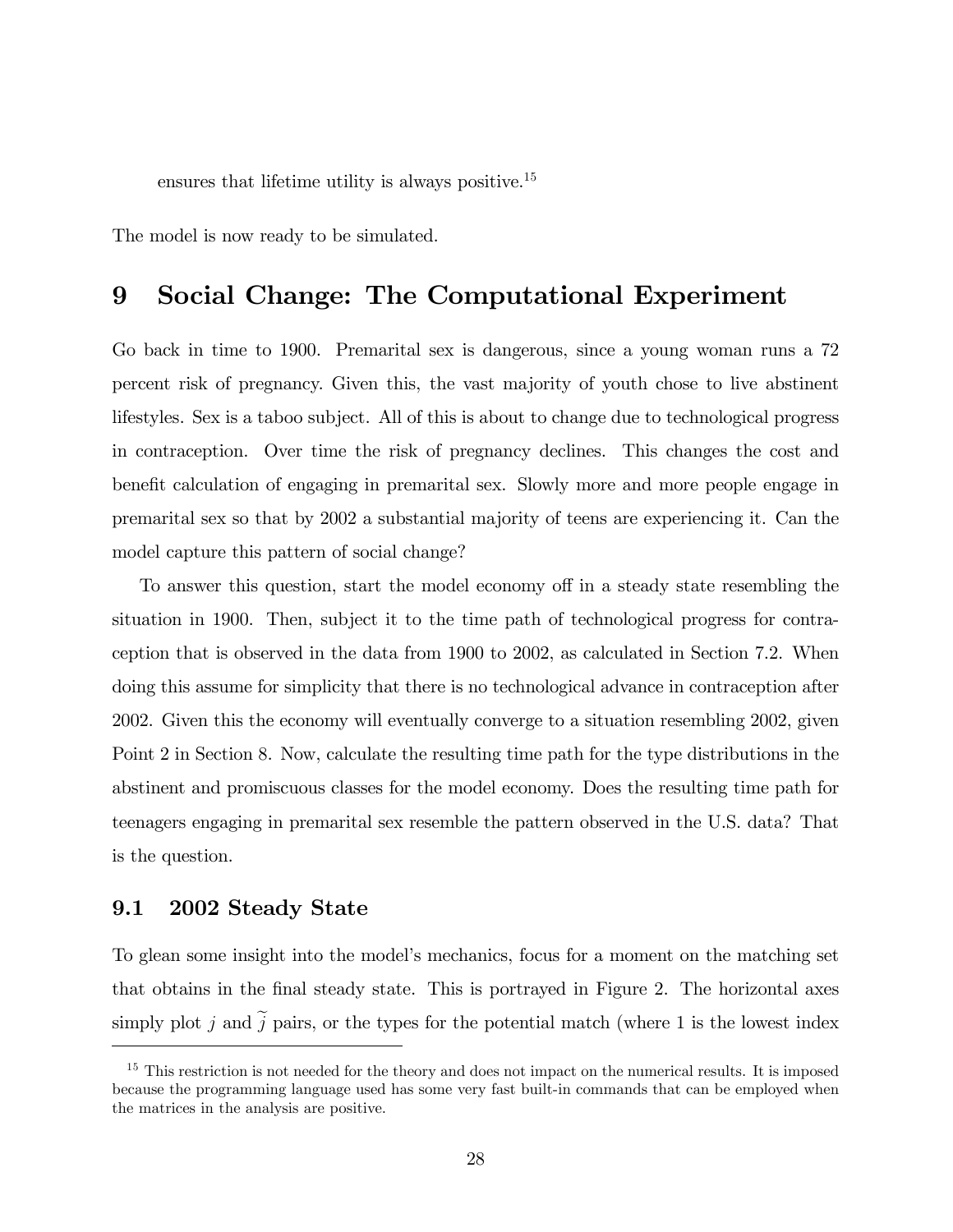for type, and 300 the highest). The varying heights on the vertical axis denote different matching situations. For instance, the trough in the front reflects the situation where both types' first choice is an abstinent match. The adjacent block on the left reports a mixing situation  $[\mathbf{a}^m(j, \tilde{j}) = \mathbf{p}^m(j, \tilde{j}) = 1/2]$ . Here j would prefer an abstinent match and j a promiscuous one. Half of the matches in this zone will be abstinent, and the other half promiscuous. The other adjacent block on the right reáects the same situation with the positions of j and  $\tilde{j}$  reversed. These matches were discussed in Points 3 and 4 of Section 6.1. Hence, they won't occur in steady state, since all  $j < c$  will be in A and all  $j > c$  will be in  $P$ . Since in the figure only mixing situations occur when couples have differing views on the desirability of sex, the corollary to Lemma 3 suggests that the model's transitional dynamics will be rapid. This turns out to be true. Now, move to the large area in the corner at the back of the figure. This block gives the  $(j, \tilde{j})$  combinations where a promiscuous match is the first choice of both individuals. Note that according to Figure 2, no agent rejects a match; i.e., the blocks exhaust the type space. This result is sensitive to the values of  $c, \delta$  and  $\mu$ . Promiscuity is more costly the higher is c. A match becomes more valuable, relative to searching, as  $\mu$  and  $\delta$  fall. When  $\mu$  is low it is hard to find a mate, and when  $\delta$  is small the benefits from a relationship are enduring. Therefore, when both  $\mu$  and  $\delta$  are low an agent is reluctant to decline a potential partner.

#### 9.2 Transitional Dynamics

Now, turn to the transitional dynamics. As can be seen from the left panel of Figure 3, the model (marked 'Baseline') has little trouble replicating the rapid rise in premarital sex over the last century. Indeed, Lemma 3 suggests the number of people engaging in premarital sex will response quickly to declines in the cost of sex. Furthermore, given the matching patterns exhibited in Figure 2, the corollary hints that reaction could be instantaneous. Note that the model gives a  $S$ -shaped diffusion pattern for the increase in premarital sex, a pattern also visible in data. This is characteristic of technological adoption, here contraceptives.<sup>16</sup>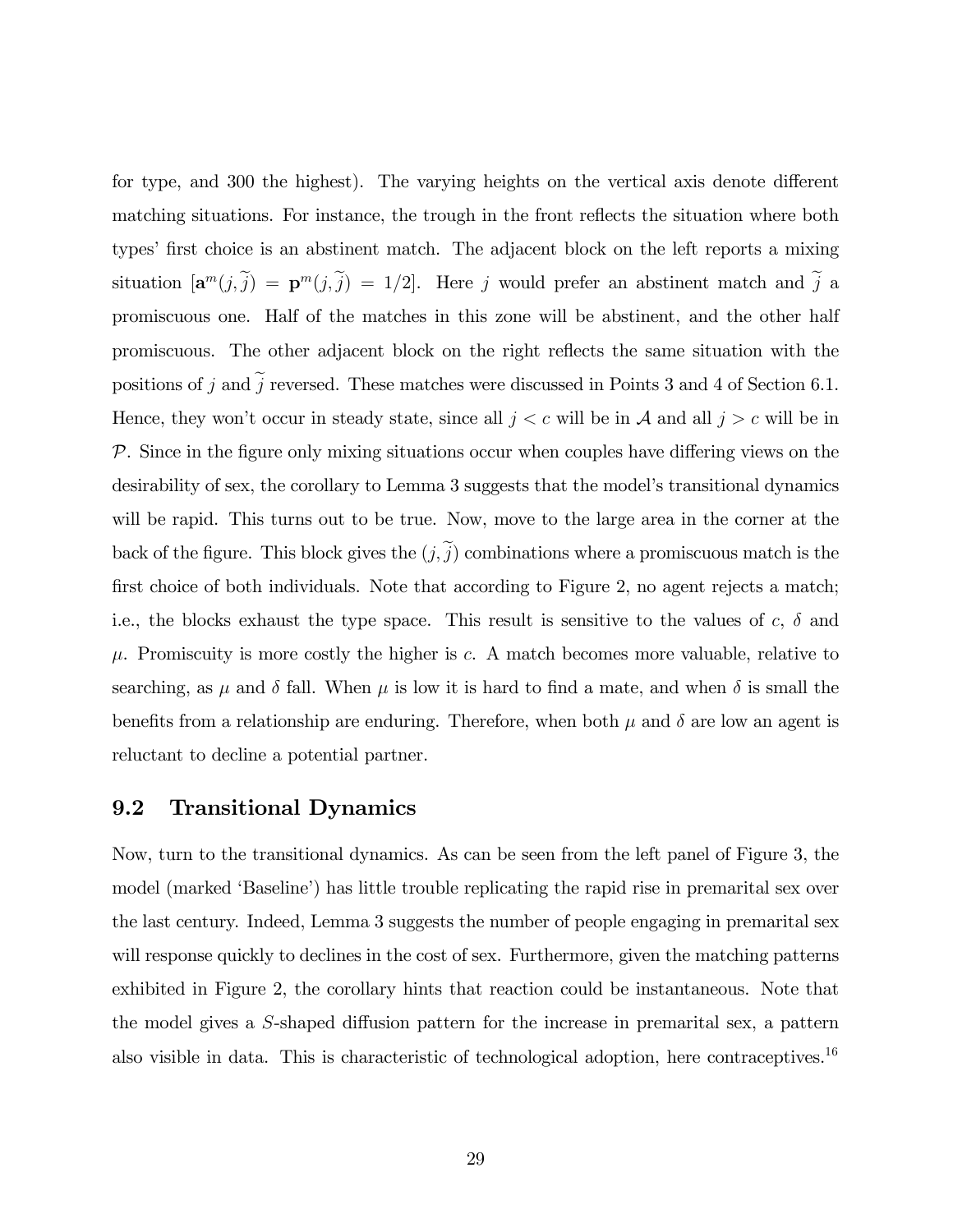

Figure 2: Matching set, final steady state

Observe that the sharpest rate of increase in premarital sex, for both the model and the data, occurs when the drop in the risk of pregnancy is most precipitous (i.e., after 1960). Premarital sex rises faster in the data than in the model, however. This could be due to missing factors, such as the legalization of abortion, introduced in the next section. Still, itís surprising how far the analysis can go without such considerations.

### 9.3 Abortion

In 1973 the Supreme Court struck down a Texas law that criminalized abortion except when the life of the mother was in jeopardy. The ruling effectively provided free access to abortion in the United States. The number of abortions immediately rose, as the right panel of Figure 4 illustrates. About 56 percent of pregnancies were terminated in 1979. One of the effects

 $16$  Some economic factors that underlie the S-shaped diffusion patterns associated with the adoption of new technologies are studied in Andolfatto and MacDonald (1998), Jovanovic and MacDonald (1994), Manuelli and Seshadri (2004), and Mukoyama (2006).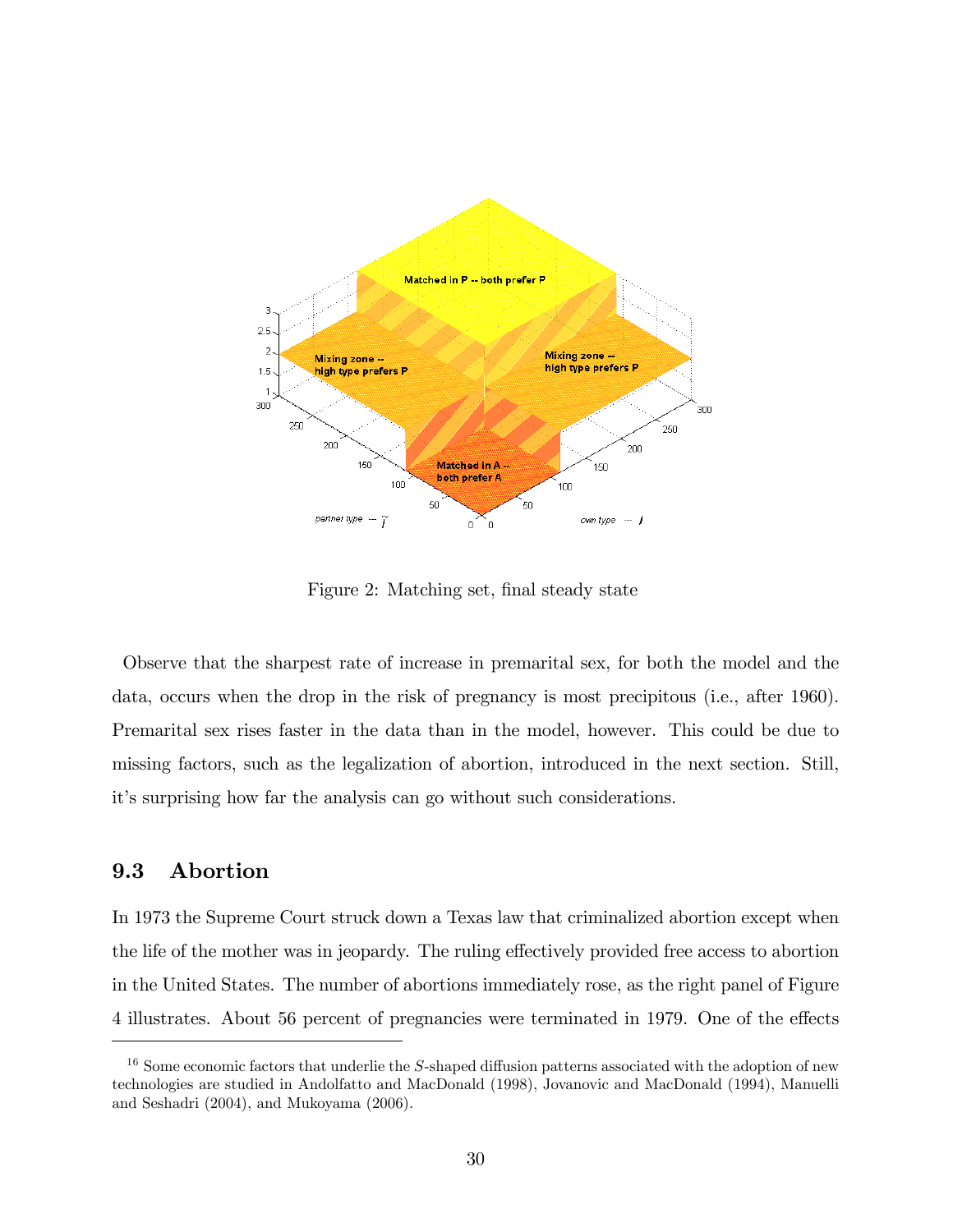

Figure 3: (i) Rise in premarital sex, U.S. data and the model with and without abortion (left panel). (ii) Expected cost of premarital sex (right panel). The line marked 'Data' plots the expected risk of pregnancy (annualized,  $\%$ ) given the effectiveness and use of contraception. The other line shows the expected cost of premarital sex given the availability of abortion.

of the legalization of abortion was undoubtedly to reduce the cost of premarital sex.

The effects of the liberalization of abortion laws will now be incorporated into the analysis. To this end, let  $\psi_a$  represent the cost of an abortion and  $\psi_b$  denote the cost of an out-of-wedlock birth. The odds of becoming pregnant for a girl engaging in premarital sex are represented by  $\pi$ . Some fraction  $\xi$  of these girls will terminate their pregnancies, while the fraction  $1 - \xi$  will bear the child. Given this notation, the expected cost of premarital sex, c, can therefore be written as

$$
c = \psi_a \xi \pi + \psi_b (1 - \xi) \pi.
$$

Without loss of generality, normalize  $\psi_b = 1$ .

The parameter  $\psi_a$  will be picked so that the model does the best possible job in explaining the trend toward premarital sex. The numbers  $\xi$  and  $\pi$  are taken from the data. The probability of becoming pregnant,  $\pi$ , is given by the failure rates calculated above. The time series for the fraction of pregnancies terminated in an abortion,  $\xi$ , is presented in Figure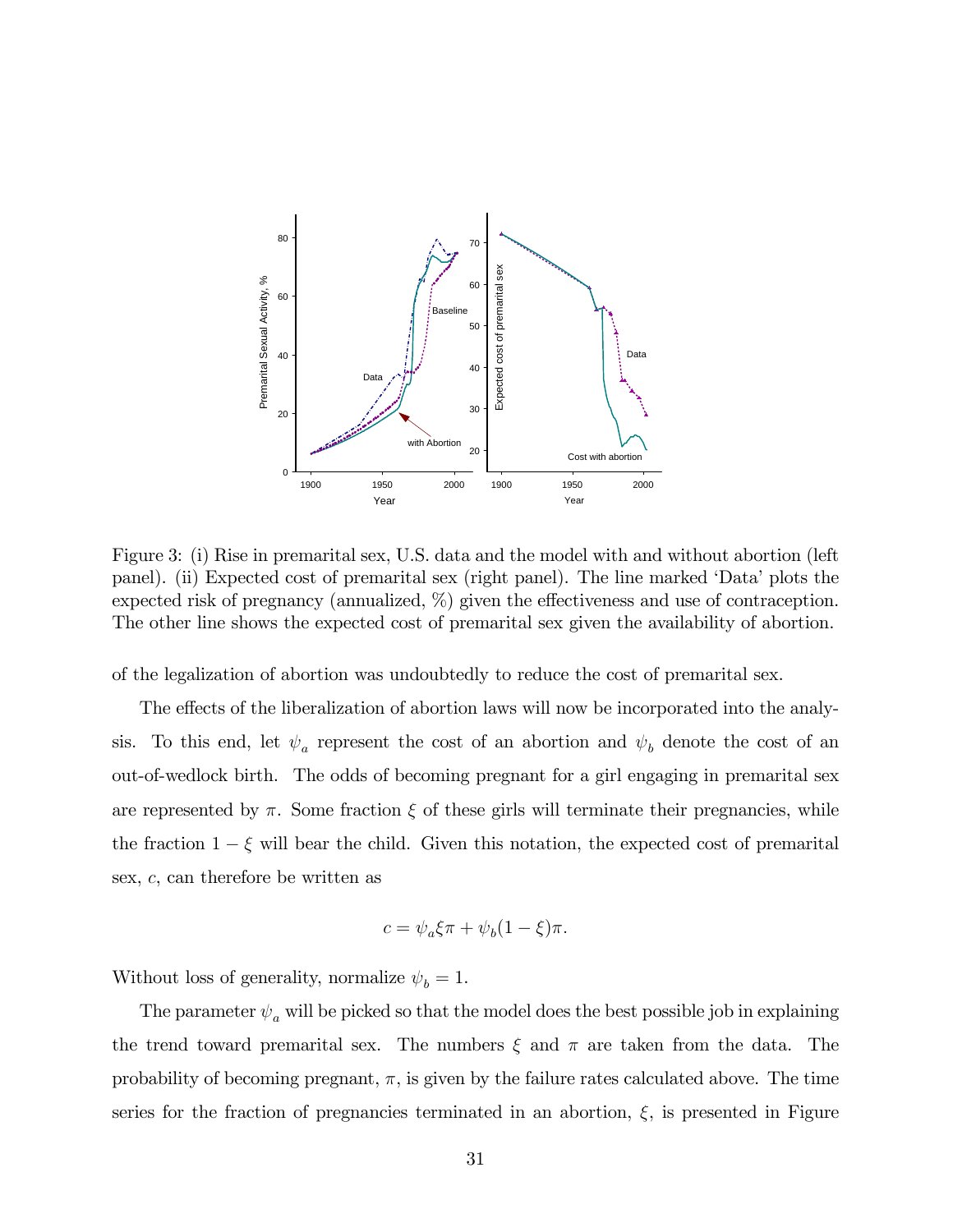4, right panel. The empirical procedure picks  $\psi_a = 0.0853$ , so an abortion is much less costly than an out-of-wedlock birth. Figure 3, left panel, shows the fit. The procedure now picks  $\bar{j} = 0.1278$  and  $\varsigma_j = 0.0972$ . As can be seen, the model does much better once abortion is allowed for. Observe that the risk associated with premarital sex declines rapidly after 1973 due to the legalization of abortion. As a consequence, the number of young females experiencing premarital sex increases more rapidly than in the baseline model. As the number of abortions decline after its peak in 1980, the trend toward premarital sex is dampened vis à vis the baseline model. In particular, note the downward dip in sexual activity that occurs in the model as the risk of sex rises in the mid 1980s-in contrast, the baseline model displays a monotonic rise.<sup>17</sup>

Finally, between 1900 and 1970 the number of teenage girls who had experienced premarital sex rose from 6 to 51 percent. The 1973 Roe v. Wade decision cannot explain any of this rise. The model (Ötted with abortion) predicts that 34 percent of girls would have engaged in premarital sex in 1970. In 1990 about 72 percent of 19-year-old girls had experienced premarital sex. The model Ötted with abortion can be used to make a prediction about this. It forecasts that 66 percent of teenage girls would have had premarital sex when abortion is freely available, versus 51 percent when it isn't ( $\xi = 0$ ). Therefore, abortion explains roughly 23 percent of the predicted value of premarital sex for 1990, or 25 percent of the predicted rise.

#### 9.3.1 Pregnancies

The model generates a prediction on how many teenage girls will get pregnant each period. Figure 4, left panel, shows the percentage of girls who become pregnant, both in the data and the model. The total number of pregnancies in the data is calculated as the sum of births, abortions and miscarriages for unmarried females between ages 15 and 19<sup>th</sup>he exact

$$
c=\psi_a\xi\pi+\psi_b(1-\xi)\pi+\psi_h\eta,
$$

 $17$  The cost structure can be further modified to include the cost associated with HIV/AIDS

where  $\psi_h$  is the cost of contracting HIV and  $\eta$  is the probability of contracting HIV in a sexual relationship. This extension did not significantly improve the model's performance.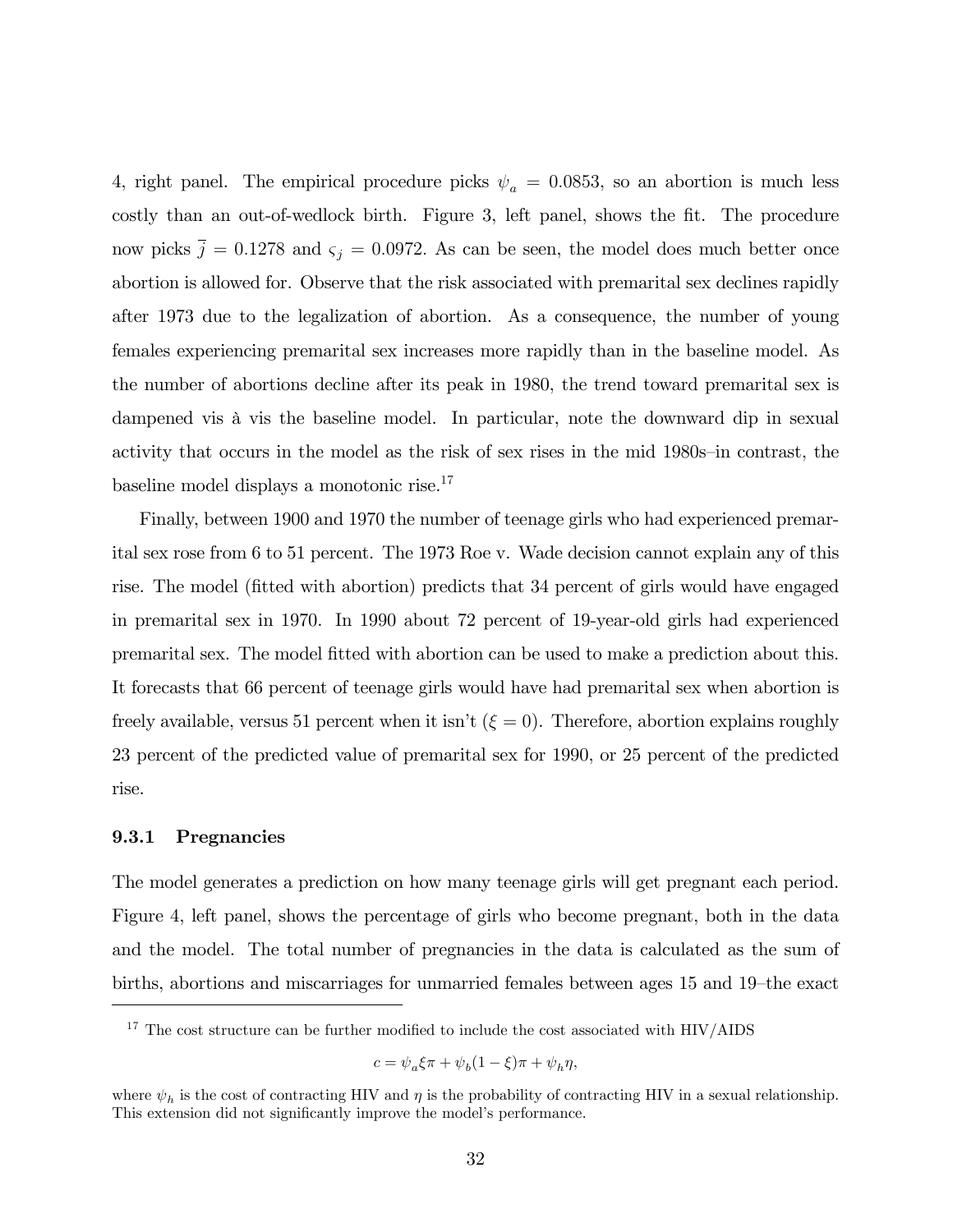

Figure 4: (i) Increase in teenage pregnancies, U.S. data and model (left panel); (ii) The prevalence of abortion in the U.S. (right panel)

details are provided in the Appendix. Pregnancies for the model economy are calculated as follows: Let  $m_t$  denote the fraction of females who are having sex in period t and let  $c_t$ be the expected cost of premarital sex. Assume that if a girl is pregnant in a given period, she cannot get pregnant again (whether or not the pregnancy was terminated through an abortion) during the following two model periods (six months). These girls can still have sex as long as they are matched, but are not counted as a part of the risk pool for the pregnancy calculations. Then, an adjusted value,  $m_t^a$ , for the fraction of women having sex at time t who are at risk for pregnancy can be calculated as

$$
m_t^a = m_t - m_{t-1}p_{t-1}(1-\delta) - m_{t-2}p_{t-2}(1-\delta)(1-\delta) - m_{t-2}p_{t-2}\delta\mu.
$$

The yearly pregnancy numbers in Figure 4 are constructed simply as  $m_t^a[(1-(1-c_t)^4]$ . The model performs well in generating the right level of pregnancies. In particular, it predicts a rise and decline in the number of pregnancies, the same pattern that is observed in the data.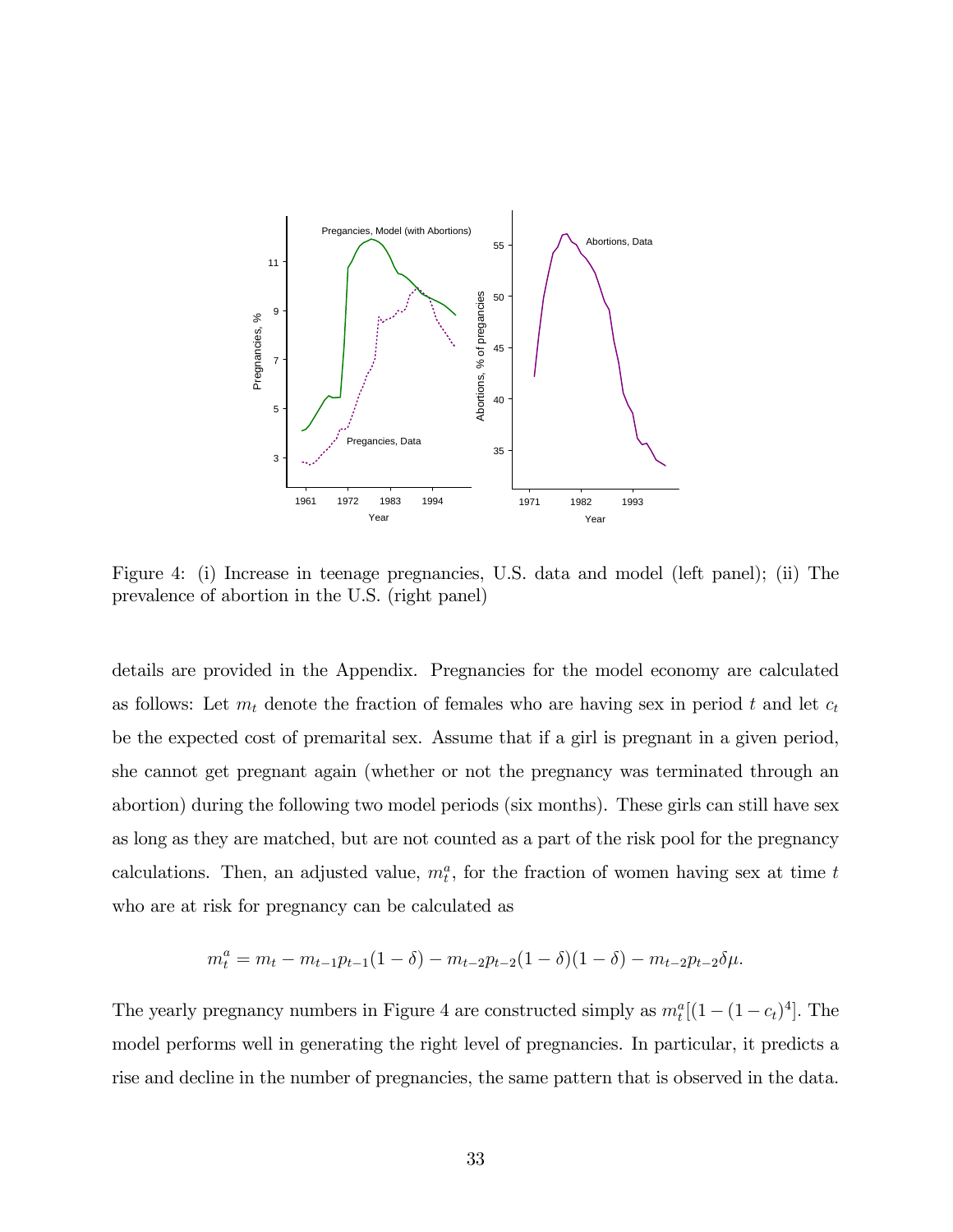#### 9.3.2 The Power of the Pill

The rise in premarital sex is often associated with the invention of the birth control pill. The model can be used to assess this claim. In particular, one can run the counterfactual experiment where no pill is invented. The first step in the experiment is to calculate the risk of premarital sex without the pill. This is easy to do using the information provided in Tables 1 and 2. Specifically, allocate birth control pill users across the other method of contraceptions, including withdrawal, according to their frequency of use. After having done this, construct a new series for the risk of pregnancy in the same manner as before. Rerun the simulations using this new series.<sup>18</sup> The upshot of the experiment is shown in Figure 5. As can be seen, the invention of the birth control pill contributed very little to the rise in premarital sex among teenagers. For example, in 2002 it accounted for 1 percentage points out of the 75 percent of girls who had experienced sex by age 19. The reason is simple. The pill is not used by a large number of teenage girls, and once this number is allocated to other methods the overall effects are small. Thus, its introduction did not affect the risk of pregnancy much. A similar experiment can be conducted for condoms, with pretty much the same result. Thus, no particular contraceptive is responsible for the sexual revolution, since there were readily available reasonable alternatives.

#### 9.3.3 Cross-Sectional Implications on the Number of Partners

Relationships are governed in the model's steady state by a Markov chain structure. Recall that the probability of a meeting,  $\mu$ , and the odds of a breakup,  $\delta$ , are chosen so that the Markov chain (17) generates the fraction of teenage life spent in a relationship and the observed median duration for one that are observed in the U.S. data. The Markov chain matching technology also yields predictions on the number of partners that a promiscuous person will have between the ages of 15 and 19, or across 20 model periods.

In order to calculate the total number of partners per promiscuous agent over 20 model periods, let  $m_t^i$  denote the number of matched agents with i sexual encounters by time t and

<sup>&</sup>lt;sup>18</sup> Keep  $\bar{j} = 0.1278$  and  $\varsigma_j = 0.0972$ .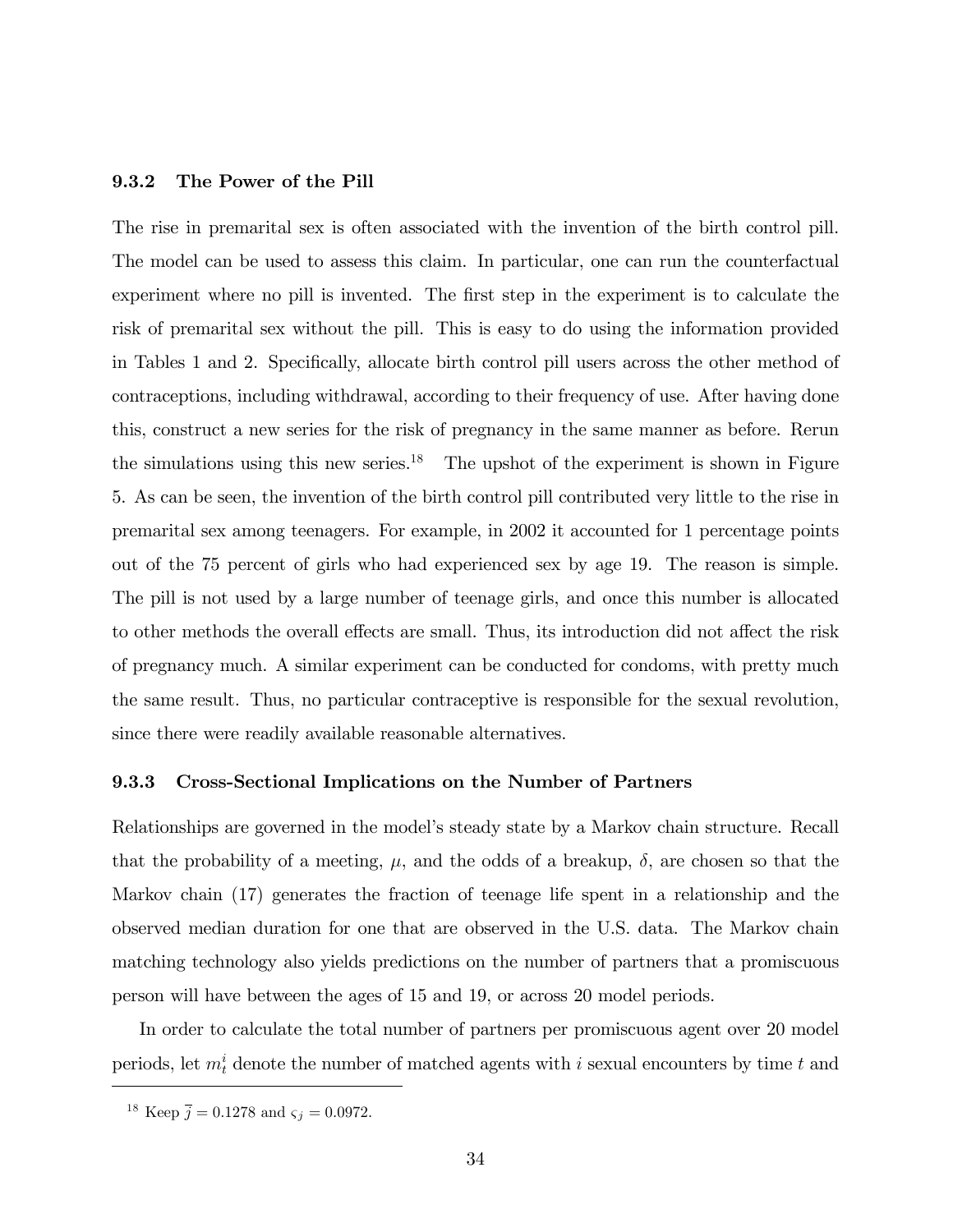

Figure 5: The power of the pill

 $u_t^i$  represent the number of unmatched agents with i sexual encounters. Then, the number of matched individuals with i sexual encounters in period  $t + 1$  is given by

(18) 
$$
m_{t+1}^i = (1 - \delta)m_t^i + \mu u_t^{i-1}.
$$

In this equation, the fraction  $(1-\delta)$  of matched promiscuous people with *i* lifetime partners in period  $t$  will remain in their current relationship next period so that these individuals will still have i partners then, while the proportion  $\mu$  of single agents with  $i-1$  partners will find matches and thus have  $i$  partners next period. In similar fashion,

(19) 
$$
u_{t+1}^i = (1 - \mu)u_t^i + \delta m_t^i.
$$

An upper bound on the maximum number of partners after T periods of matching is  $N =$  $T/2 + 1$ . Thus, equations (18) and (19) define a Markov chain over  $\{m_t^0, u_t^0, \cdots, m_t^N, u_t^N\}$ . This Markov chain can be simulated for T periods starting from the initial distribution  $\{0, 1, \dots, 0, 0\}$ . It can be used to calculate the mean number of total partners per individual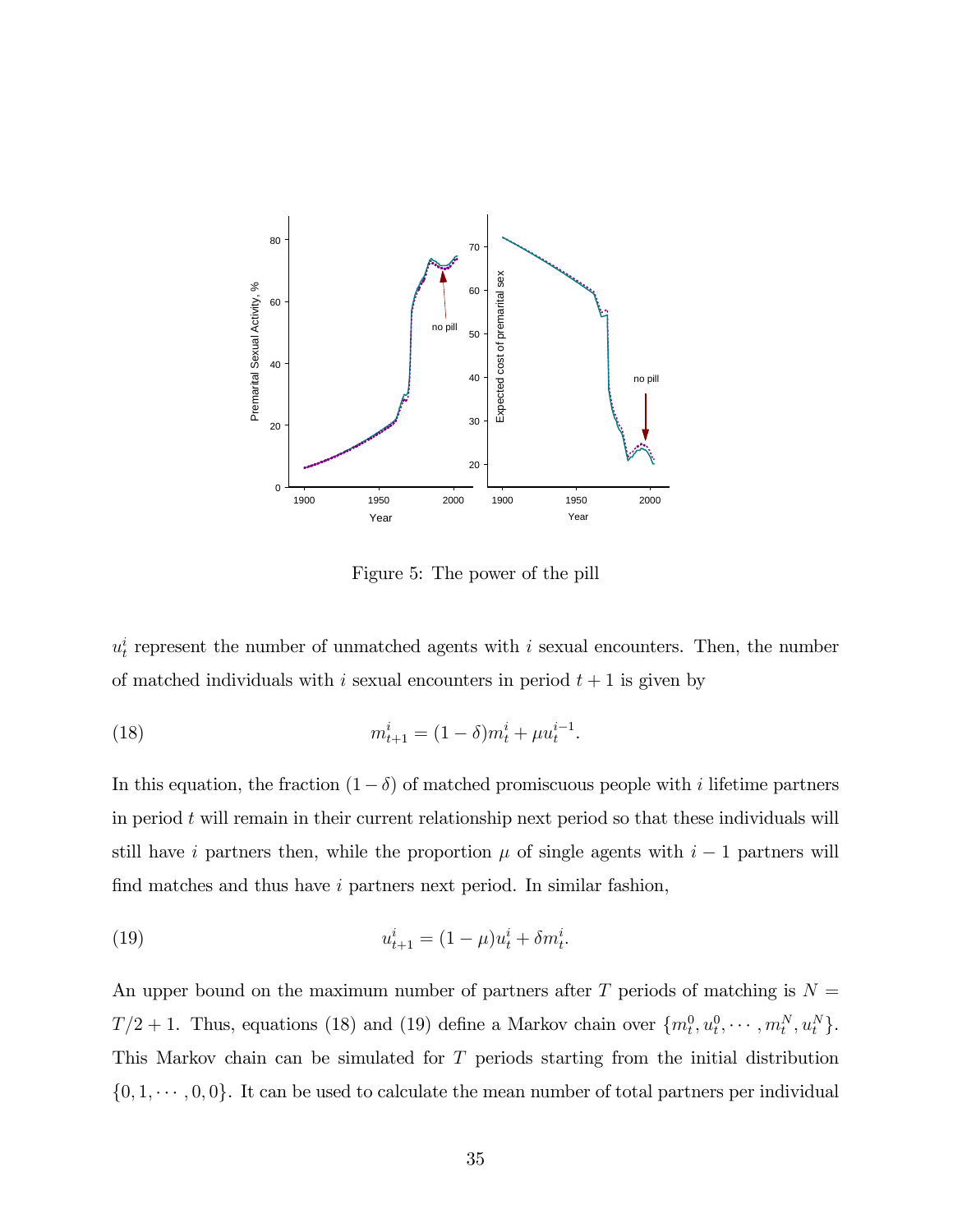over T periods – see the Appendix, Section 12.3, for more detail.<sup>19</sup>

In 2002 a sexually active teenage girl had 3.0 partners by age 19. The Markov chain's prediction is 2.5. While the means are close, the data exhibits far more cross-sectional variation than the Markov chain does as Table 3 shows. As can be seen, in the data far more girls have just one partner than predicted by the Markov chain for matching. At the same time, a much larger number of girls have more than 7 partners in the data than is forecasted by the Markov chain.

| (Active females by age 19, fraction) |       |                                     |                    |       |  |  |  |  |  |  |  |
|--------------------------------------|-------|-------------------------------------|--------------------|-------|--|--|--|--|--|--|--|
| $\#$ of Partners 1                   |       |                                     | 2 to 3 4 to 6 $7+$ |       |  |  |  |  |  |  |  |
| Data.                                | 0.390 | $0.306$ $0.171$                     |                    | 0.133 |  |  |  |  |  |  |  |
| Markov chain                         |       | $0.1343$ $0.7205$ $0.1451$ $0.0001$ |                    |       |  |  |  |  |  |  |  |

TABLE 3: NUMBER OF PARTNERS

How to model such variety in sexual experience is an interesting issue. One might think that modelling unfaithfulness (that is simultaneous relationships by a person) is important here. The fraction of teenagers with multiple partners, however, seems to be quite low. Abma and Sonenstein (2001), using the 1995 National Survey of Family Growth (NSFG), report that only 17.5 percent of teenage girls and 12.8 percent of teenage boys had more than one partner in the last three months. But, some of these would just be a change in partners. Hence, the fraction of teenagers with multiple simultaneous partners within a three months period must be even smaller. In a similar vein, Sonenstein, Pleck, and Ku  $(1991, p. 164)$  also report that "(v)ery few of the sexually active respondents in the NSAM appear to have been involved in simultaneous sexual relationships. Seventy-nine percent of sexually active young men reported having had no multiple sexual relationships in any of the last 12 months." They also report that between the 1979 and 1988 waves of NSAM, the

 $19$  Note that the Markov chain used in the model is slightly different from the one fit to the U.S. data. In the real world teenage life lasts a fixed number of years, here taken to be the 5 years between 15 and 19, inclusive. In the model they exit teenage life each period with probability  $1 - \zeta$ . Recall that  $\zeta$  is set so that teenage life expectancy is 5 years. This does not lead to significant difference in the two Markov chains' predictions on the number of partners.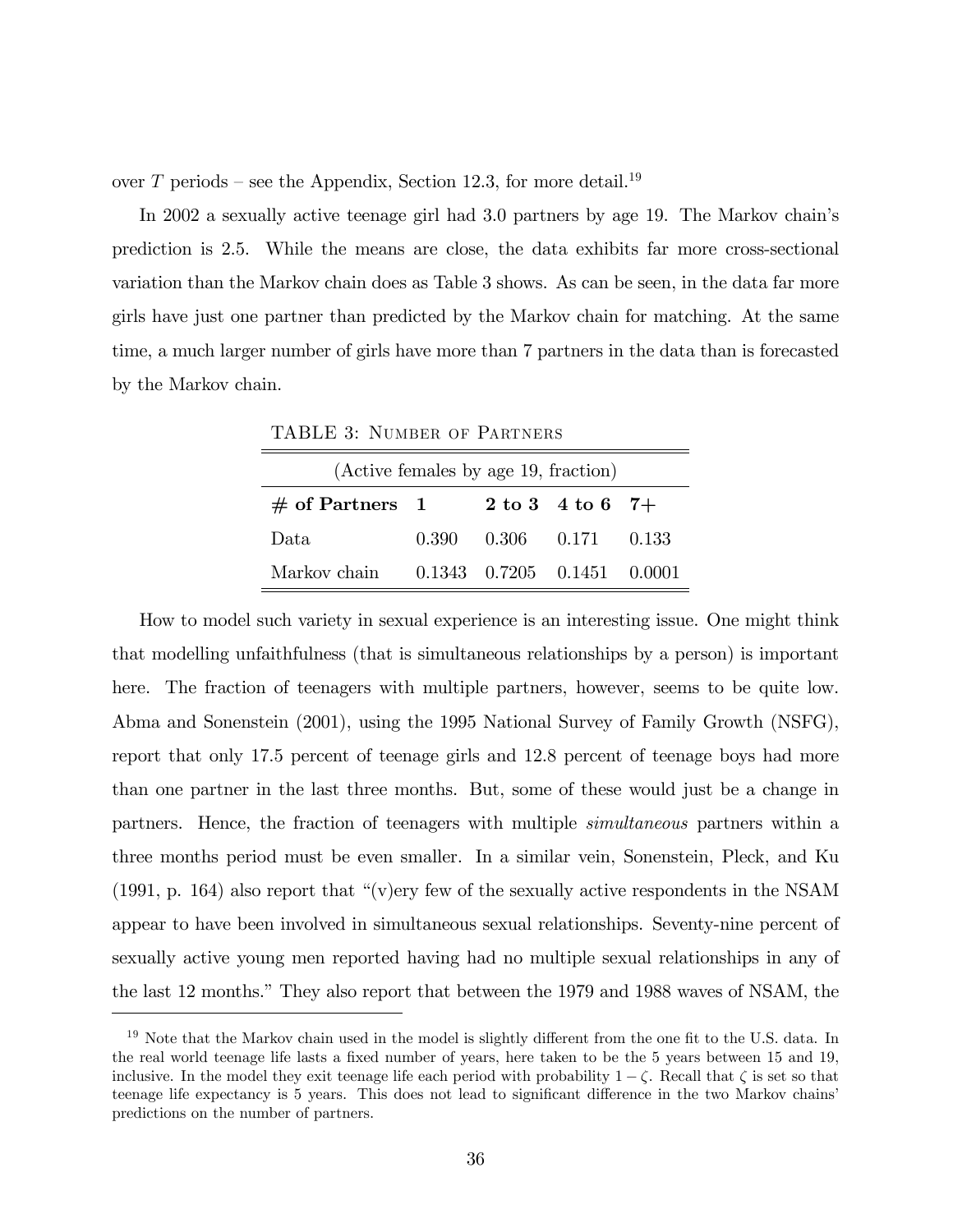number of partners declined while the level of sexual activity was increasing. Their analysis uses a different data set, the National Survey of Adolescent Males (NSAM). Finally, in an extensive report on teenage sexual behavior, the Alan Guttmacher Institute (1994, p. 24) reports that "(b)ecause of concerns about STDs, especially HIV, health officials and medical professionals advise sexually active individuals to have only one partner  $-\text{ that is, to be in a}$ mutually monogamous relationship. Unmarried people, young and old alike, often translate this advise into 'serial monogamy'."

How can more dispersion in partners be obtained? Cutting the period length can help, because the length of a period limits the number of partners one can have during your teenage years. Indeed, some limited experimentation shows that cutting period length from a quarter to a month allows the model to match the dispersion in the data better.<sup>20</sup> It is still hard to get a substantial number of girls with a large number of partners  $(7+)$ , though. One way of doing this may be to allow for heterogeneity in types. That is, perhaps one could let a small number of individuals have higher values for  $\mu$  and  $\delta$  than others. This could proxy for the fact that some people like variety in mates. This is the type of extension that the next generation of models may be able to entertain.

# 10 The Frequency of Sex: A Proposed Extension

#### 10.1 Facts

As contraceptive technology became more effective, and its use more widespread, one might expect that the frequency of premarital sex within a promiscuous relationship should rise also. This is the case. The earliest source on the frequency of sex is Kinsey et al. (1953).

 $20$  With a shorter period length the model does a better job in predicting the first three cells of Table 3. In particular, the number of girls with just one partner now looks much better. As period length shrinks the model becomes much more computationally demanding, both in terms of memory and speed. Additionally, calibrating the model and matching it up with the data is now more of a concern. In particular, one must think carefully about how to map the high frequency observations from the model with the low frequency observations from the U.S. data. For example, a smaller number of teenagers will have sex in a month than in a quarter, and less will have sex in quarter than in a year. So, issues about time aggregation for the model and in the U.S. data are important.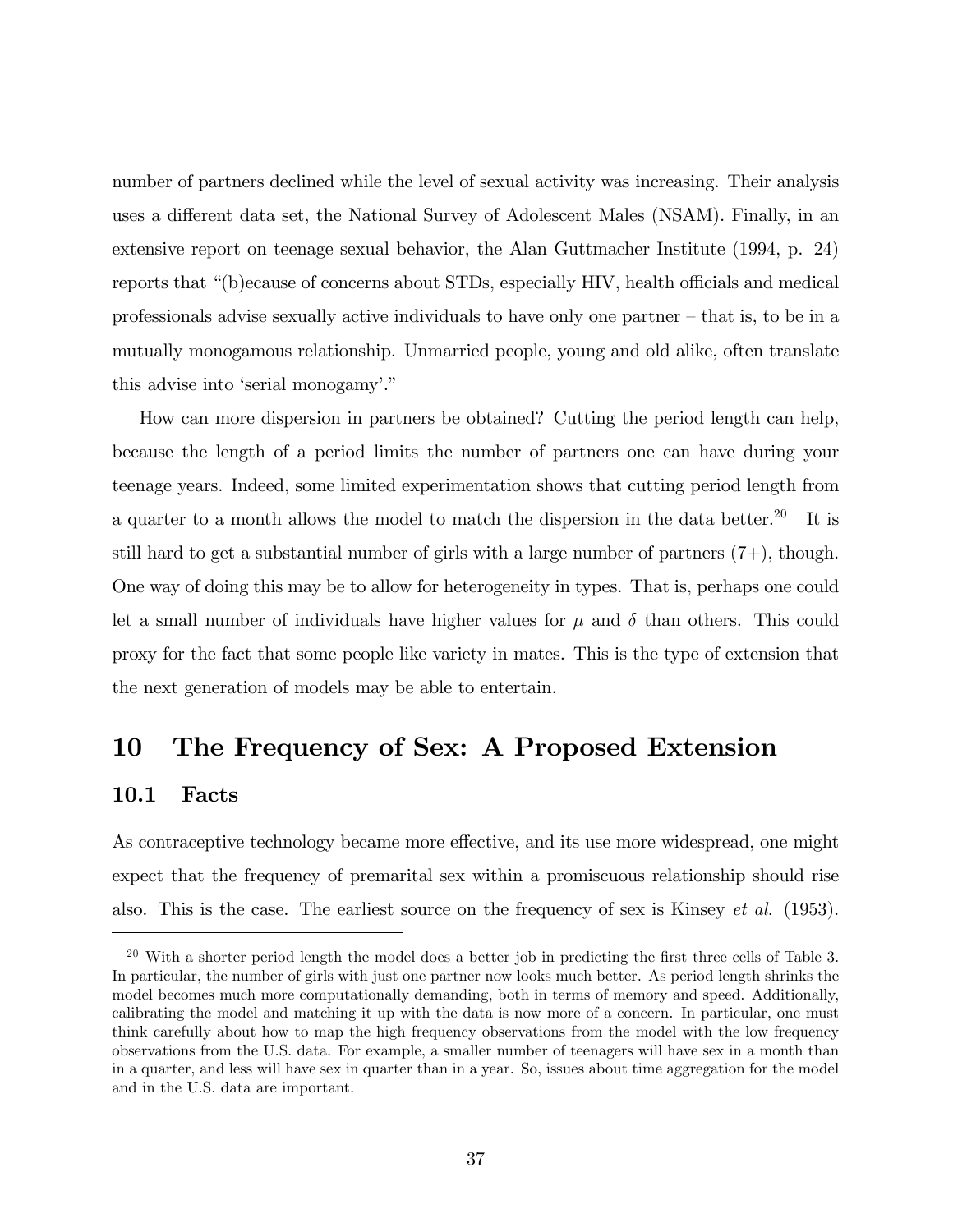They report a mean frequency of sex for "active" females between the ages of 16 and 19 of 0.5 times per week, or 7.92 times per quarter  $\overline{\phantom{a}}$ Kinsey *et al.* (1953, Table 76, p. 334). This classic study is based on female histories collected over the 1938 to 1950 period. Since the sample consists of women/girls between ages 2 and  $71+$ , the data on premarital sexual experience provides information for the earlier periods as well. So, presuppose that the frequency of sex for teenagers with premarital sexual experience was 7.92 times per quarter in  $1900.^{21}$ 

Now, move forward to recent times. Abma *et al.* (2004, Table 6, p. 21) report frequency for females aged 15-19 for the year 2002. Table 5 shows some statistics based on their findings. As can be seen, the mean monthly frequency for girls with premarital sexual experience was 3.18 times, which translates into a quarterly frequency of  $12.71<sup>22</sup>$  Therefore, the frequency of sex between practicing partners rose by a factor of 1.6 over the last century. It is also interesting to note the wide dispersion in the frequency of sex, about which little will be said here.

| (Active females, ages 15 to 19) |        |  |  |  |  |  |  |  |  |
|---------------------------------|--------|--|--|--|--|--|--|--|--|
| $#$ of times<br>distribution    |        |  |  |  |  |  |  |  |  |
| $\theta$                        | 0.3890 |  |  |  |  |  |  |  |  |
| 1                               | 0.0945 |  |  |  |  |  |  |  |  |
| 2 to 3 ( $= 2.5$ )              | 0.1604 |  |  |  |  |  |  |  |  |
| 4 to 7 ( $= 5.5$ )              | 0.1495 |  |  |  |  |  |  |  |  |
| $8+ (= 9)$                      | 0.2066 |  |  |  |  |  |  |  |  |
| $Mean = 3.177$                  |        |  |  |  |  |  |  |  |  |

TABLE 5: Monthly Frequency of Sex

<sup>21</sup> Unfortunately, the study does not report the frequency of premarital intercourse by birth cohorts.

 $22$  Zelnick, Kanter and Ford (1981, Table 3.7, p. 86) report a mean frequencies of 2.9 and 2.6 for 1971 and 1976. These lie between the Kinsey *et al.* (1953) and Abma *et al.* (2004) numbers, as would be expected.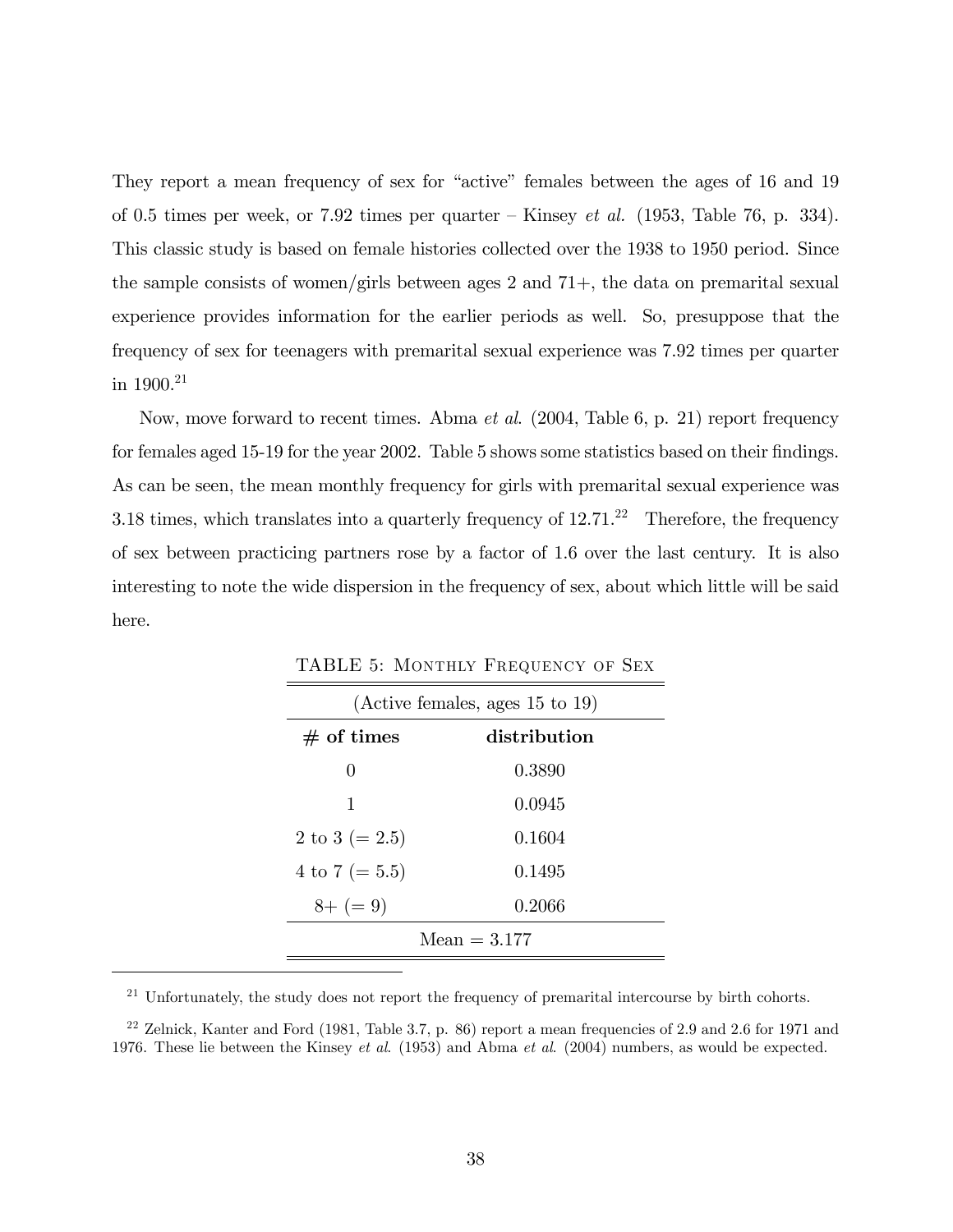#### 10.2 A Framework for Studying Frequency

To model the above facts, change the term in the utility function involving sex to

(20) 
$$
\ln\{\tilde{j}\exp(\chi f^{\iota}/\iota-\chi/\iota)\}=\ln\tilde{j}+\chi f^{\iota}/\iota-\chi/\iota,\text{ with }\iota<0\text{ and }\chi>0,
$$

where f represents the frequency of sex and  $\tilde{j}$  now denotes the joy from it. Let the cost of sex be given by

$$
\widetilde{c} = 1 - p^f,
$$

where p is the odds of having a safe sexual encounter. Observe that  $1 - p<sup>f</sup>$  is the probability of becoming pregnant, or the failure rate, given the frequency of sex  $f$ . The cost function is increasing and *concave* in  $f$ , since

$$
\frac{d\widetilde{c}}{df} = -(\ln p) p^f > 0 \text{ and } \frac{d^2 \widetilde{c}}{(df)^2} = -(\ln p)^2 p^f < 0,
$$

where the signs of the above expressions follow from the fact that  $0 \le p \le 1$ . Therefore, while the chances of getting pregnant increase with the frequency of sex, they do so at a diminishing rate.

Cast an individual's decision regarding the frequency of sex as follows:

$$
\max_{f} \{ \ln \widetilde{j} + \chi f^{\iota}/\iota - \chi/\iota - 1 + p^{f} \}.
$$

The first- and second- order conditions for this problem are

$$
\chi f^{\iota - 1} = -(\ln p)p^f,
$$

and

(23) 
$$
(\iota - 1)\chi f^{\iota - 2} + (\ln p)^2 p^f < 0.
$$

The first-order condition simply sets the marginal benefit from coitus,  $\chi f^{i-1}$ , equal to its marginal cost,  $-(\ln p)p^f$ . One might expect the frequency of sex will rise with an improvement in the effectiveness of contraceptives, or a fall in  $p$ . Strictly speaking this need not be the case since the marginal cost of sex is not necessarily decreasing in  $p$ .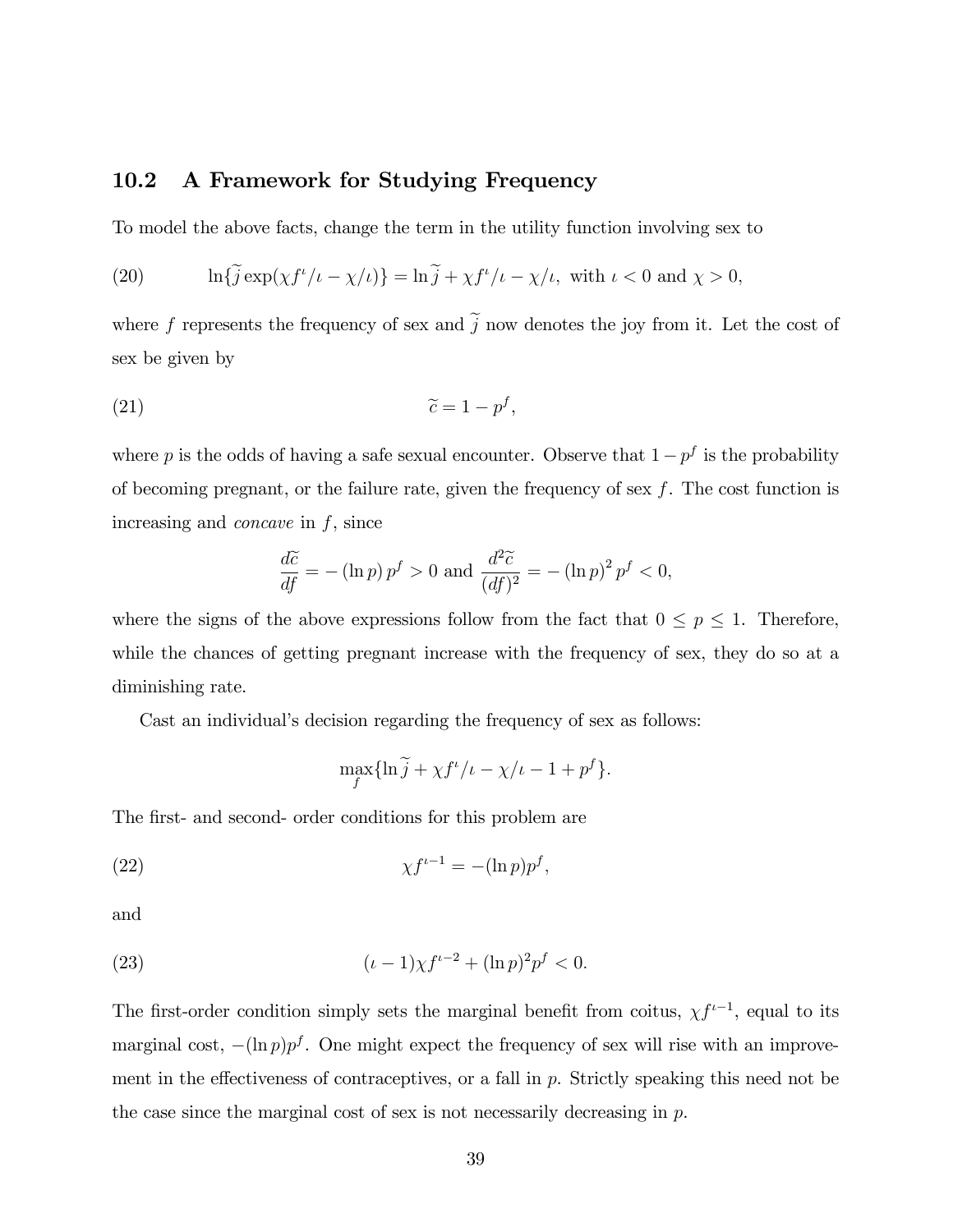Lemma  $4$  The frequency of sex,  $f$ , increases or decreases with the effectiveness of contraception, p, depending on whether  $-\ln p \leq \frac{1}{5} 1/f$ .

**Proof.** Differentiating the efficiency condition (22) yields

$$
\frac{df}{dp} = \frac{-p^{f-1} - (\ln p)fp^{f-1}}{(\iota - 1)\chi f^{\iota - 2} + (\ln p)^2 p^f}
$$

:

The second-order condition (23) implies that the denominator of the above expression is negative. Next see that  $-p^{f-1} - (\ln p)fp^{f-1} \leq 0$  as  $-\ln p \leq 1/f$ . Now, for empirically relevant values of p and f it will transpire that  $df/dp > 0$ , as will be

Given the form of  $(20)$  the marginal benefit from sex does not depend on the person's type  $\tilde{j}$ . This abstraction is unrealistic, yet its simplicity is a big virtue. It allows the framework for the frequency of sex to be tacked on to the existing apparatus in a very simple manner, as will be discussed. If type and frequency are allowed to interact then each partner to a match would have to bargain over frequency, at least if their types differed.

Is the above framework consistent with the observed increase in the frequency of sex? The answer is yes. The question really amounts to asking whether or not there exits values for  $\iota$  and  $\chi$  such that the efficiency condition (22) returns the observed frequencies of sex in 1900 and 2002, given the observed probabilities of safe sex in these years. To this end, note from (21) that the probability of a safe sexual encounter is given by  $p_t = (1 - \tilde{c}_t)^{1/f_t}$ , where the subscript  $t$  refers to the time period for a variable. Recall that the quarterly failure rate of contraception in 1900 was 0.27 and the observed frequency of sex 7.92. Hence, the probability of a safe sexual encounter in 1900 is given by  $p_{1900} = (1 - 0.2729)^{1/7.92} = 0.9606$ . Likewise, in 2002 the odds of not becoming pregnant were  $p_{2002} = (1-0.0543)^{1/12.71} = 0.9956$ . Interestingly, while a single sexual encounter in 2002 looks very safe, having sex  $4 \times 12.71 = 51$ times over the course of the year results in a 28.5 percent chance of pregnancy.

Next, it follows from (22) that

clear from the discussion below.

$$
\left(\frac{f_{2002}}{f_{1900}}\right)^{t-1} = \frac{(\ln p_{2002})(p_{2002})^{f_{2002}}}{(\ln p_{1900})(p_{1900})^{f_{1900}}}.
$$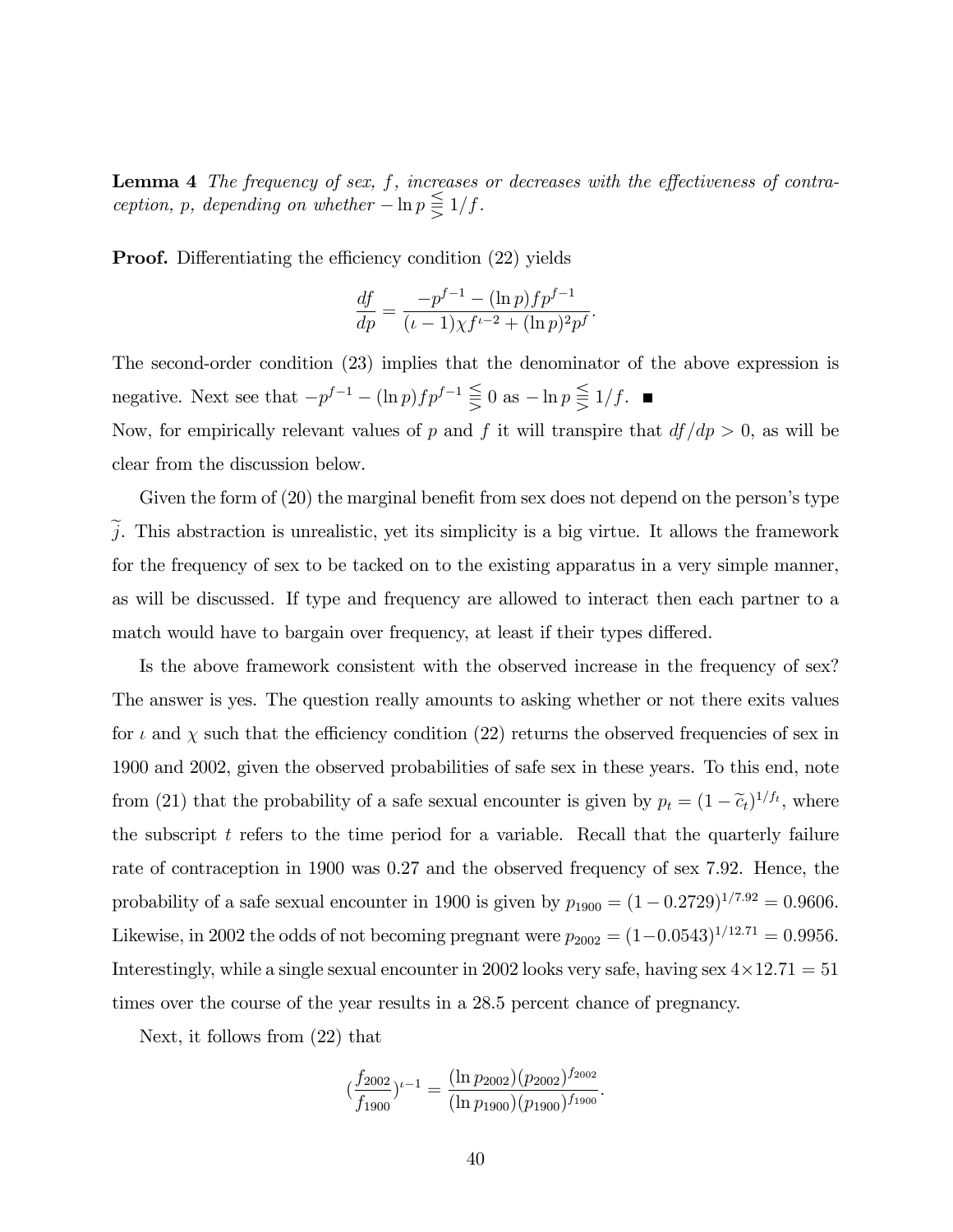This equation can be used to pin down a value for  $\iota$ , given observations for  $f_{1900}$ ,  $f_{2002}$ ,  $p_{1900}$ , and  $p_{2002}$ . Specifically,

$$
\iota = \ln \left[ \frac{(\ln p_{2002})(p_{2002})^{f_{2002}}}{(\ln p_{1900})(p_{1900})^{f_{1900}}} \right] / \ln \left( \frac{f_{2002}}{f_{1900}} \right) + 1 = -3.13.
$$

Finally, a value for  $\chi$  can also be backed out from (22). In particular, set

$$
\chi = \frac{(-\ln p_{1900})(p_{1900})^{\iota}}{(f_{1900})^{\iota - 1}} = 149.39.
$$

To summarize given  $\iota = -3.13$  and  $\chi = 149.39$ , the above procedure implies that the firstorder condition (22) will return  $f = 7.92$  when  $p = 0.9606$ , and  $f = 12.71$  when  $p = 0.9956$ . The second-order condition (23) also holds when evaluated at the 1900 and 2002 values. Thus, a maximum obtains notwithstanding the concave cost function.<sup>23</sup> With regard to Lemma 2, observe that once the framework has been calibrated to match the observed (fairly small) values for f it must transpire that  $df/dp > 0$ , since  $\ln p \simeq 0$ .

Last, to tack the above framework onto the earlier model simply let  $\ln \tilde{j} = j \in \mathcal{J}$  =  $\{j_1, j_2, \dots, j_n\}$  and  $c = -\chi f^t/\iota + \chi/\iota + \tilde{c}$ . Hence, the cost of sex in Section 2 must now incorporate into it the utility derived from the optimal frequency of sex. Transforming the type distribution in this way and following the procedure mentioned in Section 8, Point 2, results in  $\overline{j} = -47.6261$  and  $\varsigma_j = 0.1226$ .

# 11 Conclusions

What causes social change? The idea here is that a large part of social change is a reaction to technological progress in the economy. Technological progress affects society's consumption and production possibilities. It therefore changes individuals' incentives to abide by social customs and mores. As people gradually change their behavior to take advantage of emerging opportunities, custom (an aggregation of individual behavior) slowly evolves too.

<sup>&</sup>lt;sup>23</sup> Also, note that  $\chi f^{\mu}/\iota - \chi/\iota - (1 - p)f > 0$  for both 1900 and 2002 so that an individual is obtaining positive utility from the frequency of sex. This consideration is important for deciding which matches to accept or reject, or which social class to join.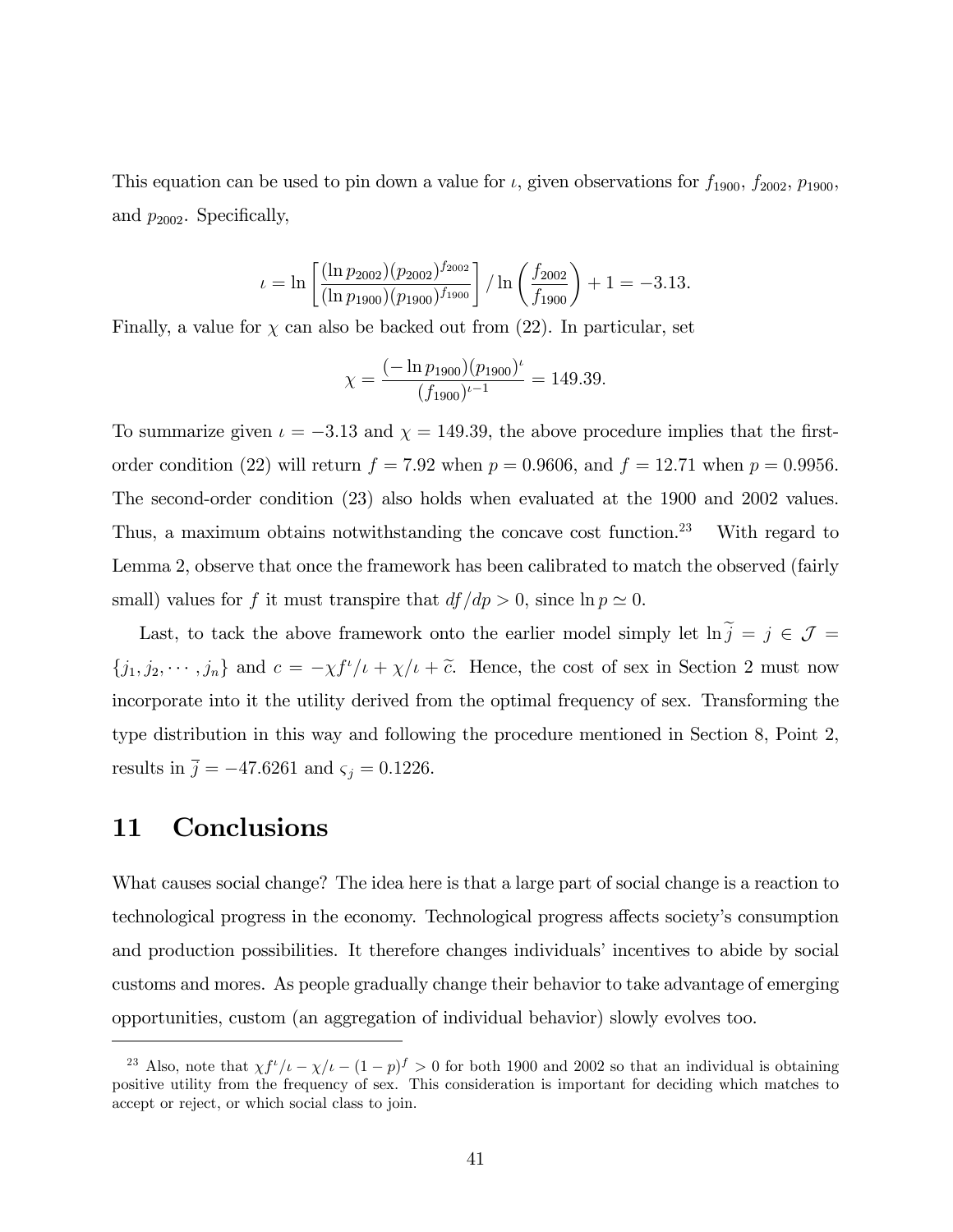This notion is applied here to the rocket-like rise in premarital sex that occurred over the last century. Now, a majority of youth engage in premarital sex. One hundred years ago almost none did. This is traced here to the dramatic decline in the expected cost of premarital sex, due technological improvement in contraceptives and their increased availability. This is modeled within the context of an equilibrium matching model. The model has two key ingredients. First, individuals weigh the cost and benefit of coitus when engaging in premarital sexual activity. Second, they associate with individuals who share their own proclivities. Such a model mimics well the observed rise in premarital sexual activity, given the observed decline in the risk of sex.

Improvement in contraceptive technology may also partially explain the decline in the fraction of life spent married for a female from  $0.88$  in  $1950$  to  $0.60$  in  $1995.<sup>24</sup>$  This is due to delays in first marriages and remarriages, and a rise in divorce. Historically, the institution of marriage was a mechanism to have safe sex, among other things. As sex became safer, the need for marriage declined on this account. According to Becker (1991, p. 326):

Since the best way to learn about someone else is by being together, intensive search is more effective when unwed couples spend considerable time together, perhaps including trial marriages. Yet when contraceptives are crude and unreliable, trial marriages and other premarital contact greatly raise the risk of pregnancy. The signiÖcant increase during this century in the frequency of trial marriages and other premarital contact has been in part a rational response to major improvements in contraceptive techniques, and is not decisive evidence that young people now value sexual experiences more than they did in the past.

An interesting avenue for future research might be to investigate the implications of the contraceptive revolution for marriage and divorce.<sup>25 26</sup>

 $24$  This fact is taken from Greenwood and Guner (2009), and is analyzed from a different perspective there.

<sup>&</sup>lt;sup>25</sup> Interestingly, Choo and Siow (2006) estimate, using an non-transferable utility model of the U.S. marriage market, that the gains for marriage accruing to young adults fell sharply between 1971 and 1981.

 $26$  The introduction of infant formula is another example of a small invention having a large impact on household activity. Albanesi and Olivetti (2009) argue that this promoted labor-force participation by married women (in addition to advances in pediatric and obstetric medicine). It could also impact on marriage and divorce.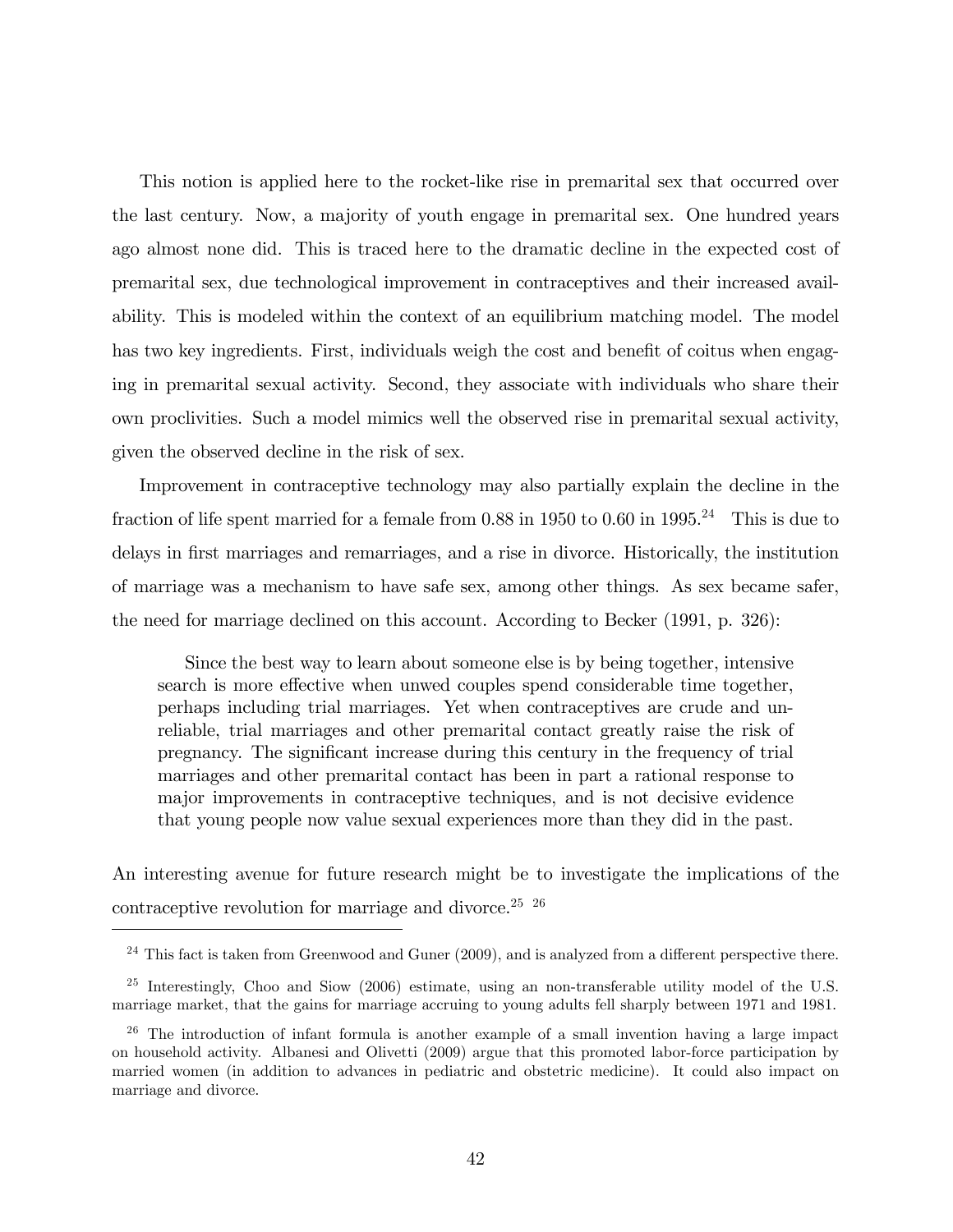# 12 Appendix

#### 12.1 Lemmas

#### 12.1.1 Lemma 1

Proof. Conjecture a solution for the decision rules and value functions in steady state. Specifically, assume that:

(i)  $\mathbf{1}^{a}(j, \tilde{j}) = \mathbf{2}^{a,s}(j, \tilde{j}) = \mathbf{1}^{a,p}(j) = 1$  and  $\mathbf{1}^{p}(j, \tilde{j}) = 0$  for all  $j, \tilde{j} \in \mathcal{A}$ , (ii)  $\mathbf{1}^a(j, \tilde{j}) = \mathbf{1}_s^{a,p}(j) = 0$  and  $\mathbf{1}^p(j, \tilde{j}) = \mathbf{2}^{p,s}(j, \tilde{j}) = 1$  for all  $j, \tilde{j} \in \mathcal{P}$ , (iii)  $A^m(j, \tilde{j}) = A^{m*}(j)$ , where  $A^{m*}(j)$  is a function, for all  $j, \tilde{j} \in \mathcal{A}$ , (iv)  $P^m(j, j) = P^{m*}(j)$ , where  $P^{m*}(j)$  is a function, for all  $j, j \in \mathcal{P}$ . This conjectured solution will now be verified.

To begin with, establish that there is no incentive for a matched couple in  $A$  to switch to P, or vice versa. To this end, subtract (1) from (3) to obtain  $P^m(j, \tilde{j}) - A^m(j, \tilde{j}) = j - c$ . Clearly,  $P^m(j, \tilde{j}) - A^m(j, \tilde{j}) \ge 0$  as  $j \ge c$ . Thus, there is no gain for a matched couple  $(j, \tilde{j})$  $\in \mathcal{P}$  or another one  $(j, \tilde{j}) \in \mathcal{A}$  to switch from their respective social classes.

Now, (i) and (ii) imply that  $\mathbf{a}^m(j, \tilde{j}) = 1$  and  $\mathbf{p}^m(j, \tilde{j}) = 0$  for  $(j, \tilde{j}) \in \mathcal{A}$ , and  $\mathbf{a}^m(j, \tilde{j}) = 0$ and  $\mathbf{p}^m(j, \tilde{j}) = 1$  for  $(j, \tilde{j}) \in \mathcal{P}$ . Given (i), (ii), and (iii) when  $(j, \tilde{j}) \in \mathcal{A}$  equations (1) and (2) can be represented by

$$
A^{m*}(j) = u + \beta(1 - \delta)A^{m*}(j) + \beta \delta A^{s}(j),
$$

and

$$
A^{**}(j) = w + \beta \mu A^{m*}(j) + \beta (1 - \mu) A^{s}(j).
$$

Clearly, when  $(j, \tilde{j}) \in \mathcal{A}$  then  $A^m(j, \tilde{j})$  is no longer a function of  $\tilde{j}$ . This occurs because  $\tilde{j}$ will always desire to remain matched with j and vice versa. Direct calculation reveals that

(24) 
$$
A^{m*}(j) = \frac{[1 - \beta(1 - \mu)]u + \beta\delta w}{\Delta},
$$

and

(25) 
$$
A^{s*}(j) = \frac{[1 - \beta(1 - \delta)]w + \beta\mu u}{\Delta},
$$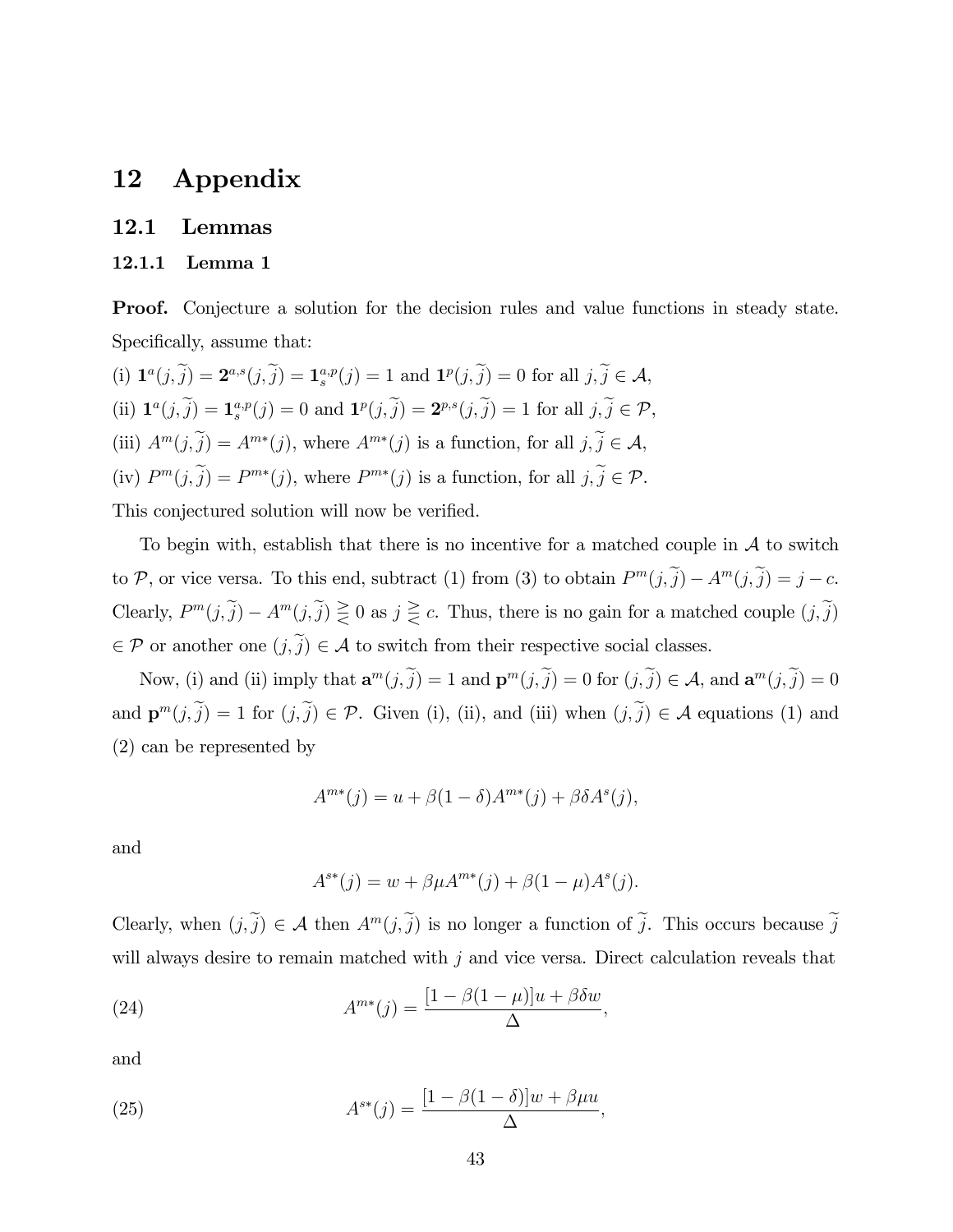where  $\Delta \equiv (1 - \beta) [1 - \beta (1 - \mu - \delta)] > 0$ . Thus, point (iii) has been shown. For future reference, let an asterisk attached to a function signify its closed-form solution in a steady state, defined only over the equilibrium set of agents that live in the relevant social class. Observe that  $A^{m*}(j) > A^{s*}(j)$ , as was conjectured, because  $u > w$ .

Likewise, for  $(j, \tilde{j}) \in \mathcal{P}$  note that equations (3) and (4) can then be rewritten as

$$
P^{m*}(j) = u + j - c + \beta(1 - \delta)P^{m*}(j) + \beta \delta P^{s}(j),
$$

and

$$
P^{s}(j) = w + \beta \mu P^{m*}(j) + \beta (1 - \mu) P^{s}(j).
$$

;

The solutions to these two equations are given by

(26) 
$$
P^{m*}(j) = \frac{(u+j-c)[1-\beta(1-\mu)] + w\beta\delta}{\Delta}
$$

and

(27) 
$$
P^{s*}(j) = \frac{[1-\beta(1-\delta)]w + \beta\mu(u+j-c)}{\Delta}.
$$

It is easy to see that

$$
P^{m*}(j) - P^{s*}(j) = \frac{(u+j-c-w)(1-\beta)}{\Delta}.
$$

Thus,  $P^{m*}(j) > P^{s*}(j)$  when  $u + j - c > w$ , which will hold for all  $j > c$ . Therefore, point (iv) has been established.

Conditions (i) to (iv) imply that  $P^{s}(j) < A^{s}(j)$  for  $j \in \mathcal{A}$  and  $P^{s}(j) > A^{s}(j)$  for  $j \in \mathcal{P}$ . First, note that in the conjectured steady state  $a_i^s = 0$  for all  $i > b$  and  $p_i^s = 0$  for all  $i < b$ . Using this observation, subtract  $(2)$  from  $(4)$  in steady state to get

$$
P^{s}(j) - A^{s}(j) = \beta \mu \sum_{i=b+1}^{n} p_{i}^{s} [\mathbf{a}^{m}(j, \tilde{j}_{i}) A^{m}(j, \tilde{j}_{i}) + \mathbf{p}^{m}(j, \tilde{j}_{i}) P^{m}(j, \tilde{j}_{i})]
$$
  

$$
-\beta \mu \sum_{i=1}^{b} a_{i}^{s} [\mathbf{a}^{m}(j, \tilde{j}_{i}) A^{m}(j, \tilde{j}_{i}) + \mathbf{p}^{m}(j, \tilde{j}_{i}) P^{m}(j, \tilde{j}_{i})]
$$
  

$$
+ \beta \{ (1 - \mu) + \mu \sum_{i=b+1}^{n} p_{i}^{s} [1 - \mathbf{a}^{m}(j, \tilde{j}_{i}) - \mathbf{p}^{m}(j, \tilde{j}_{i})] \} \{ \mathbf{1}_{s}^{a,p}(j) A^{s}(j) + [1 - \mathbf{1}_{s}^{a,p}(j)] P^{s}(j) \}
$$
  

$$
- \beta \{ (1 - \mu) + \mu \sum_{i=1}^{b} a_{i}^{s} [1 - \mathbf{a}^{m}(j, \tilde{j}_{i}) - \mathbf{p}^{m}(j, \tilde{j}_{i})] \} \{ \mathbf{1}_{s}^{a,p}(j) A^{s}(j) + [1 - \mathbf{1}_{s}^{a,p}(j)] P^{s}(j) \}.
$$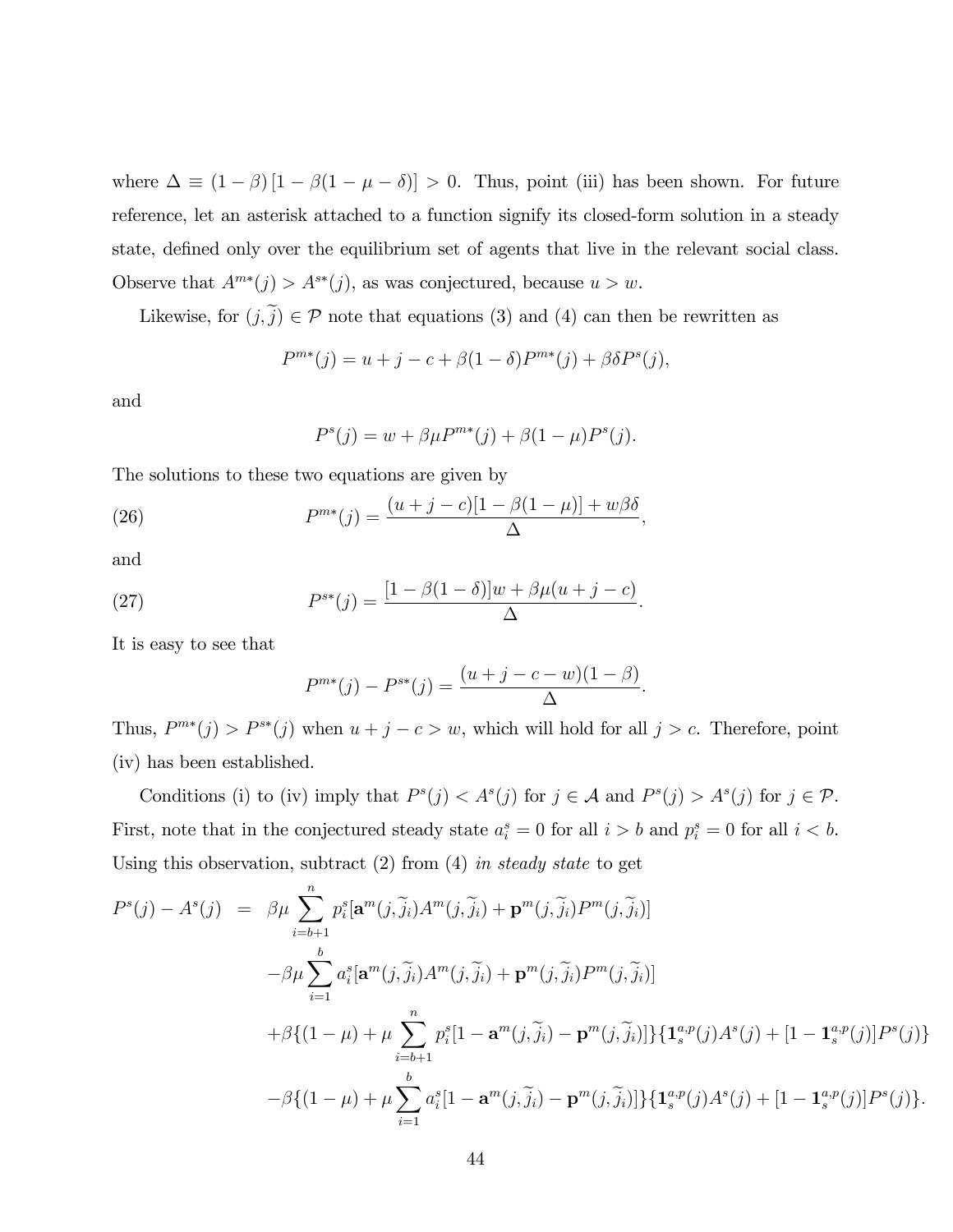For  $j \in \mathcal{P}$  (which implies  $j > c$ ) it is easy to see that

$$
P^{s}(j) - A^{s}(j) = \beta \mu \sum_{i=b+1}^{n} p_{i}^{s} P^{m}(j, \tilde{j}_{i}) - \beta \mu \sum_{i=1}^{b} a_{i}^{s} [\mathbf{a}^{m}(j, \tilde{j}_{i}) A^{m}(j, \tilde{j}_{i}) + \mathbf{p}^{m}(j, \tilde{j}_{i}) P^{m}(j, \tilde{j}_{i})]
$$
  
+  $\beta(1 - \mu) P^{s}(j) - \beta \{(1 - \mu) + \mu \sum_{i=0}^{b} a_{i}^{s}[1 - \mathbf{a}^{m}(j, \tilde{j}_{i}) - \mathbf{p}^{m}(j, \tilde{j}_{i})]\} P^{s}(j)$   
>  $\beta \mu P^{m*}(j) - \beta \mu \sum_{i=1}^{b} a_{i}^{s} [\mathbf{a}^{m}(j, \tilde{j}_{i}) + \mathbf{p}^{m}(j, \tilde{j}_{i})] P^{m}(j, \tilde{j}_{i})$   

$$
- \beta \mu \sum_{i=1}^{b} a_{i}^{s}[1 - \mathbf{a}^{m}(j, \tilde{j}_{i}) - \mathbf{p}^{m}(j, \tilde{j}_{i})] P^{m}(j, \tilde{j}_{i})
$$
  
=  $\beta \mu P^{m*}(j) - \beta \mu \sum_{i=1}^{b} a_{i}^{s} P^{m}(j, \tilde{j}_{i}) > 0$ 

The first inequality relies on the facts that  $P^m(j, j_i) > A^m(j, j_i)$  and  $P^m(j, j_i) > P^s(j)$  for  $j \in \mathcal{P}$ . The latter fact is intuitive. Surely, a promiscuous type would prefer to have sex now and search for another partner later as opposed to searching now and having sex later. It is straightforward to establish. The last inequality employs the fact that  $P^{m*}(j) > P^{m}(j, j_i)$ for  $\tilde{j}_i \in \mathcal{A}$ . Again this is appealing. A promiscuous type should prefer a partner whose type also lies in P. This, too, is not difficult to prove. Thus, no unmatched  $j \in \mathcal{P}$  would want to switch. A similar argument can be made for  $j \in \mathcal{A}$ .

It is easy to deduce that the above facts established about the value functions support the conjectured decision rules in (i) and (ii).  $\blacksquare$ 

#### 12.1.2 Lemma 3

**Proof.** The proof proceeds using the guess-and-verify strategy. To this end, suppose that the value functions  $A^m(j, j)$ ,  $A^s(j)$ ,  $P^m(j, j)$ , and  $P^s(j)$  immediately jump to their new steady-state values upon the once-and-all decline in c. Now, consider a pair in the situation described by Point 1 in Section 6.1. The relevant payoffs for j when matched with  $\tilde{j}$ , for  $j, \tilde{j} \in \{j_{d+1}, \dots, j_n\}$ , will be given by (26) and (27). Note that when this match breaks up person j will not have to worry about subsequently matching in  $P$  with  $a \tilde{j} \in \{j_1, \dots, j_d\}$ , given Point 2. Thus, from their own limited perspective, these agents will be immediately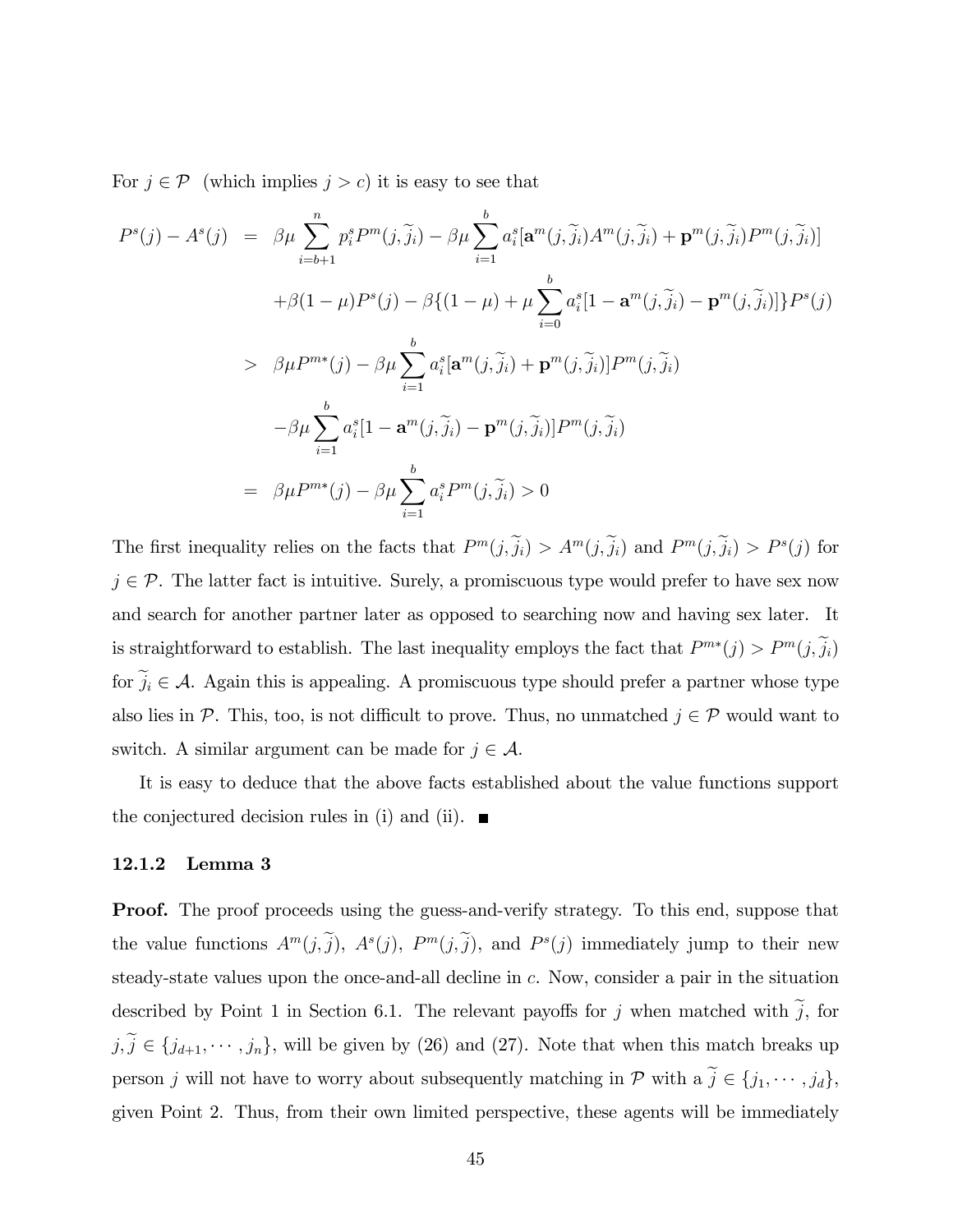jumping into the new steady state since they will never have to mix with a type in the set  $\{j_1, \dots, j_d\}$ . Next, focus upon those individuals in the situation outlined by Point 2. Their payoffs will again be described by  $(26)$  and  $(27)$ . Again, if they switch to  $P$  they will not have to worry about matching next period with  $a \tilde{j} \in \{j_1, \dots, j_d\}$ . So, from their viewpoint, these agents will be immediately moving into the new steady-state situation in  $\mathcal{P}$ . (The optimality of the steady state from an individualís perspective is detailed in the proof of Lemma 1.)

Now, move to Point 3. Let  $j \in \{j_1, \dots, j_d\}$  and  $\tilde{j} \in \{j_{d+1}, \dots, j_b\}$ . For it to be optimal for j to be matched with  $\tilde{j}$  in this situation in A it must transpire that  $A^m(j,\tilde{j})$  $\max\{A^s(j), P^s(j)\}\$ and  $P^m(j, \tilde{j}) < \max\{A^m(j, \tilde{j}), A^s(j), P^s(j)\}\$ . First, by subtracting (1) from (3) it can be seen that  $P^m(j, \tilde{j}) - A^m(j, \tilde{j}) = j - c \geq 0$  as  $j \geq c$ . Therefore, j's first choice is a match in  $\mathcal{A}$ , while  $\tilde{j}'s$  would be one in  $\mathcal{P}$ . Now, there are two cases to consider for j. Either she is in a mixing situation with  $\tilde{j}$  [implying  $2^{p,s}(j,\tilde{j}) = 1$ ] or she is refusing a promiscuous match all together  $[2^{p,s}(j,j) = 0]$ . Take the latter situation first. The conjecture is that today's value functions will immediately jump to their steady-state values and remain there. This would imply that  $\mathbf{1}_{s}^{a,p}(j,\tilde{j}) = 1$ ,  $\mathbf{a}^{m}(j,\tilde{j}) = 1$ ,  $\mathbf{p}^{m}(j,\tilde{j}) = 0$ . Using this on the righthand sides of (1) and (2) and solving for  $A^m(j, \tilde{j})$  and  $A^s(j)$  results in

$$
A^{m}(j,\tilde{j}) = A^{m*}(j), \qquad \text{[for } j \le j_d < j_{d+1} \le \tilde{j} \text{ and } \mathbf{a}^{m}(j,\tilde{j}) = 1]
$$

and

$$
A^s(j) = A^{s*}(j), \text{ (for } j \le j_d),
$$

where  $A^{m*}(j)$  and  $A^{s*}(j)$  are specified by (24) and (25). Imposing this conjecture on (4) leads to

$$
P^{s}(j) = w + \beta \mu \sum_{k=d+1}^{n} p_{k}^{s} [\mathbf{a}^{m}(j, \widetilde{j}_{k}) A^{m}(j, \widetilde{j}_{k}) + \mathbf{p}^{m}(j, \widetilde{j}_{k}) P^{m}(j, \widetilde{j}_{k})]
$$
  
+  $\beta(1 - \mu) A^{s*}(j)$   
<  $A^{s*}(j) < A^{m*}(j)$  (for  $j \leq j_{d} < j_{d+1} \leq \widetilde{j}$ ).

Thus, j will remain happy with her lot in  $A$ , so there is no need to change her strategy today, taking as given  $\tilde{j}$ 's strategy.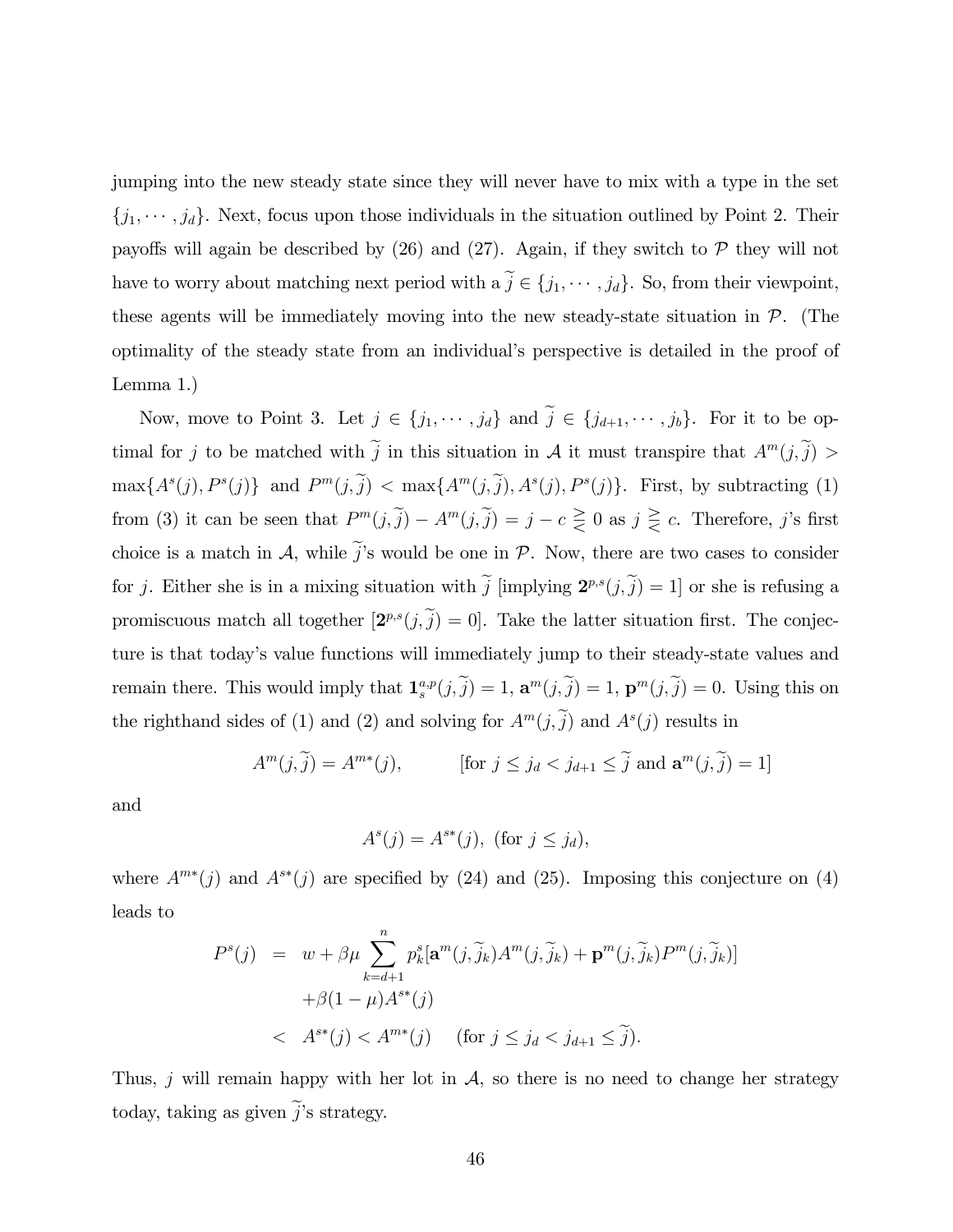Next, consider the mixing situation for j. Here, the solution for  $A^m(j, \tilde{j})$  reads

$$
A^m(j,\widetilde{j}) = \frac{u + \beta(1-\delta)(j-\underline{c})/2 + \beta\delta A^{s*}(j)}{1-\beta(1-\delta)} < A^{m*}(j) \text{ [for } j \le j_d < \widetilde{j} \text{ and } \mathbf{a}^m(j,\widetilde{j}) = 1/2].
$$

For j to agree to a mixing situation it must transpire that  $A^m(j, \tilde{j}) > A^{s*}(j)$ . Observe that  $A^m(j, \tilde{j})$  is increasing in j. Thus, mixing cannot occur for any  $j < j_p$  where  $p = \arg \max_{j} \{i :$ i  $A^m(j_i, j) < A^{s*}(j_i)$ . When  $j > j_p$ , there will be no incentive for j to switch strategies.

Now, move to person  $\tilde{j}$ . For  $\tilde{j}$  to be matched with j it must happen that  $A^m(\tilde{j},j)$  $\max\{A^s(j), P^s(j)\}\.$  Person j may find himself in one of two situations: either a mixing situation or one where j will refuse a promiscuous match. In the former  $2^{p,s}(j,\tilde{j}) = 1$ , while in the latter  $2^{p,s}(j,\tilde{j})=0$ . Take the latter case and suppose that the steady-state solution holds true at some point in time. Here,  $\mathbf{a}^m(j, j) = 1$  and  $\mathbf{p}^m(j, j) = 0$ . It is then easy to deduce that  $A^m(j, j)$  and  $A^s(j)$  are given by

$$
A^{m}(\tilde{j},j) = u + \beta(1-\delta)A^{m}(\tilde{j},j) + \beta\delta P^{s*}(\tilde{j})
$$
  
= 
$$
\frac{u + \beta\delta P^{s*}(\tilde{j})}{1 - \beta(1-\delta)} > A^{m*}(\tilde{j}) \text{ [for } j \leq j_d < j_{d+1} \leq \tilde{j} \text{ and } \mathbf{a}^{m}(j,\tilde{j}) = 1],
$$

and

$$
A^{s}(\widetilde{j}) = w + \beta \mu \sum_{h=1}^{d} a_{h}^{s} [\mathbf{a}^{m}(\widetilde{j}, j_{h}) A^{m}(\widetilde{j}, j_{h}) + \mathbf{p}^{m}(\widetilde{j}, j_{h}) P^{m}(\widetilde{j}, j_{h})]
$$

$$
+ \beta (1 - \mu) P^{s*}(\widetilde{j})
$$

$$
< P^{s*}(\widetilde{j}) < P^{m*}(\widetilde{j}) \quad \text{(for } j_{d+1} \le \widetilde{j}\text{)}.
$$

[Note that  $P^m(j, j_h) > A^m(j, j_h)$  for  $j$  and  $0 \leq \mathbf{a}^m(j, j_h) + \mathbf{p}^m(j, j_h) \leq 1$ .] Now, an abstinent match cannot occur for any  $\tilde{j} > j_q$  where  $q = \arg \max_i \{i : A^m(\tilde{j}_i, j) > P^{s*}(\tilde{j}_i)\}\.$  When this is true, there is no incentive for  $\tilde{j}$  to shift from the conjectured strategy. Similarly, it is straightforward to calculate that when there is mixing

$$
A^m(\widetilde{j},j) = \frac{u + \beta(1-\delta)(\widetilde{j}-\underline{c})/2 + \beta\delta P^{s*}(\widetilde{j})}{1-\beta(1-\delta)} > A^{m*}(\widetilde{j}) \text{ [for } j \le j_d < j_{d+1} \le \widetilde{j} \text{ and } \mathbf{a}^m(j,\widetilde{j}) = 1/2].
$$

As can be seen, mixing will yield  $\tilde{j}$  a higher level of utility than a purely abstinent match when  $\tilde{j} > c$ . Mixing cannot occur for any  $\tilde{j} > j_r$  where  $r = \arg \max_i \{i : A^m(\tilde{j}_i, j) > P^{s*}(\tilde{j}_i)\}.$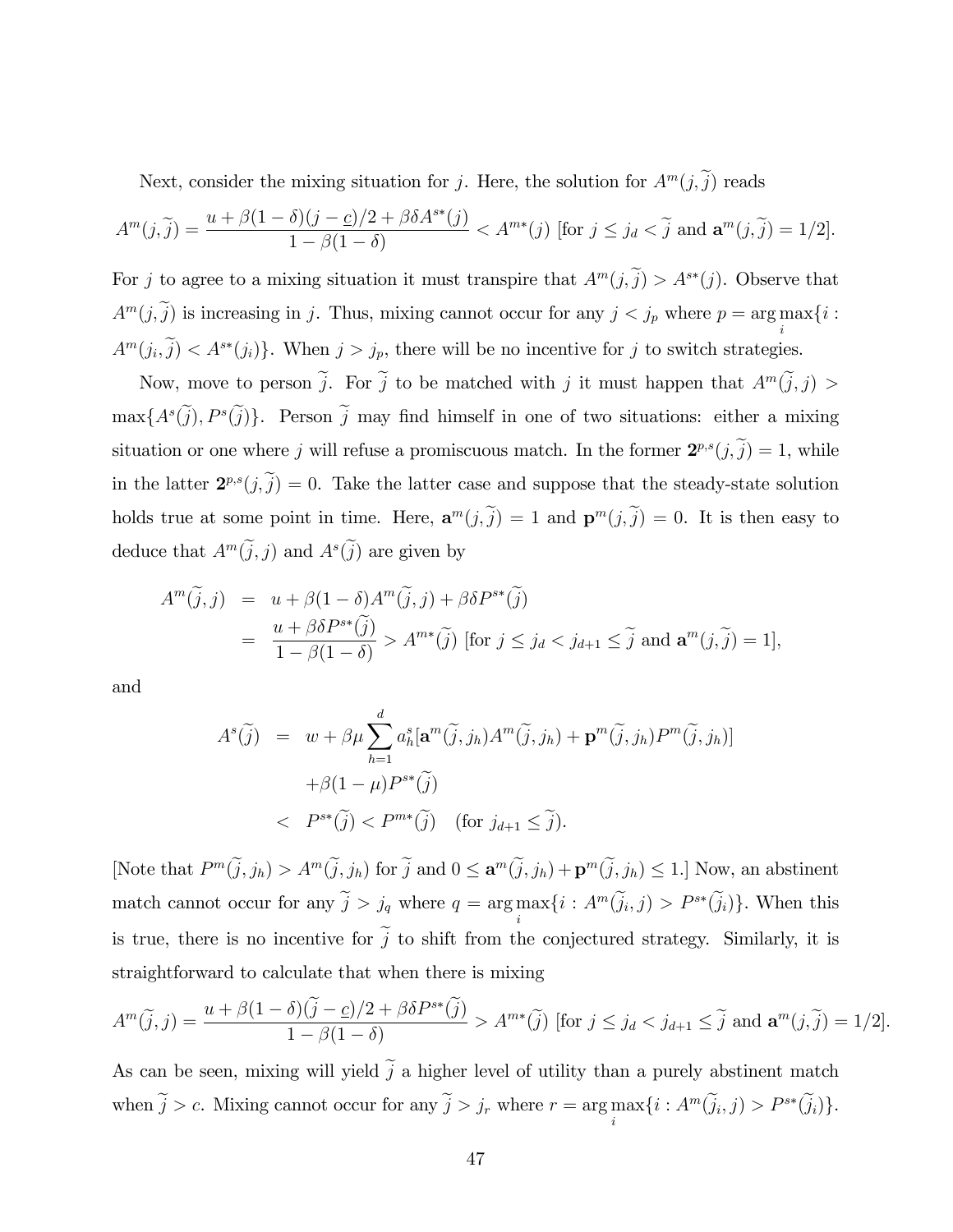Individual  $\tilde{j}$  will have no incentive to deviate from the conjectured strategy when this is true.

The situations described in Points 4 and 5 can be similarly analyzed. The reader is spared the details.  $\blacksquare$ 

# 12.2 Laws of Motion for the Type Distributions

Recall that the distributions  $M^a$ ,  $S^a$ ,  $M^p$  and  $S^p$  are nonnormalized. Let  $\iota \equiv \sum_{h=1}^n \sum_{i=1}^n M^a(j_h, \tilde{j}_i)$ represent the number of attached agents in A, while similarly  $\lambda \equiv \sum_{h=1}^{n} S^{a}(j_{h})$  is the number of unattached ones. Likewise, the number of unattached people in  $P$  reads  $\vartheta \equiv \sum_{h=1}^{n} S^{p}(j_{h}).$ The laws of motion for  $M^a(j, j)$ ,  $S^a(j)$ ,  $M^p(j, j)$  and  $S^p(j)$ , which define the operator (12), are given by

(28) 
$$
M^{a'}(j,\tilde{j}) = \zeta(1-\delta)\mathbf{a}^{m}(j,\tilde{j})M^{a}(j,\tilde{j}) + \zeta(1-\delta)\mathbf{a}^{m}(j,\tilde{j})M^{p}(j,\tilde{j}) + \zeta\mu\lambda\mathbf{a}^{m}(j,\tilde{j})S^{a}(j)S^{a}(\tilde{j})/\lambda^{2} + \zeta\mu\vartheta\mathbf{a}^{m}(j,\tilde{j})S^{p}(j)S^{p}(\tilde{j})/\vartheta^{2},
$$

(29) 
$$
S^{a'}(j) = \zeta(1-\mu)\mathbf{1}_{s}^{a,p}(j)S^{a}(j) + \zeta(1-\mu)\mathbf{1}_{s}^{a,p}(j)S^{p}(j) + (1-\zeta)\mathbf{1}_{s}^{a,p}(j)J(j) + \zeta \sum_{m} \mu \lambda \mathbf{1}_{s}^{a,p}(j)[1-\mathbf{a}^{m}(j,\widetilde{j}_{m})-\mathbf{p}^{m}(j,\widetilde{j}_{m})]S^{a}(j)S^{a}(\widetilde{j}_{m})/\lambda^{2} + \zeta \sum_{m} \mu \vartheta \mathbf{1}_{s}^{a,p}(j)[1-\mathbf{a}^{m}(j,\widetilde{j}_{m})-\mathbf{p}^{m}(j,\widetilde{j}_{m})]S^{p}(j)S^{p}(\widetilde{j}_{m})/\vartheta^{2} + \zeta \sum_{m} \mathbf{1}_{s}^{a,p}(j)\{\delta + (1-\delta)[1-\mathbf{a}^{m}(j,\widetilde{j}_{m})-\mathbf{p}^{m}(j,\widetilde{j}_{m})]\}M^{a}(j,\widetilde{j}_{m}) + \zeta \sum_{m} \mathbf{1}_{s}^{a,p}(j)\{\delta + (1-\delta)[1-\mathbf{a}^{m}(j,\widetilde{j}_{m})-\mathbf{p}^{m}(j,\widetilde{j}_{m})]\}M^{p}(j,\widetilde{j}_{m}),
$$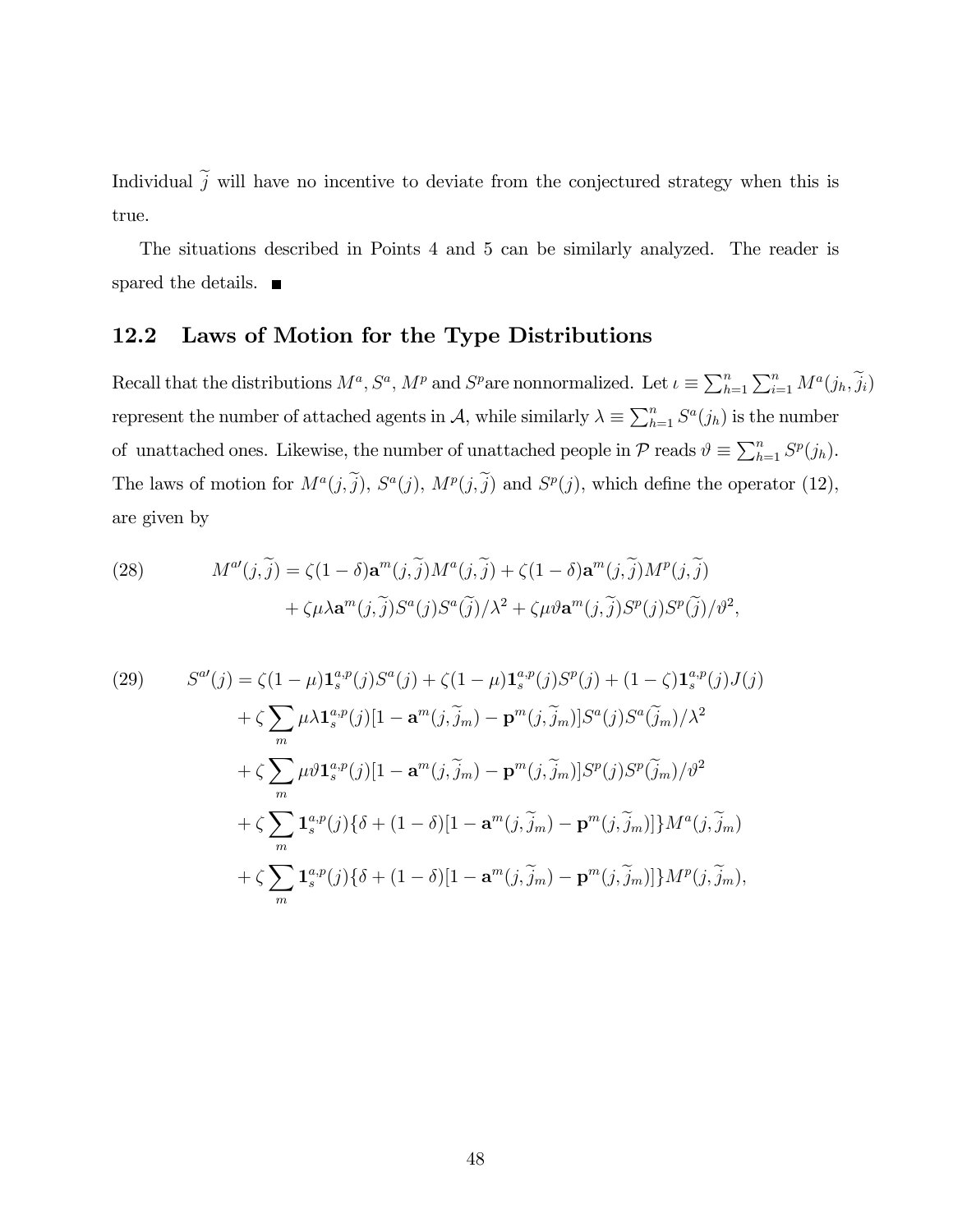(30)  
\n
$$
S^{p'}(j) = \zeta(1-\mu)[1 - \mathbf{1}_{s}^{a,p}(j)]S^{a}(j) + \zeta(1-\mu)[1 - \mathbf{1}_{s}^{a,p}(j)]S^{p}(j) + (1-\zeta)[1 - \mathbf{1}_{s}^{a,p}(j)]J(j) \n+ \zeta \sum_{m} \mu \lambda[1 - \mathbf{1}_{s}^{a,p}(j)][1 - \mathbf{a}^{m}(j,\tilde{j}_{m}) - \mathbf{p}^{m}(j,\tilde{j}_{m})]S^{a}(j)S^{a}(\tilde{j}_{m})/\lambda^{2} \n+ \zeta \sum_{m} \mu \vartheta[1 - \mathbf{1}_{s}^{a,p}(j)][1 - \mathbf{a}^{m}(j,\tilde{j}_{m}) - \mathbf{p}^{m}(j,\tilde{j}_{m})]S^{p}(j)S^{p}(\tilde{j}_{m})/\vartheta^{2} \n+ \zeta \sum_{m}[1 - \mathbf{1}_{s}^{a,p}(j)]\{\delta + (1-\delta)[1 - \mathbf{a}^{m}(j,\tilde{j}_{m}) - \mathbf{p}^{m}(j,\tilde{j}_{m})]\}M^{a}(j,\tilde{j}_{m}) \n+ \zeta \sum_{m}[1 - \mathbf{1}_{s}^{a,p}(j)]\{\delta + (1-\delta)[1 - \mathbf{a}^{m}(j,\tilde{j}_{m}) - \mathbf{p}^{m}(j,\tilde{j}_{m})]\}M^{p}(j,\tilde{j}_{m}),
$$

and

(31) 
$$
M^{p}(j,\tilde{j}) = \zeta(1-\delta)\mathbf{p}^{m}(j,\tilde{j})M^{a}(j,\tilde{j}) + \zeta(1-\delta)\mathbf{p}^{m}(j,\tilde{j})M^{p}(j,\tilde{j}) + \zeta\mu\lambda\mathbf{p}^{m}(j,\tilde{j})S^{a}(j)S^{a}(\tilde{j})/\lambda^{2} + \zeta\mu\vartheta\mathbf{p}^{m}(j,\tilde{j})S^{p}(j)S^{p}(\tilde{j})/\vartheta^{2}.
$$

Take the law of motion for  $M^a$ , as given by  $(28)$ . The first term represents those currently attached pairs in  $A$  who choose to remain attached there next period. Specifically, there are  $\zeta(1-\delta)M^a(j,\tilde{j})$  surviving matched pairs of type  $(j,\tilde{j})$ . Of these the fraction  $\mathbf{a}^m(j,\tilde{j}) \in$  $\{0, 1/2, 1\}$  agree to be matched in A, as opposed to either matching in P or each party going it alone. The second term in (28) calculates the number of currently matched pairs in  $\mathcal P$ who will enter into  $A$  next period. Next, consider the today's pool of single agents in  $A$ . From this pool there will be  $\zeta \mu \lambda S^a(j) S^a(\tilde{j})/\lambda^2$  matches of type  $(j,\tilde{j})$ . Out of these pairs the fraction  $\mathbf{a}^m(j,\tilde{j})$  will agree to an abstinent match. This explains the third term. The fourth term calculates the number of abstinent matches tomorrow that arise from todayís pool of singles in  $\mathcal{P}$ .

Next, examine  $(29)$ , or the law of motion for  $S^a$ . The first term represents those who are currently unattached in A and choose to remain there for next period [i.e.,  $\mathbf{1}_{s}^{a,p}(j) = 1$  in line with (9). Some people who are unattached in  $\mathcal P$  may choose to move to  $\mathcal A$ . The number of such people is given by the second term. The third term calculates the number of new unattached teenagers who search for a mate in the abstinent class next period. Recall that j is distributed according to the density  $J(j)$ . The remaining terms count the number of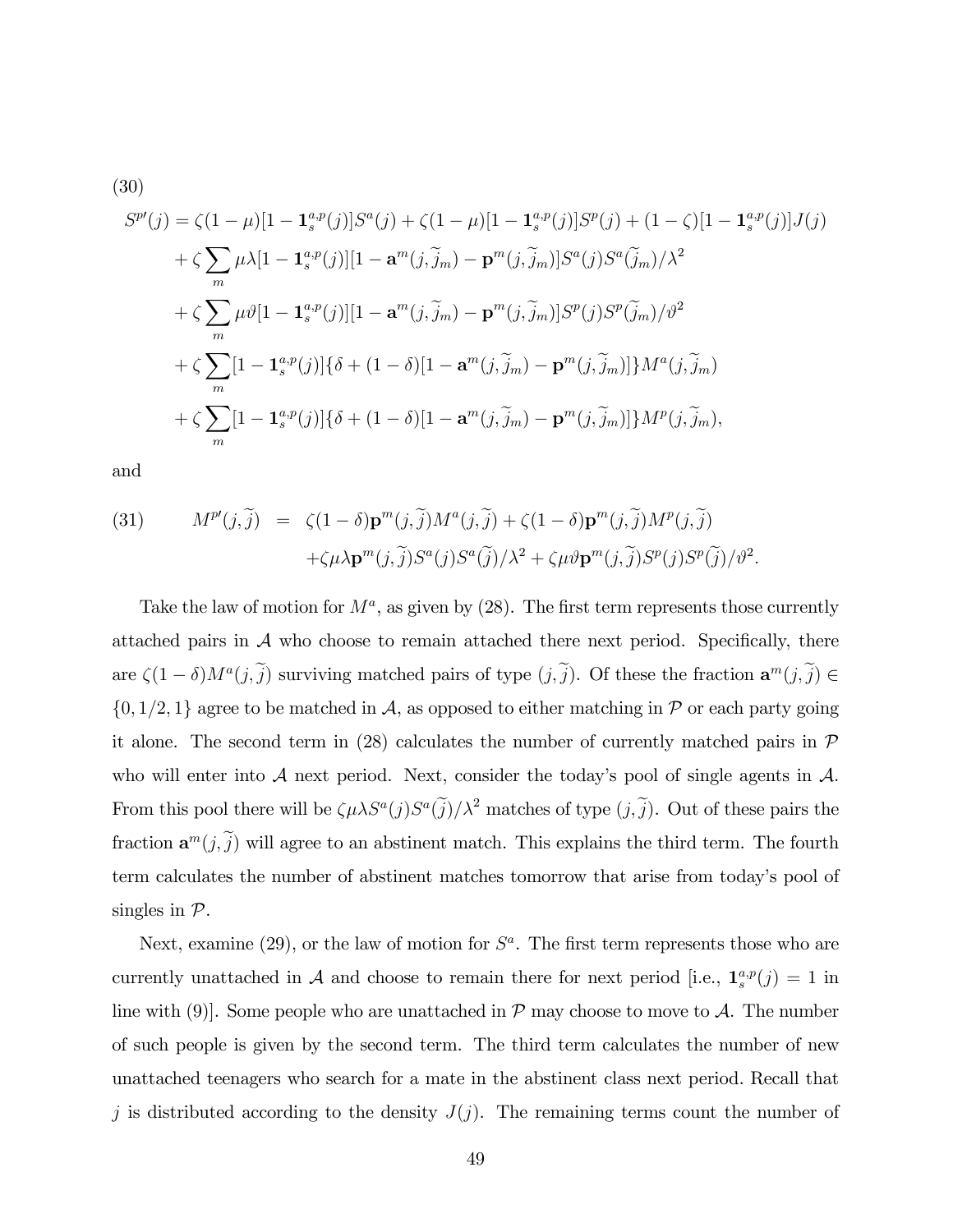failed matches between person j and a prospective partner  $\tilde{j}$ , where j decides to search next period for a new mate in  $\mathcal{A}$  [implying  $\mathbf{1}_{s}^{a,p}(j) = 1$ ]. Sometimes two singles, j and j, may meet in either  $A$  or  $P$  and one of the parties won't want to match – the fourth term for  $A$  and the fifth for  $P$ . Other times an existing abstinent match may breakup either exogenously or endogenously  $-$  the sixth term. The same could be true for promiscuous match  $-$  the seventh term. The other laws of motion can be explained in similar manner.

### 12.3 Markov Chain for the Number of Partners

Using (18) and (19) set up a Markov chain as follows:

| $m_{t+1}^0$     |     | $\delta$ )<br>$\qquad \qquad -$ |                  | $\overline{0}$                 | $\boldsymbol{0}$ | $\cdots$ | $\boldsymbol{0}$ | $\boldsymbol{0}$ | 0                                   | $m_t^0$              |  |
|-----------------|-----|---------------------------------|------------------|--------------------------------|------------------|----------|------------------|------------------|-------------------------------------|----------------------|--|
| $u_{t+1}^0$     |     | $\delta$                        | $\mu$ )          | $\overline{0}$                 | $\boldsymbol{0}$ |          | $\boldsymbol{0}$ | 0                | $\overline{0}$                      | $u_t^0$              |  |
| $m_{t+1}$       |     | $\theta$                        | $\mu$            | $\delta)$<br>$\qquad \qquad -$ | $\boldsymbol{0}$ |          | $\boldsymbol{0}$ | 0                | 0                                   | $m_t^1$              |  |
| $u_{t+1}$       | $=$ | $\theta$                        | 0                | $\delta$                       | $(1 - \mu)$      |          | $\boldsymbol{0}$ | U                | $\boldsymbol{0}$                    | $u_t^{\perp}$        |  |
|                 |     |                                 |                  |                                |                  |          |                  |                  |                                     |                      |  |
| $u_{t+1}^{N-1}$ |     |                                 |                  |                                |                  | $\cdots$ |                  |                  |                                     | $u_t^{N-1}$          |  |
| $m_{t+1}^N$     |     | $\overline{0}$                  | $\boldsymbol{0}$ | $\overline{0}$                 | $\boldsymbol{0}$ |          | $\mu$            | $\partial$<br>—  |                                     | $m_t^N$              |  |
| $u_{t+1}^N$     |     | $\theta$                        | 0                | $\overline{0}$                 | $\boldsymbol{0}$ | $\cdots$ |                  | $\delta$         | $\mu$ )<br>$\overline{\phantom{m}}$ | $\boldsymbol{u}^N_t$ |  |

which can be represent more compactly by

$$
p_{t+1} = P p_t.
$$

Note that

$$
p_{t+1} = P^{t+1} p_0,
$$

where

$$
p_{t+1} = \begin{bmatrix} p_{t+1,1} \\ p_{t+1,2} \\ p_{t+1,3} \\ \vdots \\ p_{t+1,2N+2} \end{bmatrix} \text{ and } p_0 = \begin{bmatrix} p_{0,1} \\ p_{0,2} \\ p_{0,3} \\ \vdots \\ p_{0,2N+2} \end{bmatrix} = \begin{bmatrix} 0 \\ 1 \\ 0 \\ \vdots \\ 0 \end{bmatrix}
$$

: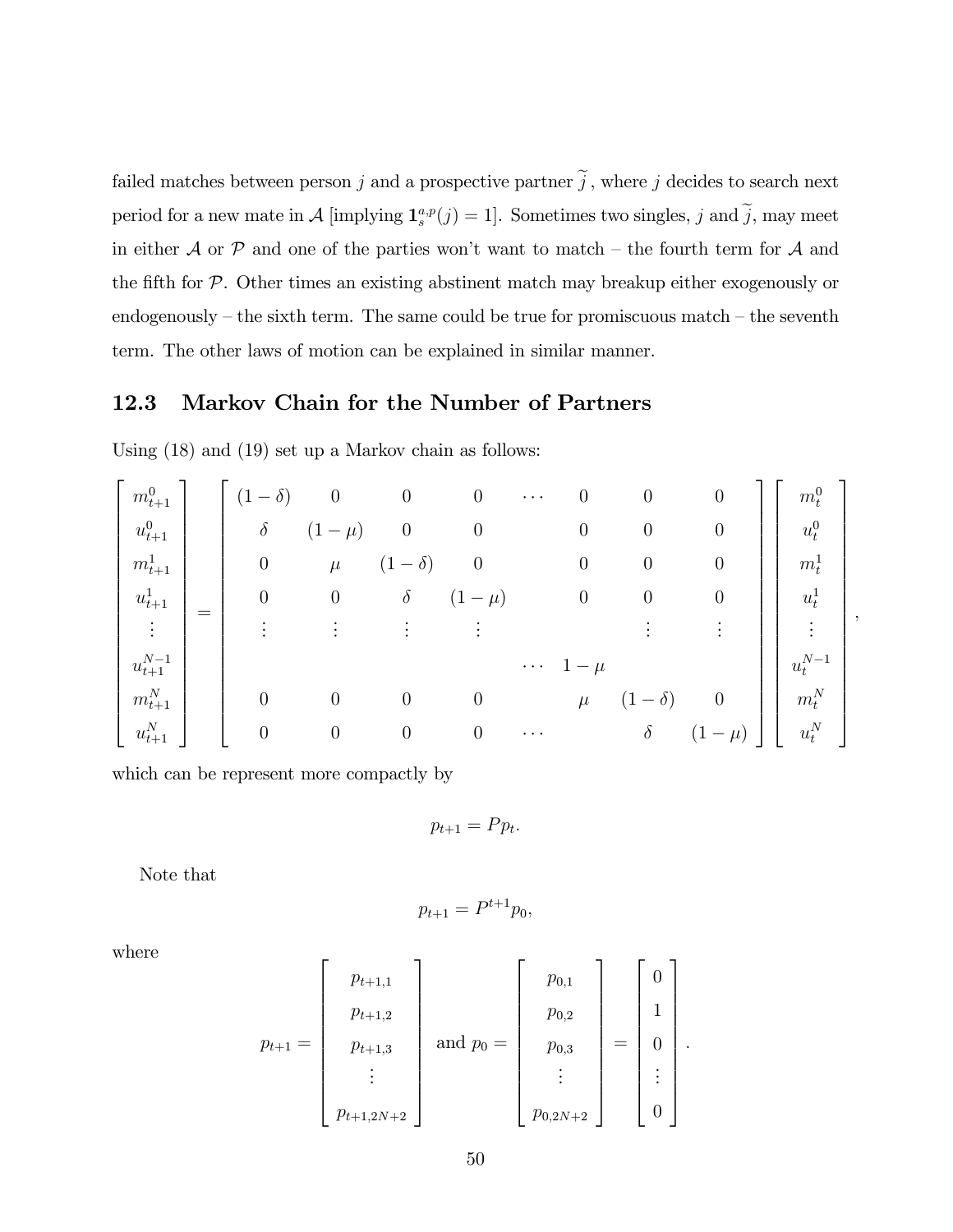Hence, the mean number of sexual encounters for the experienced is

$$
\frac{\sum_{i=1}^{N+2-1} (p_{N,2i+1} + p_{N,2i+2})i}{\sum_{i=2}^{N+2} p_{N,i}}.
$$

#### 12.4 Algorithm

The algorithm computes a transition path between two steady states. Pick a time horizon T sufficiently large so that the economy will have converged to the final steady state by this time. Set the period  $T$  value functions and type distributions to their final steadystate values. Likewise, fix the period-1 type distributions at their values in the initial state. Finally, pick the  ${c_t}_{t=1}^T$  sequence so that the first  $4 \times (2002 - 1900)$  values match the time series properties observed for the effectiveness of contraception in the U.S. data. Set the last  $T - 4 \times (2002 - 1900)$  values equal to the number observed for 2002, which amounts to assuming that there is no technological progress in contraception after this year.

- 1. Enter iteration  $i + 1$  with a guess from the previous iteration for the time path of  $M^a, M^p, S^a$  and  $S^p$ , denoted by  $\{M_t^{a,i}\}_{t=2}^{T-1}, \{M_t^{p,i}\}_{t=2}^{T-1}, \{S_t^{a,i}\}_{t=2}^{T-1}$  and  $\{S_t^{p,i}\}_{t=2}^{T-1}$ .
- 2. Solve the recursions (1) to (4) using this guess. Retrieve the time path for the policy functions associated with these recursions represented by  $\{\mathbf{1}_{t}^{a,i+1}\}_{t=1}^{T-1}, \{\mathbf{2}_{t}^{a,s,i+1}\}_{t=1}^{T-1},$  $\{\mathbf{1}_{t}^{p,i+1}\}_{t=1}^{T-1},\{\mathbf{2}_{t}^{p,s,i+1}\}_{t=1}^{T-1},\{\mathbf{1}_{s,t}^{a,p,i+1}\}_{t=1}^{T-1},\{\mathbf{a}_{t}^{m,i+1}\}_{t=1}^{T-1},\text{ and }\{\mathbf{p}_{t}^{m,i+1}\}_{t=1}^{T-1}.$  These are specified by  $(5)$  to  $(11)$ .
- 3. Calculate new time paths for  $M^a, M^p, S^a$  and  $S^p$ , or  $\{M_t^{a,i+1}\}_{t=2}^{T-1}, \{M_t^{p,i+1}\}_{t=2}^{T-1},$  $\{S_t^{a,i+1}\}_{t=2}^{T-1}$  and  $\{S_t^{p,i+1}\}_{t=2}^{T-1}$ , using the laws of motion (28) to (31).
- 4. Check for convergence.
	- (a) If  $\operatorname{norm}(\lbrace M_t^{a,i+1} \rbrace)$  $\{x_t^{a,i+1}, M_t^{p,i+1}, S_t^{a,i+1}, S_t^{p,i+1}\}_{t=2}^{T-1} - \{M_t^{a,i}\}$  $\{x_t^{a,i}, M_t^{p,i}, S_t^{a,i}, S_t^{p,i} \}_{t=2}^{T-1}$   $< \varepsilon$  then stop, since a solution has been found.
	- (b) If not, then repeat Step 1 using  $\{M_t^{a,i+1}\}_{t=2}^{T-1}$ ,  $\{M_t^{p,i+1}\}_{t=2}^{T-1}$ ,  $\{S_t^{a,i+1}\}_{t=2}^{T-1}$  and  $\{S_t^{p,i+1}\}_{t=2}^{T-1}$ for the new guess.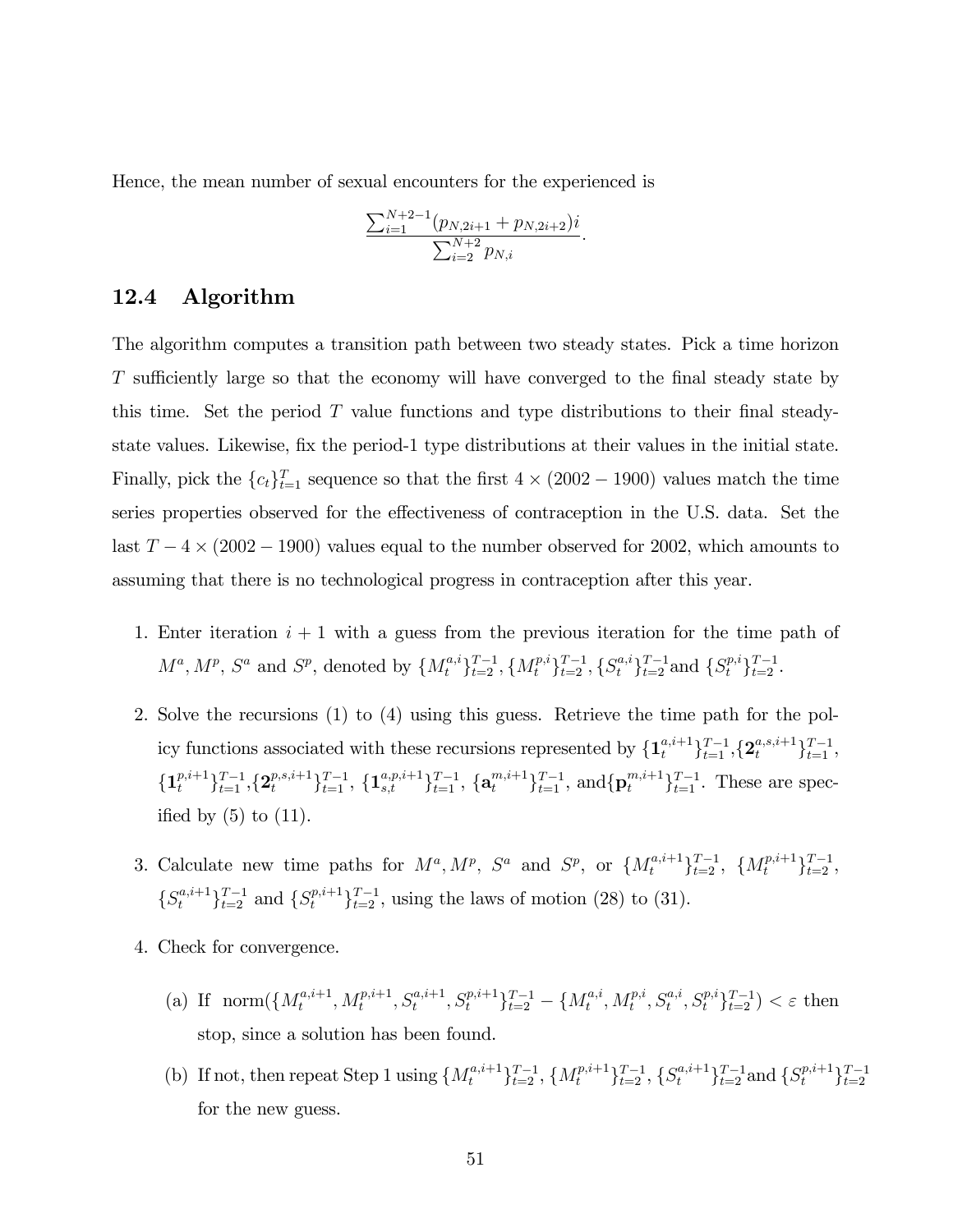#### 12.5 Data Sources

- Figure 1
	- $-$  left panel, premarital sex: For 1900, 1924 and 1934, the numbers are computed from Kinsey et al. (1953, Table 83, p. 339); for 1958, 1961, 1965, 1971, 1976, 1979, and 1982, the data is derived from Hoffreth, Kahn and Baldwin (1987, Tables 2 and 3, pp. 48-49); for 1988 and 1995, see Abma and Sonenstein (2001, Table 1, p. 28); for 2002, the fraction of 19 year-old females with premarital sexual experience was obtained via private correspondence with Joyce Abma (Division of Vital Statistics, National Center for Health Statistics). The data for 1900, 1924, and 1934 are for white females. Left panel  $-$  out-of-wedlock births: For 1920 and 1930, see Cutright (1972, Table 1, p. 383), and for the data between 1940 and 1999, see Ventura and Bachrach  $(2000)$ . Right panel-number of partners: Laudmann et al. (1994, Table 5.5, p. 198).
	- left panel, out-of-wedlock births: For 1920 and 1930, see Cutright (1972, Table 1, p. 383), and for the data between 1940 and 1999, see Ventura and Bachrach  $(2000).$

 $r =$  right panel, number of partners: Laudmann *et al.* (1994, Table 5.5, p. 198).

 $\bullet$  Table 1, contraception use at first premarital intercourse: For 1900, see Himes (1963, Table V, p. 345); for the years 1960-64, see Mosher and Bachrach (1987, Table 2, p. 87); for 1965-1988, the numbers are taken from Mosher and McNally (1991, Table 1, p. 110); for 1985-1995, the data are contained in Abma et al. (1997, Table 39, p. 49); for 1990-2002, the numbers are taken Mosher et al. (2004, Table 3, page 16). These papers use different waves of the National Survey of Family Growth (NSFG). The multiple users were not reported until the 1995 NSFG. In Mosher et al. (2004), the percentage of users for each method counts the users of multiple methods. Thus, the sum across different methods is more than the total fraction who use any method. In Table 1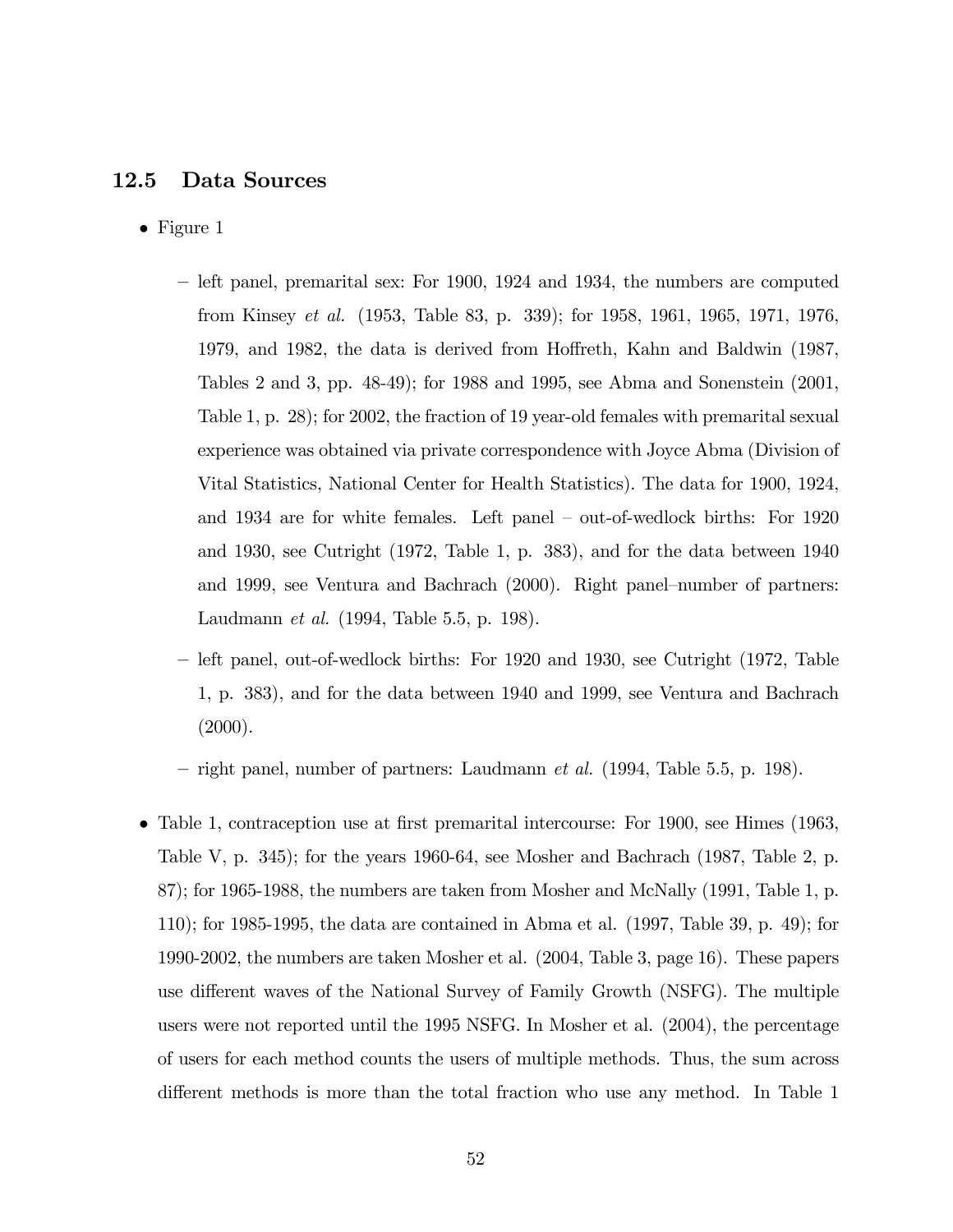their percentage distribution across different methods is normalized to sum up to the total fraction who use any method. The "other" methods category includes the use of diaphragms, cervical caps, IUDs, vaginal spermicides (such as foams, jellies, creams and sponges), the rhythm method, and injections and implants which were introduced in 1990s.

 Table 2, failure rates for condoms, the pill, withdrawal, and other methods: For all contraceptives, failure rates are measured in terms of the percentage of women who become pregnant during the Örst year of use. First, for the period prior to 1960, see the discussion in Section 7.2. Second, for the period 1960 to 2002 the sources are more varied. Hatcher et al. (1976, 1980) report a 15 to 20 percent failure rate of condoms for typical users. Given the 10 to 20 percent failure rates given by Tietze (1970), it is safe to set a 17.5 percent failure rate in Table 2 for the 1960-1982 period. Hatcher et al. (1984, 1988) present 10, and 12 percent failure rates, respectively. Accordingly, an average value of 11 percent is selected for the 1983-1989 period. Finally, Hatcher et al (1998 and 2004) list 14 and 15 percent failure rates. For the 1990-2002 period the average value of 14.5 percent is used. Hatcher et al. (1976, 1980) give 5 to 10 percent and 10 percent failure rates for the typical use of the pill. Therefore, set the failure rate at 7.5 percent for the 1960 to 1982 period. Hatcher et al. (1984, 1988) present much lower failure rates of  $2$  and  $4.7$  percent. Accordingly, set the effectiveness for the 1983-1989 period to the average value of 3.35 percent. Finally, for the 1990-2002 period average the 3 percent failure rate reported by Hatcher et al. (1998) and Kelly  $(2001)$  and the 8 percent failure rate given by Hatcher *et al.*  $(2004)$ . The numbers for withdrawal are again based on the estimates of Hatcher *et al.*  $(1976, 1980)$  who give 20 to 25 percent failure rates. The numbers for 1983-95 are based on Hatcher et al. (1984, 1989), who report 23 and 18 percent failure rates, while those for the 1995-2002 period derive from Hatcher et al (1998 and 2004) who present 19 and 27 percent failure rates. Finally, given the small number of people using other methods the results are not very sensitive to the assumption made regarding their effectiveness. A simple assumption is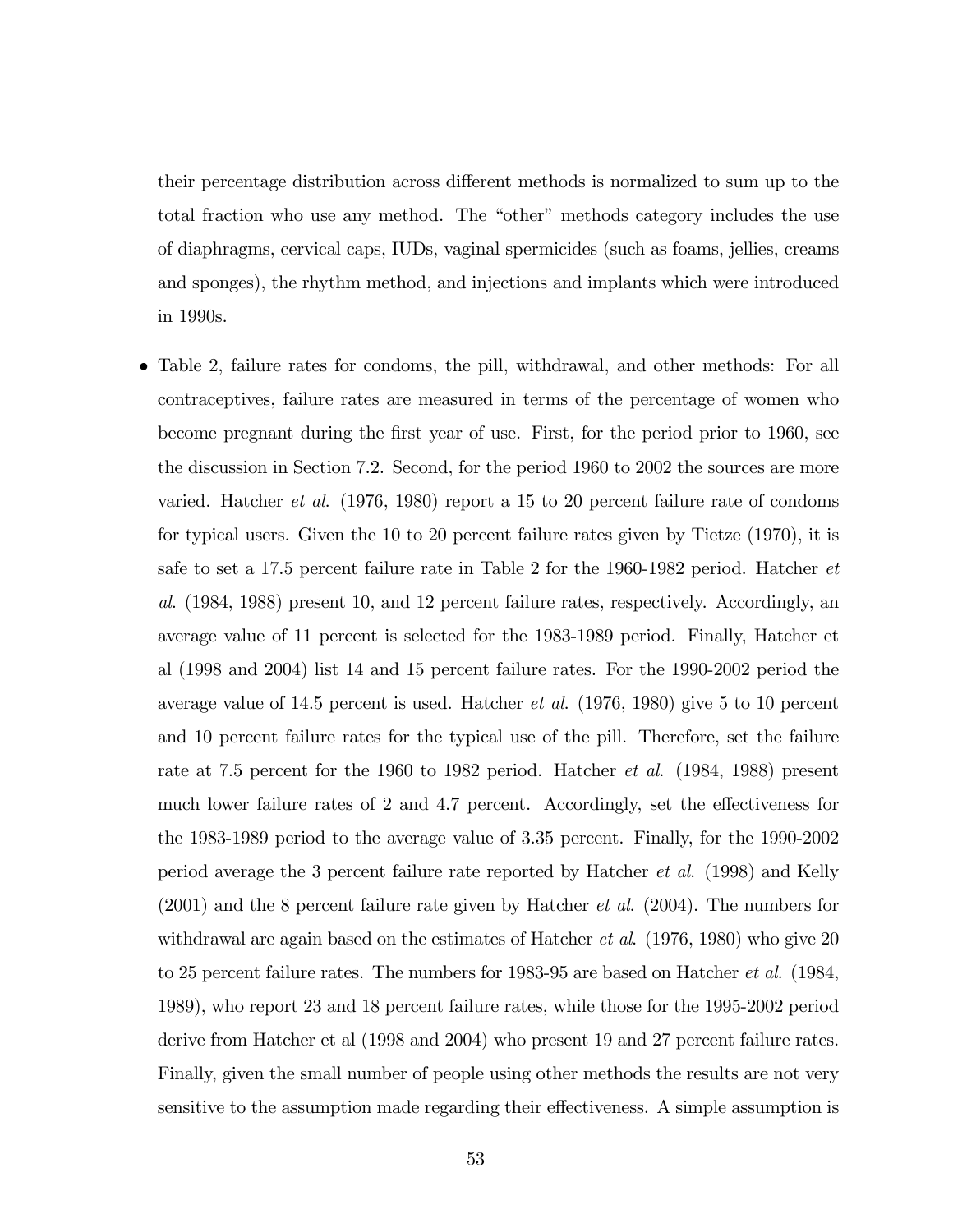made here that the failure rate for all other methods between 1960 and 1988 was about 20 percent, and then declined to 10 percent. According to Hatcher et al. (1976, 1980, 1984, 1988, 1998, and 2004) the failure rate of the IUD was about 6 to 10 percent in 1976, declined to about 5 percent in the 1980s, and finally reached 3 percent by 2004. The failure rate for the diaphragm was about 20 to 25 percent in 1976, and remained pretty much constant until recently. It had a 16 percent failure rate in 2004. The same is also true for many vaginal spermicides (foams, jellies, sponges, etc.) that had about 20 to 30 percent failure rates during this entire period. Injections and implants, two very effective contraceptives, were introduced in the  $1990s$  – see FDA (1997).

• Figure 4,

- $-$  left panel, teenage pregnancies: Henshaw (2004 Table 1, p. 1) reports the number of births, abortions, and miscarriages (the latter calculated as 20 percent of births plus 10 percent of abortions) for all teenager, 15 to 19 years old, girls for the 1972- 2000 period. To calculate the number of pregnancies for *unmarried* teenager girls, the number births and abortions for unmarried teenagers are needed. The number of abortions, however, is only available for all teenagers, and just for the post-1972 period. Hence, certain assumptions are made to generate a pregnancy series for unmarried teenagers. The series reported in the paper is based on a simple calculation. For the 1972-2000 period it sums births to unmarried teenagers, all abortions to teenagers, and miscarriages (calculated as 20 percent of births plus 10 percent of abortions). For the 1960-1971 period it estimates the total number pregnancies by simply assuming that the (abortions + miscarriages)/(outof-wedlock births) ratio took the same value as it did in 1972.
- right panel, abortion: The sources for the abortion numbers presented in this Ögure are discussed in the data sources for left panel. The ratio of abortions to pregnancies is calculated as the total number of abortions as reported by Henshaw (2004) divided by the total number of pregnancies.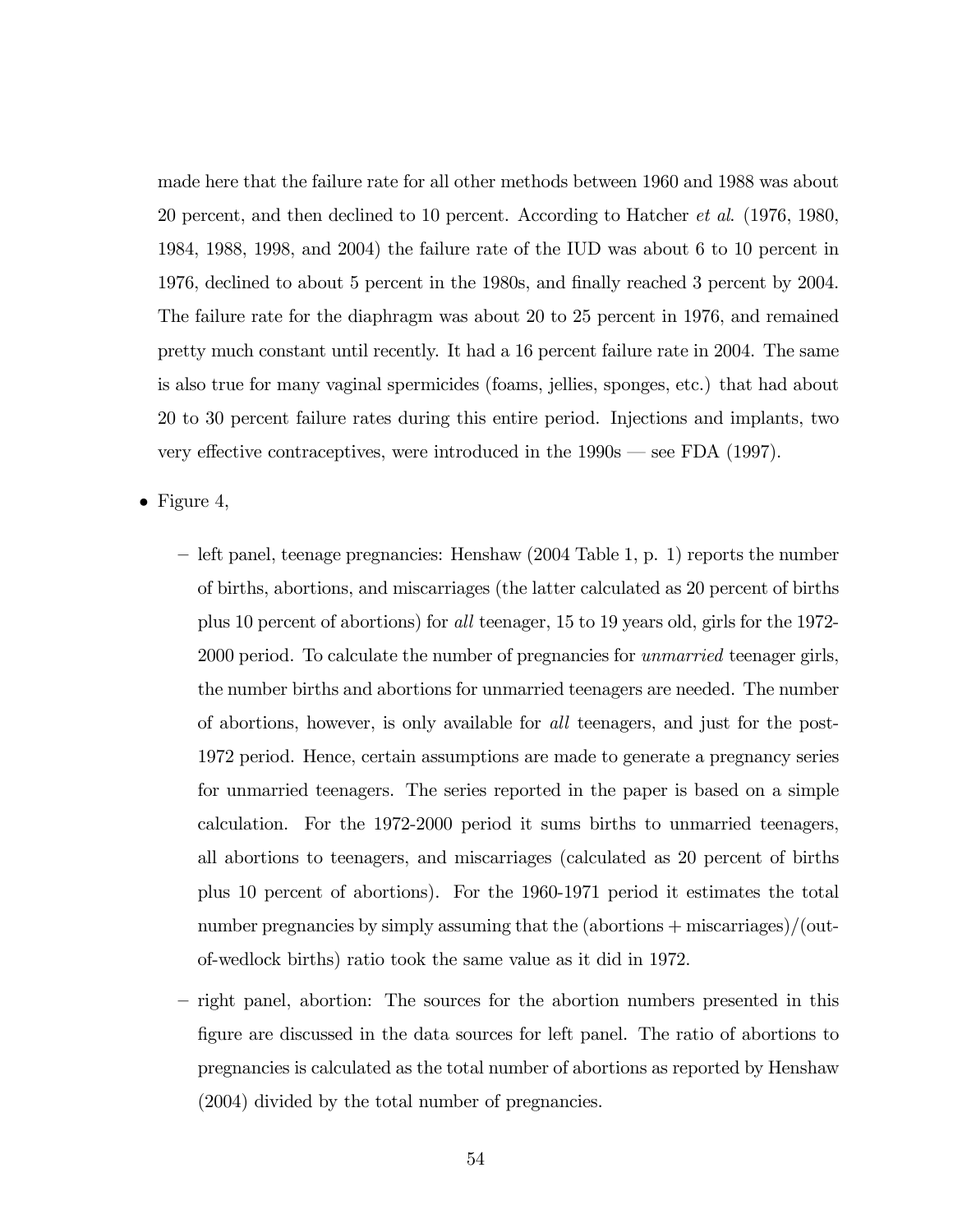- Table 3, number of partners: The source is Abma  $et al.$  (2004, Table 13, p. 26). When calculating the mean number of partners from this data a value of 8 is assigned for the 7+ category.
- Table  $5$  frequency of sex: Abma *et al.* (2004, Table 6, p. 21) provide numbers for the frequency of sex for females aged 15-19 for the year 2002. Table 5 converts their numbers so that they apply to sexually experienced girls. Specifically, Abma et al. (2004) report that only 45.5 percent of girls had experienced sex. So, their numbers for the non-zero frequencies are scaled up by  $1/0.455$ . The number for the zero frequency in Table 5 is then simply taken to be one minus the sum over the nonzero frequencies. The numbers in parenthesis in Table 5 present the data points used to tabulate the mean.

## References

Abma, J. C., W. D. Mosher, L. S. Peterson, AND L. J. Piccinino, "Fertility, Family Planning, and Womenís Health: New Data from the 1995 National Survey of Family Growth," Vital and Health Statistics, Series 23, no. 19 (Hyattsville, MD: National Center for Health Statistics, 1997).

 $\rightarrow$ , G. M. Martinez, W. D. Mosher, AND B. S. Dawson, "Teenagers in the United States: Sexual Activity, Contraceptive Use, and Childbearing, 2002," Vital and Health Statistics, Series 23, no. 24 (Hyattsville, MD: National Center for Health Statistics, 2004).

 $\longrightarrow$ , AND F. L. Sonenstein, "Sexual Activity and Contraceptive Practices Among Teenagers in the United States, 1988 and 1995," Vital and Health Statistics, Series 23, No. 21 (Hyattsville, MD: National Center for Health Statistics, 2001).

Aiyagari, S. R., J. Greenwood, AND N. Guner, "On the State of the Union," Journal of Political Economy 108 (April 2000), 213-244.

The Alan Guttmacher Institute. Sex and Americaís Teenagers (New York, NY: The Alan Guttmacher Institute, 1994).

Albanesi, S., AND C. Olivetti, "Gender Roles and Medical Progress," Mimeo, Boston University, 2009.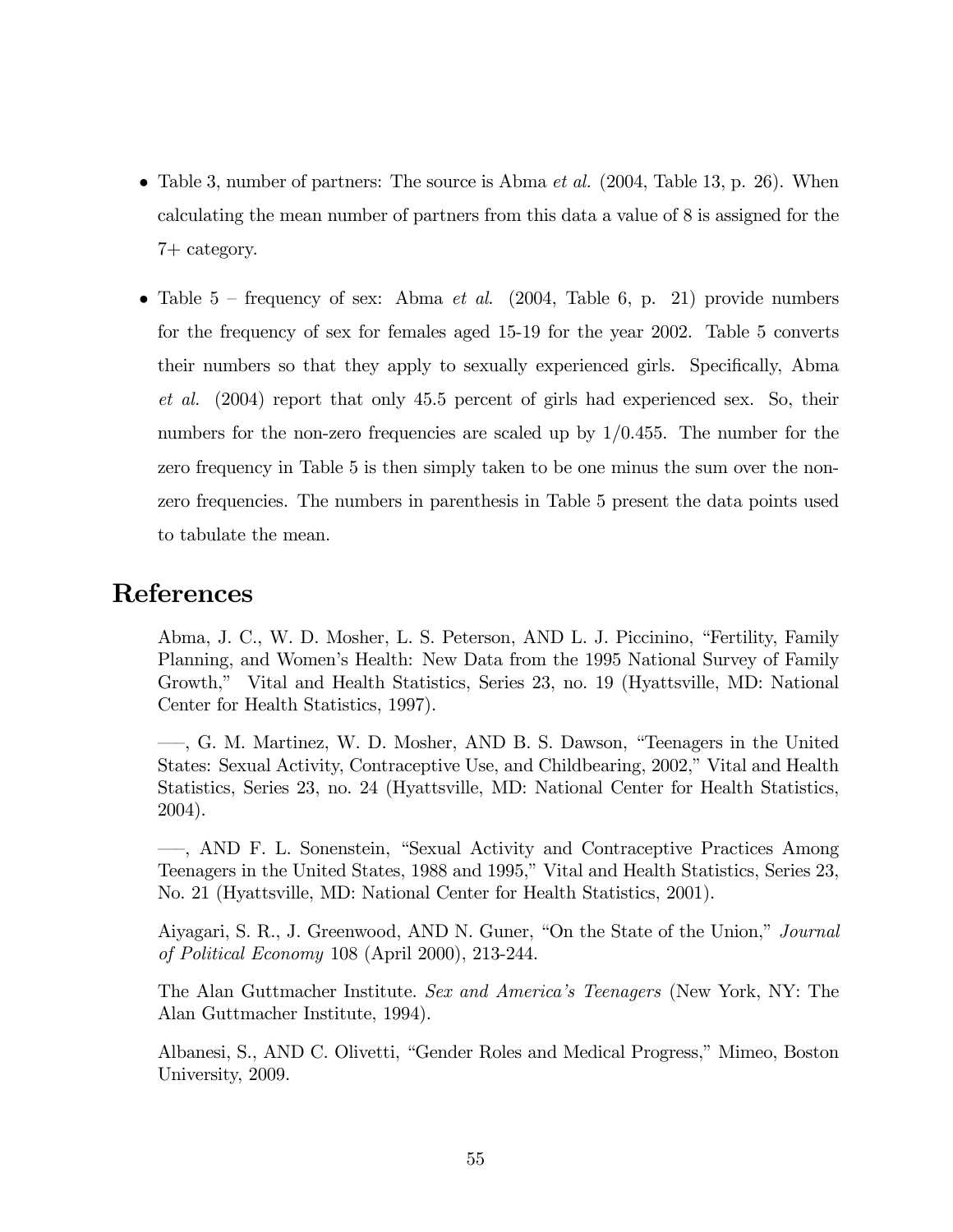Andolfatto, D., AND P. Gomme, "Unemployment Insurance and Labor-market Activity in Canada," Carnegie-Rochester Conference Series on Public Policy 44 (June 1996), 47-82.

<sub>d</sub>, AND G. M. MacDonald, "Technology Diffusion and Aggregate Dynamics," Review of Economic Dynamics 1 (April 1998), 338-370.

Becker, G. S., A Treatise on the Family (Cambridge, MA: Harvard University Press, 1991).

 $\longrightarrow$ , AND C. B. Mulligan, "The Endogenous Determination of Time Preference," The Quarterly Journal of Economics, 113, 3 (August 1997), 729-758.

Brodie, J. F., Contraception and Abortion in Nineteenth-Century America (Ithaca, NY: Cornell University Press, 1994).

Burdett, K. AND M. G. Coles, "Marriage and Class," The Quarterly Journal of Economics 112 (February 1997), 141-168.

Center for Disease Control and Prevention. HIV/AIDS Surveillance Report, Vol.14, (2002).

Choo, E. AND A. Siow, "Who Marries Whom and Why," Journal of Political Economy 114 (February 2006), 175-201.

Cole, H. L., G. J. Mailath, AND A. Postelwaite, "Social Norms, Savings Behavior, and Growth," Journal of Political Economy 100 (December 1992), 1092-1125.

Cutright, P., "Illegitimacy in the United States: 1920-1968," In C. F. Robert and R. Parke, eds., Demographic and Social Aspects of Population Growth, Vol. 1, U.S. Commission on Population Growth and the American Future. (Washington, D.C.: Government Printing Office, 1972).

Darroch, J. E., AND S. Singh, "Why is Teenage Pregnancy Declining? The Roles of Abstinence, Sexual Activity and Contraceptive Use," The Alan Guttmacher Institute, Occasional Report No. 1 (1999).

Davis, K. R., AND S. C. Weller, "The Effectiveness of Condoms in Reducing Heterosexual Transmission of HIV," Family Planning Perspectives, 31, 6 (November/December 1999), 272-279.

Doepke, M. AND F. Zilibotti, "Occupational Choice and the Spirit of Capitalism," Quarterly Journal of Economics 123 (May 2008), 747-793.

 $\sim$ , AND M. Tertilt, "Women's Liberation: What Was in It for Men?" Quarterly Journal of Economics, forthcoming.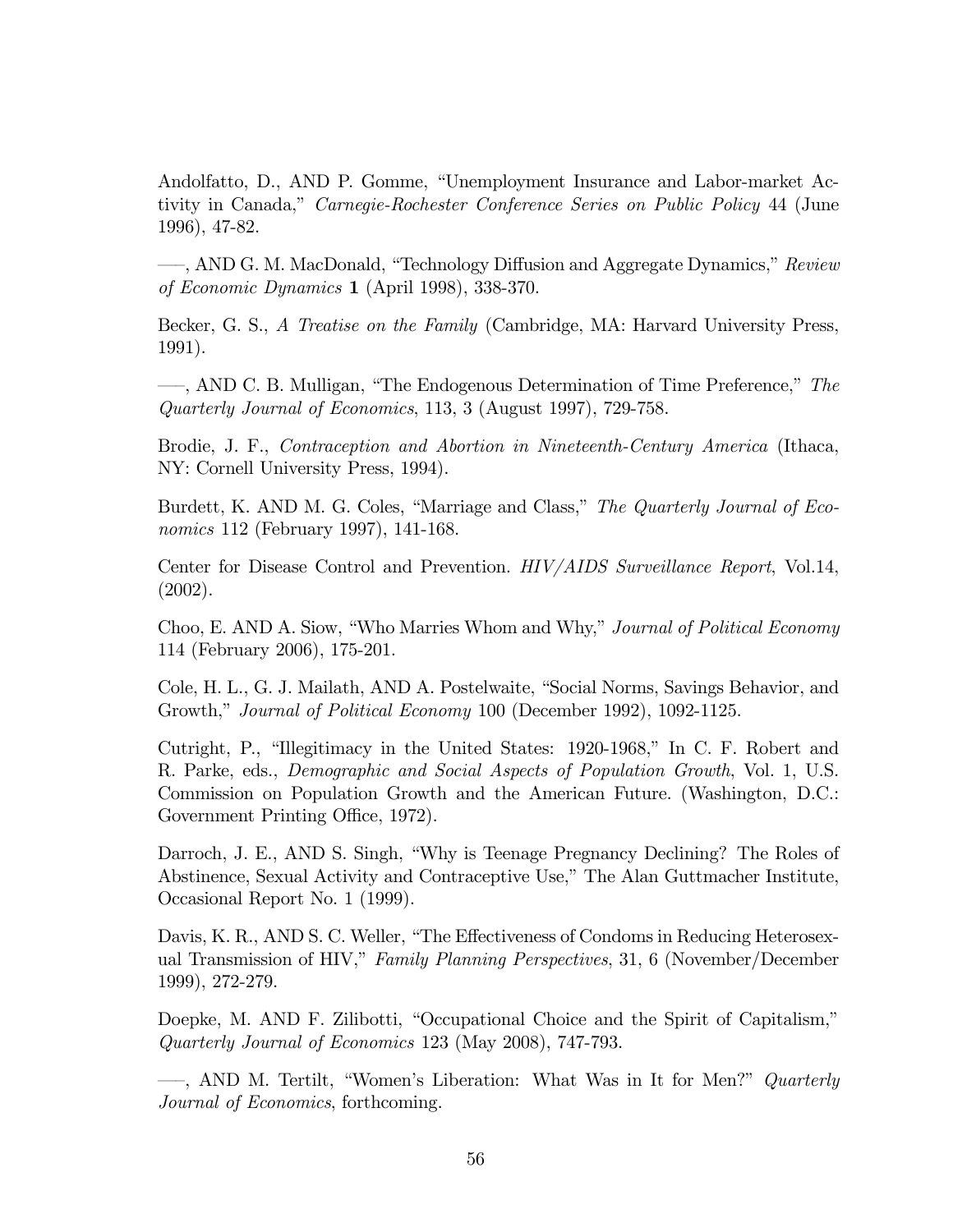Fernández, R., A. Fogli, AND C. Olivetti, "Mothers and Sons: Preference Formation and Female Labor Dynamics," The Quarterly Journal of Economics 119 (November 2004), 1249-1299.

 $-$ , AND A. Fogli, "Culture: An Empirical Investigation of Beliefs, Work, and Fertility," American Economic Journal: Macroeconomics 1 (January 2009), 146-177.

Fernández-Villaverde, J. J. Greenwood, AND N. Guner, "From Shame to Game in One Hundred Years: An Economic Model of the Rise in Premarital Sex and its De-Stigmatization," Mimeo, Department of Economics, University of Pennsylvania, 2009.

Food and Drug Administration (FDA). Birth Control, Guide 1997 Available at http://www.fda.gov/fdac/features/1997/babyguide2.pdf.

Giuliano, P., "Living Arrangements in Western Europe: Does Cultural Origin Matter?" Journal of the European Economic Association 5 (Sept 2007), 927-952.

Greenwood, J. AND N. Guner, "Marriage and Divorce since World War II: Analyzing the Role of Technological Progress on the Formation of Households." In D. Acemoglu, K. Rogoff and M. Woodford, eds., *NBER Macroeconomics Annual 2008* (Cambridge, MA: The MIT Press, 2009).

Hansen, G. D. AND A. Imrohoroglu, "The Role of Unemployment Insurance in an Economy with Liquidity Constraints and Moral Hazard," Journal of Political Economy 100 (February 1992), 118–142.

Hatcher, R. A. et al. Contraceptive Technology (New York, NY: Irvington Publishers, 1976, 1980, 1984, and 1988; Ardent Media, Inc., 1998 and 2004).

Harding, D. J., AND C. Jencks, "Changing Attitudes Toward Premarital Sex: Cohort, Period, and Aging Effects," *Public Opinion Quarterly* 67 (Summer 2003), 211–226.

Henshaw, S. K., U.S. Teenage Pregnancy Statistics with Comparative Statistics for Women Aged 20-24 (New York, NY: The Alan Guttmacher Institute, 2004).

Himes, N. E., Medical History of Contraception (New York, NY: Gamut Press, Inc., 1963).

Hoffreth, S. L., J. R. Kahn, AND W. Baldwin, "Premarital Sexual Activity Among U.S. Teenage Women Over the Past Three Decades," Family Planning Perspectives 19 (March/April 1987), 46-53.

Holtgrave, D. R., "Estimation of Annual HIV Transmission Rates in United States, 1978-2000," Journal of Acquired Immune Deficiency Syndrome, 35 (January 2004), 89-92.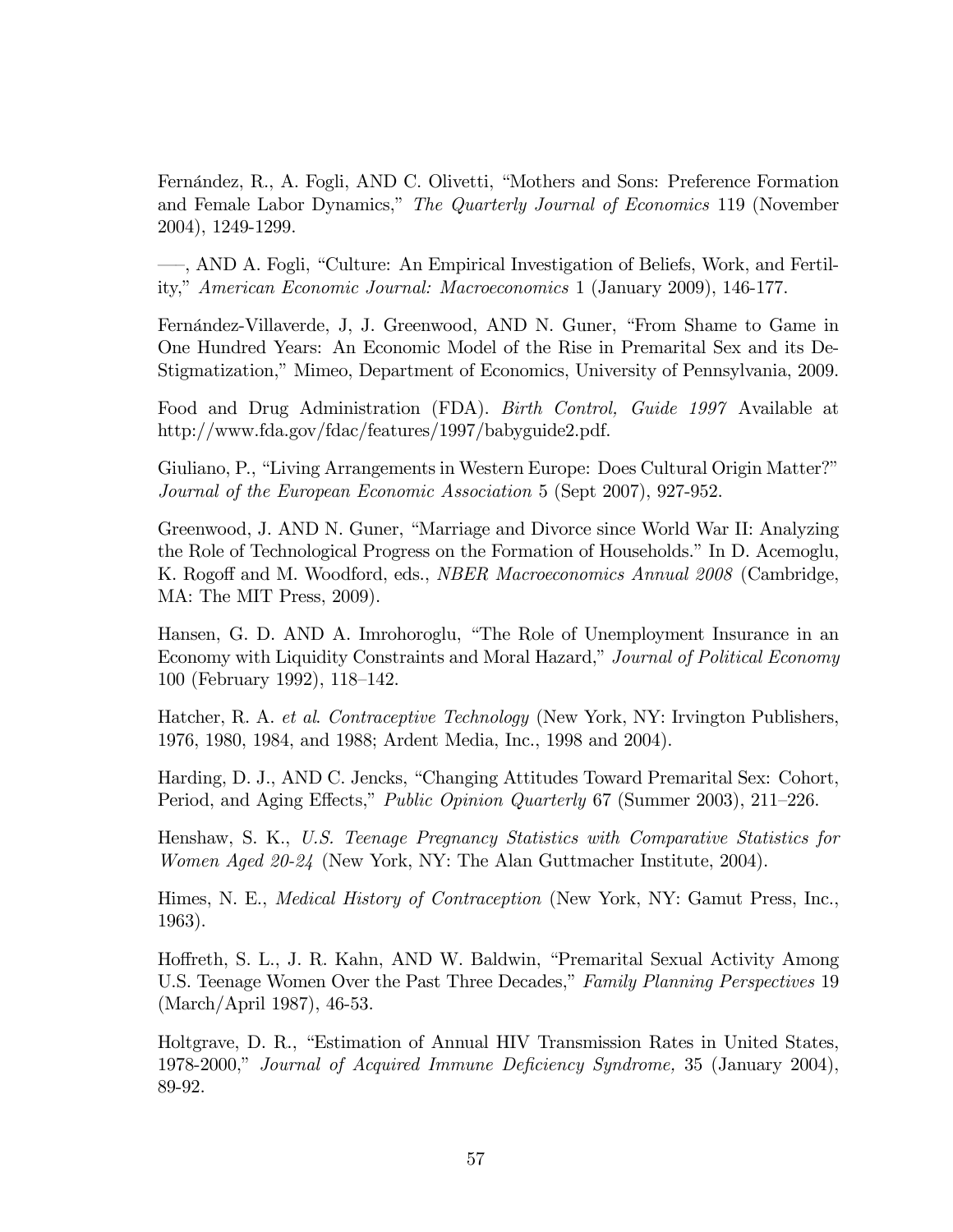Jovanovic, B., "Work, Rest, and Search: Unemployment, Turnover, and the Cycle," Journal of Labor Economics 5 (April 1987), 131-148.

-, AND G. M. MacDonald. "Competitive Diffusion," Journal of Political Economy 102 (February 1994), 24-52.

Kelly, G. F., Sexuality Today: The Human Perspective (New York, NY: McGraw-Hill, 2001)

Kinsey, A. C., W. B. Pomeroy, C. E. Martin, AND P. H. Gebhard, Sexual Behavior in the Human Female (Philadelphia, PA: W. B. Saunders Company, 1953).

Kopp, M. E., Birth Control in Practice: Analysis of Ten Thousand Case Histories of the Birth Control Clinical Research Bureau (New York, NY: Robert M. Bride and Company, 1934).

Ku, L. C., F. L. Sonenstein, AND J. H. Pleck, "The Association of AIDS Education and Sex Education with Sexual Behavior and Condom Use Among Teenage Men," Family Planning Perspectives, 24 (May/June 1992), 100-106.

Laudmann, E. O., J. H. Gagnon, R. T. Michael, AND S. Michaels, The Social Organization of Sexuality (Chicago, IL: The University of Chicago Press, 1994).

Lee, W. R., "Bastardy and the Socioeconomic Structure of South Germany," Journal of Interdisciplinary History 7 (Winter 1977), 403-425.

Lindberg, L. D., L. Ku, AND F. Sonenstein, "Adolescents' Reports of Reproductive Health Education, 1988 and 1995," Family Planning Perspectives 32 (September/October 2000), 220-226.

Manuelli, R., AND A. Seshadri, "Frictionless Technology Diffusion: The Case of Tractors," Mimeo, Department of Economics, University of Wisconsin, 2004.

McLaren, A., A History of Contraception: From Antiquity to the Present Day (Cambridge: Basil Blackwell Inc., 1990).

Mosher, W. D. et al. "Use of Contraception and Use of Family Planning Services in the United States: 1982-2002," Advance Data from Vital and Health Statistics, no. 350 (Hyattsville, Maryland: National Center for Health Statistics, 2004).

<sup>---</sup>, AND C. A. Bachrach, "First Premarital Contraceptive Use: United States, 1960-82," Studies in Family Planning 18 (March/April 1987), 83-95.

<sup>---</sup>, AND J. W. McNally, "Contraceptive Use at First Premarital Intercourse: United States, 1965-1988," Family Planning Perspectives 23 (May/June 1991), 108-116.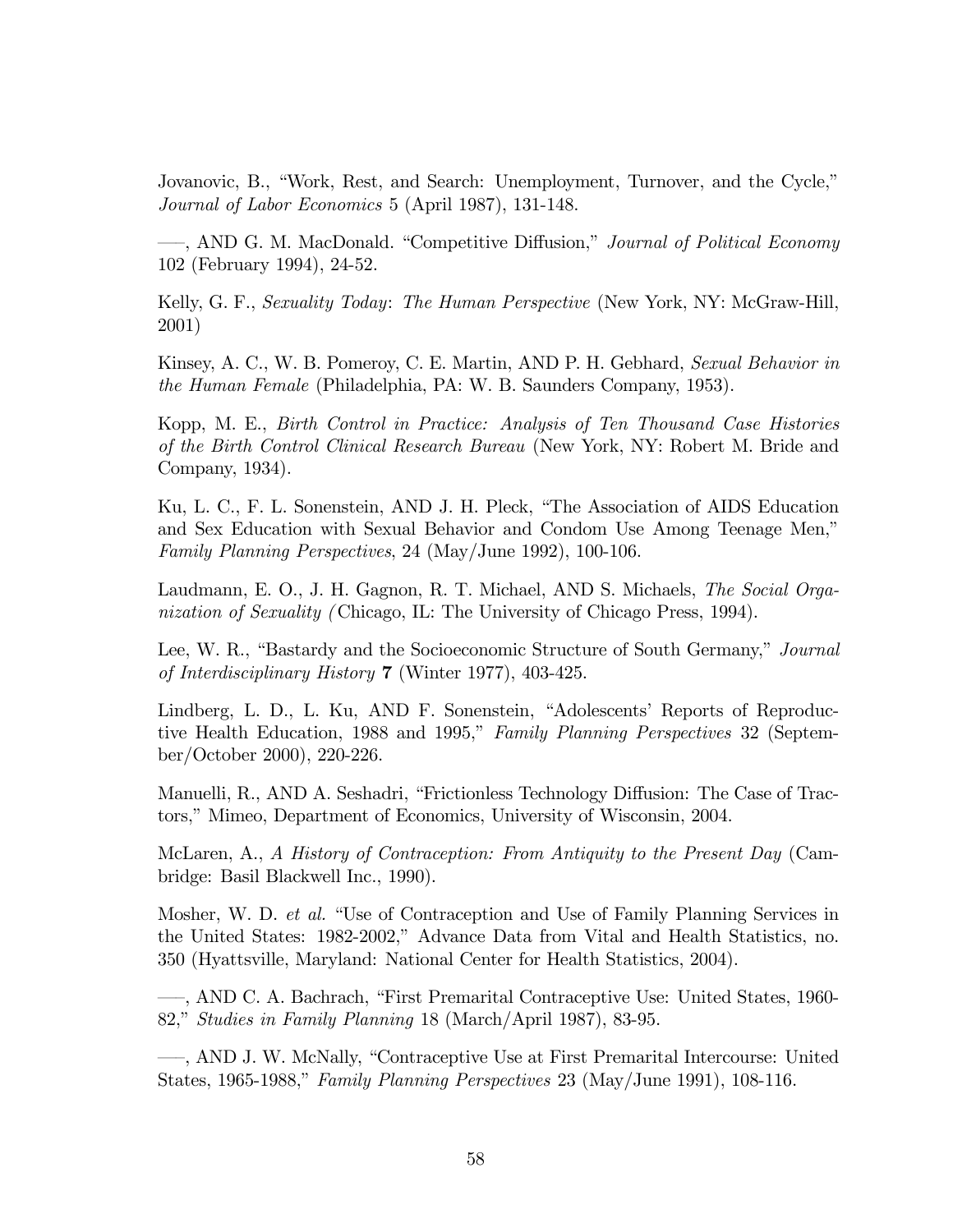Mukoyama, T., "Rosenberg's 'Learning by Using' and Technology Diffusion," Journal of Economic Behavior and Organization 61 (September 2006), 123-144.

Ogburn, W. F., Social Change, With Respect to Culture and Original Nature (New York, NY: The Viking Press, Inc., 1924).

<sup>---</sup>, "Technology and Governmental Change," *Journal of Business of the University* of Chicago 9 (January 1936), 1-13.

<sub>n</sub>, AND M. F. Nimkoff, *Technology and the Changing Family* (Boston: Houghton) Mifflin Company, 1955).

Pinkerton, S. D., AND P. R. Ambramson, "Effectiveness of Condoms in Preventing HIV Transmission," Social Science and Medicine 44 (May 1997), 1303-1312.

Potts, M. AND M. Campbell, "History of Contraception," Mimeo, School of Public Health, University of California at Berkeley (2002).

Rosenfeld, M. J., AND B-S. Kim, "The Independence of Young Adults and the Rise of Interracial and Same-Sex Unions," American Sociological Review 70 (August, 2005),  $541 - 562.$ 

Ryan, S., J. Manlove, AND F. Kerry, "The First Time: Characteristics of Teens' First Sexual Relationships," Child Trends Research Brief (Washington, D.C.: Child Trends, 2003).

Sonenstein, F. L., J. H. Pleck, AND L. C. Ku, "Levels of Sexual Activity Among Adolescent Males in the United States," Family Planning Perspective 23 (July-August 1991), 162-167.

Stone, L., The Family, Sex and Marriage in England 1500-1800 (London: Weidenfeld and Nicolson, 1977).

Tietze, C., "Relative Effectiveness," in M. S. Calderone, ed., *Manual of Family Plan*ning and Contraceptive Practice (Baltimore, MD: The Williams and Wilkins Co., 1970).

Tone, A. Devices and Desires: History of Contraceptives in America ( New York, NY: Hill and Wang, 2001).

Udry, J. R., AND P. S. Bearman, "New Methods for New Research on Adolescent Sexual Behavior," In R. Jessor, eds., New Perspectives on Adolescent Risk Behavior (Cambridge, U.K.: Cambridge University Press, 1998).

Ventura, S. J., AND C. A. Bachrach, "Nonmarital Childbearing in the United States, 1940–99," National Vital Statistics Reports, Vol. 48, no 16 (Hyattsville, Maryland: National Center for Health Statistics, 2000).